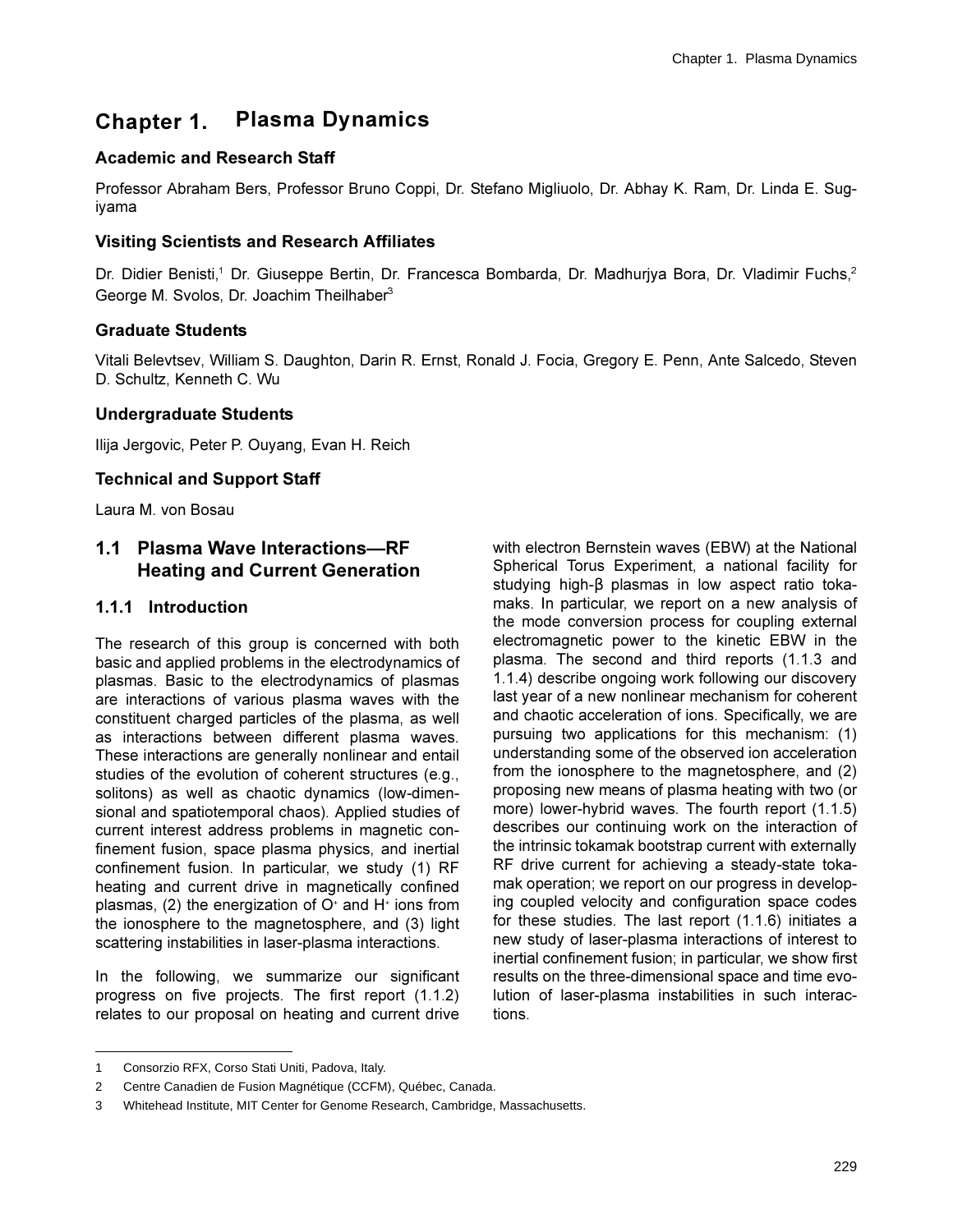## 1.1.2 Coupling to Electron Bernstein Waves in High- $\beta$  Tokamaks

#### **Sponsors**

Princeton University/National Spherical Torus Experiment

Grant S04020G PPPL

U.S. Department of Energy Grant DE-FG02-91-ER-54109

### **Project Staff**

Professor Abraham Bers, Dr. Abhay K. Ram, Steven D. Schultz

In Progress Report No. 139, we showed that a triplet mode conversion scenario (cutoff-resonance-cutoff) exists for coupling from an X-mode to an electron Bernstein wave (EBW) in tokamaks.<sup>4</sup> This is of particular interest to high- $\beta$  tokamaks, such as the planned National Spherical Torus Experiment (NSTX), in which EBW could be used for plasma heating and current drive.

In this report, we present analyses on the excitation of EBWs from the outboard side by either mode conversion of an X-mode or its direct coupling in an NSTX-type of plasma. Figure 1 shows the distribution of critical frequencies in propagation across the magnetic field along the equatorial plane, and Figure 2 gives the local kinetic dispersion relation for the same direction; both use the plasma (density and temperature) and magnetic field profiles (Figure 3) for a calculated equilibrium in NSTX.<sup>5</sup> From Figure 1 and Figure 2, we note that the triplet of R-cutoffupper-hybrid-resonance (UHR)-L-cutoff forms a mode conversion resonator (i.e., a resonator containing mode conversion to EBW as an effective dissipation).<sup>6</sup> In such a triplet resonator, one can, in principle, obtain complete mode conversion of the incident power to EBW.<sup>7</sup>



**Figure 1.** Distribution of critical frequencies in propagation across the magnetic field along the equatorial plane in NSTX (Figure 3).<sup>8</sup>

We consider first the simplest cold-plasma slab model in the equatorial plane, inhomogeneous in x (the radial direction), and with arbitrary x-variations for both the (toroidal) z-directed and the (poloidal) y-

directed magnetic fields:  $B_0(x) = \hat{y}B_n(x) + \hat{z}B_n(x)$ . The detailed linearized field analysis is straightforward. For numerically integrating the field equations, it is found convenient to formulate them as a set of four coupled first-order differential equations:

$$
\frac{dF_c}{d\xi} = i\overset{\leftrightarrow}{A}_c \cdot \overset{\Rightarrow}{F}_c \tag{1}
$$

 $\overline{\mathbf{4}}$ A. Bers, A.K. Ram, D. Benisti, V. Fuchs, J. Theilhaber, R.J. Focia, F.W. Galicia, S.D. Schultz, L. Vacca, and K.C. Wu, "Plasma Wave Interactions-RF Heating and Current Generation," MIT RLE Progress Report 139: 243-46 (1996).

NSTX parameters (courtesy of R. Majeski, Princeton Plasma Physics Laboratory): R = 1.05 m, a = 0.44 m;  $n_{e0} = n_E + (n_0 - n_E)$ 5  $(1 - x^2 / a^2)^{1/2}$ ;  $n_0 = 4 \times 10^{19} / m^3$ ;  $T_{e0} = T_E + (T_0 - T_E) (1 - x^2 / a^2)^2$ ;  $T_0 = 3 \text{ keV}$ ;  $(n_E, T_E) = 0.02 (n_0, T_0)$ .

<sup>6</sup> V. Fuchs, A.K. Ram, S.D. Schultz, A. Bers, and C.N. Lashmore-Davies, "Mode Conversion and Electron Damping of the Fast Alfvén Wave in a Tokamak at the Ion-Ion Hybrid Frequency," Phys. Plasmas 2: 1637 (1995); A.K. Ram, A. Bers, S.D. Schultz, and V. Fuchs, "Mode Conversion of Fast Alfvén Waves at the Ion-Ion Hybrid Resonance," Phys. Plasmas 3: 1976 (1996); A. Bers, A.K. Ram, A. Bécoulet, and B. Saoutic, "Theory of Plasma Resonator with Mode Conversion Absorption," Phys. Plasmas, forthcoming.

K.C. Wu. A.K. Ram. A. Bers. and S.D. Schultz. "Electron Cyclotron Heating in NSTX." Proceedings of the 12th Topical Conference on  $\overline{7}$ Radio Frequency Power in Plasmas, Savannah, Georgia, April 1-3, 1997, eds. P.M. Ryan and T. Intrator (New York: American Institute of Physics) Conference Proceedings 403: 207-10, 1997.

NSTX parameters (courtesy of R. Majeski, Princeton Plasma Physics Laboratory): R = 1.05 m, a = 0.44 m; n<sub>e0</sub> = n<sub>E</sub> + (n<sub>0</sub> - n<sub>E</sub>) 8  $(1 - x^2 / a^2)^{1/2}$ ;  $n_0 = 4 \times 10^{19} / m^3$ ;  $T_{e0} = T_E + (T_0 - T_E) (1 - x^2 / a^2)^2$ ;  $T_0 = 3$  keV;  $(n_E, T_E) = 0.02$   $(n_0, T_0)$ .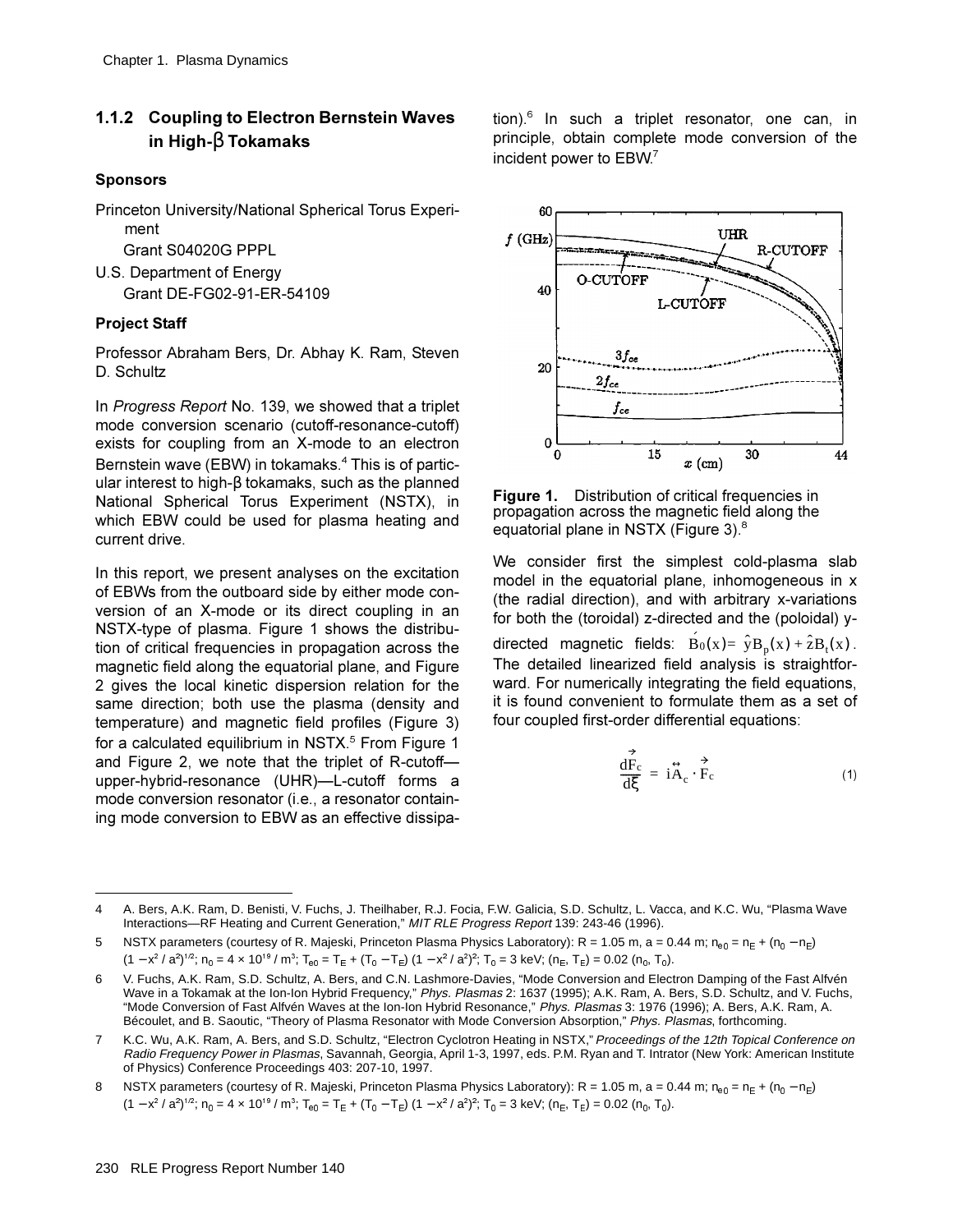

**Figure 2.** Local kinetic dispersion relation for the same parameters as in Figure 1.



**Figure 3.** Magnetic field profiles in NSTX (courtesy R. Majeski).

where  $\overrightarrow{F}_c^T = [E_y E_z (-cB_y) cB_z]$ , we have let  $(\omega x/c)$  ≡ξ, and the variations in the directions y and z (in which the equilibrium is assumed uniform) have been Fourier analyzed with components, respectively, exp(ik<sub>v</sub>y) and exp(ik<sub>z</sub>z). The matrix  $\stackrel{\leftrightarrow}{\mathrm{A}}_{\mathrm{c}}$  is found to be given by

$$
\overleftrightarrow{A}_{c} = \frac{1}{K_{xx}} \begin{bmatrix}\n-m_{y}\chi_{xy} & -n_{y}\chi_{xz} & -n_{y}n_{z} & K_{xx} - n_{y}^{2} \\
-n_{z}\chi_{xy} & -n_{z}\chi_{xz} & K_{xx} - n_{z}^{2} & -n_{y}n_{z} \\
K_{xx}(\chi_{yz} + n_{y}n_{z}) + \chi_{xy}\chi_{xz} & K_{xx}(K_{zz} - n_{y}^{2}) + \chi_{xz}^{2} & n_{z}\chi_{xz} & n_{y}\chi_{xz} \\
K_{xx}(K_{yy} - n_{z}^{2}) + \chi_{xy}^{2} & K_{xx}(\chi_{yz} + n_{y}n_{z}) + \chi_{xy}\chi_{xz} & n_{z}\chi_{xy} & n_{y}\chi_{xy}\n\end{bmatrix}
$$
\n(2)

where  $n_v = (ck_v/\omega)$ ,  $n_z = (ck_z/\omega)$ , and the susceptibility  $\chi_{\parallel}$  and permitivity  $K_{\parallel} = \delta_{\parallel} + \chi_{\parallel}$  elements are as found from standard cold plasma perturbation theory for the

considered equilibrium  $\mathsf{B}_0(\mathsf{x})$  and  $\mathsf{n}_0(\mathsf{x})$ . The solid line curve in Figure 4 shows the mode conversion/resohant absorption as a function of frequency, obtained from a numerical integration of (1) for NSTX plasma and magnetic field profiles, assuming  $n_v = 0$  and  $n<sub>z</sub> = 0.1$ . We note that high-mode conversion efficiencies, >80%, are obtained over a broad range of frequencies of about 4 GHz around the peak in  $C \approx 0.97$ at  $f = 16$  GHz.

Accounting for kinetic effects in a nonzero temperature plasma removes the resonant absorption at the UHR and replaces it with the kinetic EBW, which propagates the energy away from the mode conversion region. An approximate description that includes the kinetic EBW and the cold plasma modes, coupled near the UHR, follows from general WKB analysis.<sup>9</sup> with due attention to conservation of kinetic energy flow density. Thus to include the EBW, we set

$$
K_{xx}^{K}E_{x} \to K_{xx}E_{x} - \frac{d}{d\xi}\left(T\frac{dE_{x}}{d\xi}\right).
$$
 (3)

<sup>9</sup> H. Berk and D.L. Book, "Plasma Wave Regeneration in Inhomogeneous Media," Phys. Fluids 12: 649 (1969).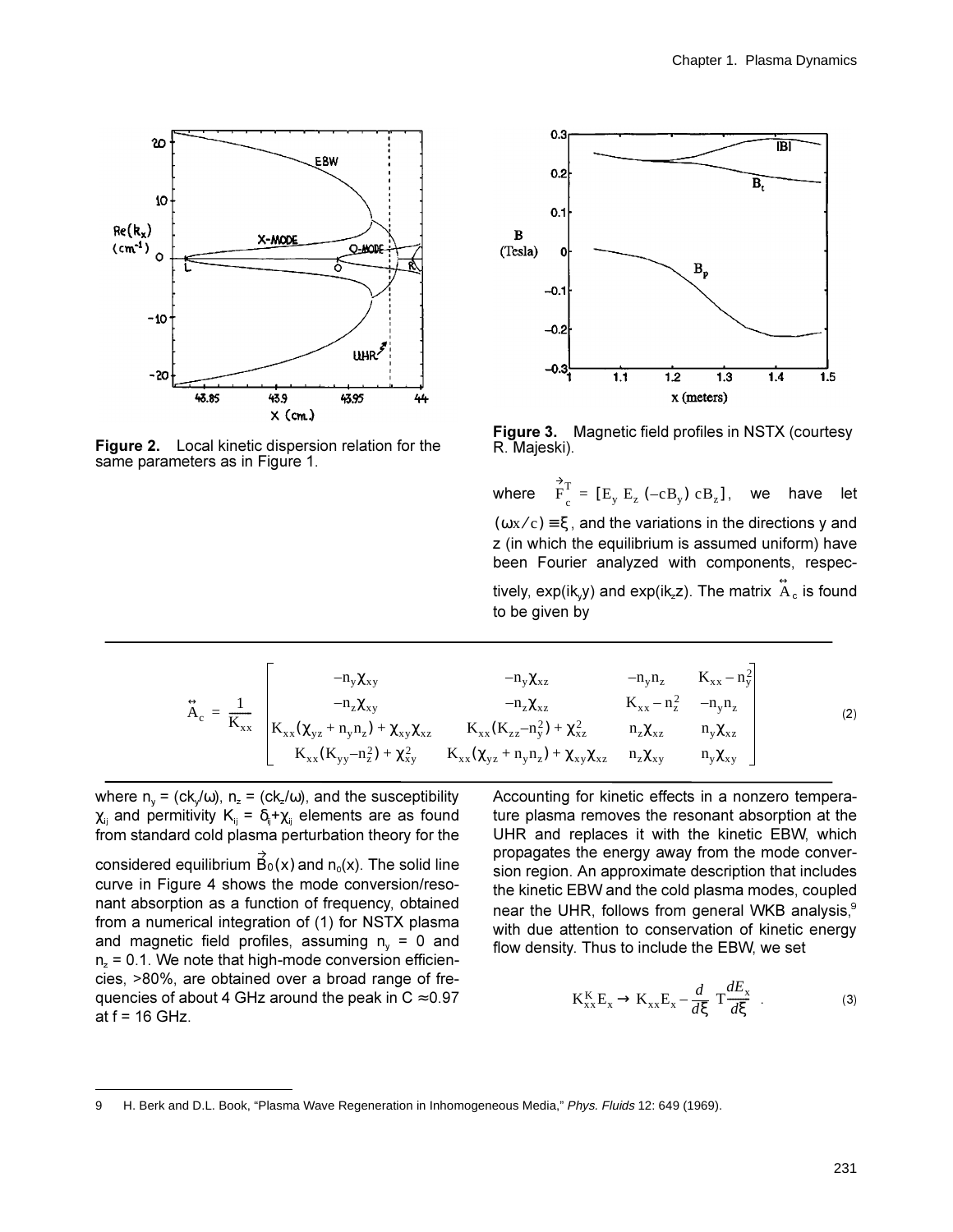

Figure 4. X-EBW mode conversion as a function of frequency.

Here

$$
T = \frac{-3\omega_{p}^{2}\omega^{2}(v_{T}/c)^{2}}{(\omega^{2}-\omega_{ce}^{2})(\omega^{2}-4\omega_{ce}^{2})}
$$
(4)

is obtained from expanding the kinetic (Vlasov) susceptibility  $\chi_{xx}^{K}$  to second-order in  $(k_{\perp}v_{Te}/\omega_{ce})$ . This is appropriate for representing EBW between the first and second electron cyclotron harmonics and where damping can be neglected. The resulting set of coupled first-order differential equations are

$$
\frac{d\vec{F}_k}{d\xi} = \vec{i} \vec{A}_K \cdot \vec{F}_K
$$
 (5)

where  $F_K = [E_x E_y E_z (iTE_x) cB_z (-cB_y)]$ , we have let  $(\omega x/c) = \xi$ ,

$$
\hat{A}_{K} = \begin{bmatrix}\n0 & 0 & 0 & -T^{-1} & 0 & 0 \\
n_{y} & 0 & 0 & 0 & 1 & 0 \\
n_{z} & 0 & 0 & 0 & 0 & 1 \\
K_{xx} & \chi_{xy} & \chi_{xz} & 0 & n_{y} & n_{z} \\
-\chi_{xy} & K_{yy} - n_{z}^{2} & \chi_{yz} + n_{y}n_{z} & 0 & 0 & 0 \\
-\chi_{xz} & \chi_{yz} + n_{y}n_{z} & K_{zz} - n_{y}^{2} & 0 & 0 & 0\n\end{bmatrix}
$$
\n(6)

The dashed and dot-dashed curves in Figure 4 show the results from a numerical integration of (5) for the same NSTX parameters used in the mode-conversion/resonance absorption calculations given above. The approximate kinetic mode-conversion calculation is seen to verify very well the results from the exact mode-conversion/resonance absorption calculation. For frequencies below 16 GHz (dashed

curve), the upper-hybrid frequency is between the first and second harmonics of the electron cyclotron frequency and the kinetic EBW carries the power into the plasma. For frequencies above 16 GHz (dotdashed curve), the upper-hybrid frequency is just above the second harmonic of the electron cyclotron frequency, and, unless the plasma extends sufficiently out, the power incident on the fast X-mode will only encounter a forward travelling wave (modified slow X-mode/EBW) propagating out of the plasma; otherwise this can also be expected to convert to an EBW carrying power into the plasma. This latter case is now under study. The important result is that calculations of the power mode-converted based upon a model that accounts for the kinetic nature of the EBW are essentially the same as the ones based upon resonance absorption in a cold plasma. The importance of accounting for kinetic effects is to obtain the correct energy flow of the EBW.

Turning to direct coupling to EBW, we note from Figure 1 and Figure 2 that for plasma parameters of interest and frequencies not too far above f<sub>ce</sub>, the distances at the plasma edge over which coupling takes place are shorter than a free-space wavelength. This suggests that effective direct coupling to EBW should be possible from an external slow-wave structure that can be placed just inside of the confluence point of the EBW with the slow X-mode. This coupling problem, which is similar to slow-wave coupling for lower-hybrid and ion-Bernstein waves, is currently under study.

### 1.1.3 Energization of lonospheric lons by **Lower Hybrid Waves**

#### **Sponsor**

**National Science Foundation Grant ECS 94-24282** 

#### **Project Staff**

Dr. Abhay K. Ram, Professor Abraham Bers, Dr. Didier Benisti

In Progress Report No. 139 we described a new phenomenon of nonlinear coherent energization by multiple electrostatic waves.<sup>10</sup> The details of the nonlinear coherent energization process and the energization to high energies by electrostatic waves has been the subject of some of our recent publications.<sup>11</sup> This energization process is useful in explain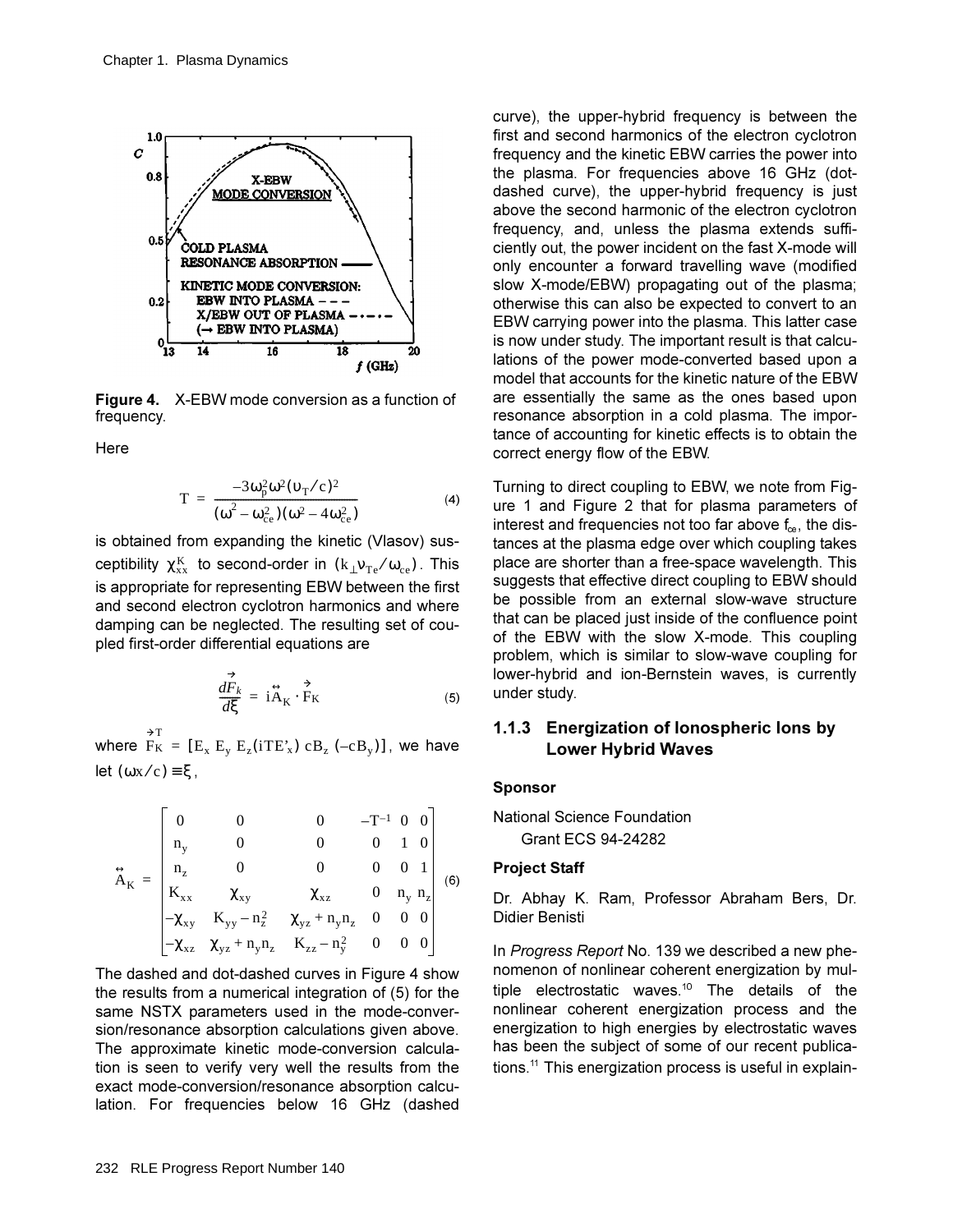ing the transverse (to the geomagnetic field) energization of ionospheric oxygen O<sup>+</sup> and hydrogen H<sup>\*</sup> ions in the auroral ionosphere of the earth.

### **Observations**

Our analysis is aimed at understanding specific observations reported by Kintner<sup>12</sup> and by Vago.<sup>13</sup> The observations from the Topaz 3 rocket, which was launched northward from Poker Flats, Alaska, in 1991, show that, at altitudes near 1000 km, there is transverse (to the geomagnetic field) energization of auroral ionospheric ions in localized regions of intense lower hybrid waves. The energization occurs in density-depleted regions of about 50-100 m across

the geomagnetic field B (and ~100 km along  $\hat{B}$ )<sup>14</sup> within which exist intense electric fields ranging in amplitude from 50 to 150 mV/m. Within these regions, the oxygen O<sup>+</sup> and hydrogen H<sup>+</sup> ions are observed to be accelerated transversely with characteristic energies in the range 6-10 eV. The ambient energies of the ions in this part of the ionosphere is approximately 0.34 eV (corresponding to a plasma temperature of 4000 K). Observations show that, predominantly, the bulk of the H<sup>+</sup> distribution is energized, while for O<sup>+</sup> the tail distribution gets energized. Occasionally, the tail of the H<sup>+</sup> distribution displayed transverse energization. The  $H^*$  ions are the minority ion species with the ambient density of O<sup>+</sup> being larger than the H<sup>+</sup> density by about an order of magnitude. The wave spectrum, observed to be cutoff near the local lower hybrid frequency, ranges in frequency from about 5 kHz to about 12 kHz. These lower hybrid waves are primarily coherent, electrostatic, propagating across the geomagnetic field, and ranging in wavelengths from 2 m to 20 m. Very importantly, from a theoretical point of view, the Topaz 3 observations showed that the lower hybrid waves are inducing transverse energization of ions; the ions are not responsible for the generation of these field structures comprised of lower hybrid waves. The generation and the physical mechanisms responsible for these lower hybrid structures is presently not very well understood.

### **Modeling the Motion of lons**

Within the context of the above observations, our aim is to understand the energization of ionospheric ions inside the lower hybrid field structures. Toward this end, we will assume, consistent with observations, that the lower hybrid waves lead to the energization of ions through wave-particle interactions. Since the ions are not responsible for the generation and presence of the structures with enhanced lower hybrid electric field amplitudes, we will study the dynamics of ions in prescribed electrostatic fields whose characteristic properties are similar to those observed by Topaz 3.

The motion of an ion interacting with N plane electrostatic waves, propagating perpendicularly (along  $\hat{x}$  to an ambient uniform magnetic field  $\overrightarrow{B} = B_0 \hat{z}$ , is given by

$$
\frac{dx}{dt} = \mathbf{v} \tag{7}
$$

$$
\frac{d\mathbf{v}}{dt} = -\Omega^2 \mathbf{x} + \sum_{i=1}^{N} \frac{Q E_i}{M} \sin(k_i \mathbf{x} - \omega_i \mathbf{t})
$$
(8)

where x and y are the position and velocity of an ion of charge Q and mass M, respectively, E is the electric field amplitude of the ith plane wave with wavenumber k and angular frequency  $\omega_i$ , and  $\Omega = QB_0/M$ is the ion cyclotron frequency. The Hamiltonian corresponding to equations  $(7)$  and  $(8)$  is

 $10<sup>1</sup>$ A. Bers, A.K. Ram, D. Benisti, V. Fuchs, J. Theilhaber, R.J. Focia, F.W. Galicia, S.D. Schultz, L. Vacca, and K.C. Wu, "Plasma Wave Interactions-RF Heating and Current Generation," MIT RLE Progress Report 139: 233-47 (1996).

D. Benisti, A.K. Ram, and A. Bers, "New Mechanisms of Ion Energization by Multiple Electrostatic Waves in a Magnetized Plasma,"  $11$ Phys. Rev. Lett., forthcoming; D. Benisti, A.K. Ram, and A. Bers, "Ion Dynamics in Multiple Electrostatic Waves in a Magnetized Plasma. Part I: Coherent Acceleration," submitted to Phys. Plasmas; D. Benisti, A.K. Ram, and A. Bers, "Ion Dynamics in Multiple Electrostatic Waves in a Magnetized Plasma. Part II: Enhancement of the Acceleration," submitted to Phys. Plasmas; A.K. Ram, A. Bers, and D. Benisti, "Ionospheric Ion Acceleration by Multiple Electrostatic Waves," J. Geophys. Res., forthcoming.

<sup>12</sup> P.M. Kintner, J. Vago, S. Chesney, R.L. Arnoldy, K.A. Lynch, C.J. Pollock, and T.E. Moore, "Localized Lower Hybrid Acceleration of Ionospheric Plasma," Phys. Rev. Lett. 68: 2448 (1992).

<sup>13</sup> J.L. Vago, P.M. Kintner, S.W. Chesney, R.L. Arnoldy, K.A. Lynch, T.E. Moore, and C.J. Pollock, "Transverse Ion Acceleration by Localized Lower-Hybrid Waves in the Topside Auroral lonosphere," J. Geophys. Res. 97: 16935 (1992).

<sup>14</sup> R. Arnoldy, K. Lynch, P. Kintner, J. Vago, C.J. Pollock, and T.E. Moore, "Transverse Ion Acceleration and Auroral Electron Precipitation," Adv. Space Res. 13: 143 (1993).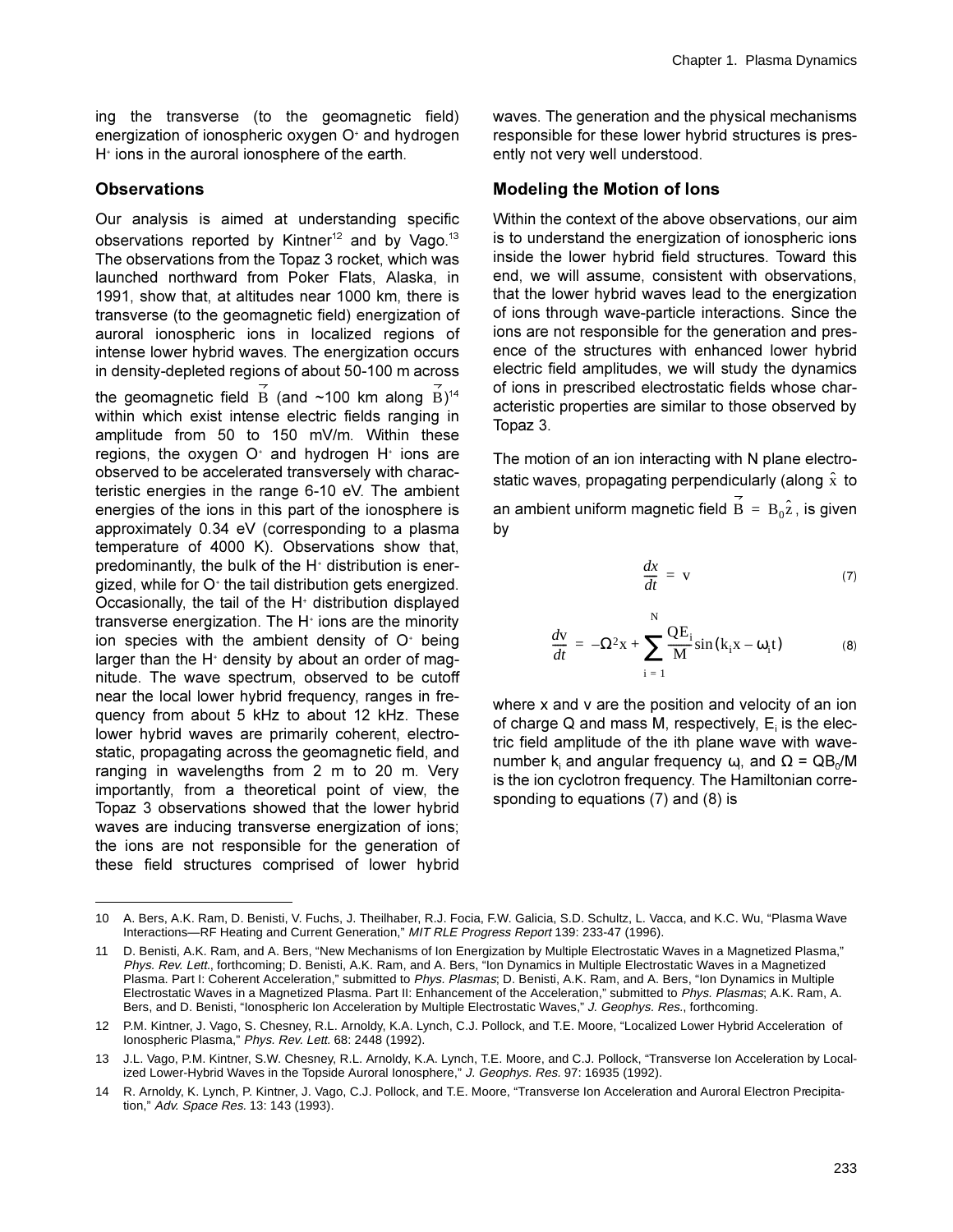$$
H(x, v, t) = \frac{1}{2}(v^2 + \Omega^2 x^2) + \sum_{i=1}^{N} \frac{QE_i}{Mk_i} \cos(k_i x - \omega_i t) \quad (9)
$$

which can be expressed in terms of the normalized action-angle variables of the unperturbed ( $E_i$  = 0 for all i) system

$$
H(\psi, I, \tau) = I + \sum_{\substack{i=1 \ n \leq k}}^N \frac{\epsilon_i}{k_i} \cos\left\{k_i \sqrt{2I} \sin(\psi) - v_i \tau\right\} \tag{10}
$$

$$
= I + \sum_{i=1}^N \frac{\epsilon_i}{k_i} \sum_{n=-\infty}^{\infty} J_n(k_i \sqrt{2I}) \cos(n\psi - v_i \tau)
$$

where we have replaced  $k/k$ by k, dan dan dan dan dan dan dan dalam kecamatan dan dalam kecamatan dan dalam kecamatan dan dalam dan da I =  $[(k_1 x)^2 + (k_1 v/\Omega)^2]/2 = \rho^2/2$ 

$$
[(k_1x)^2 + (k_1v/\Omega)^2]/2 = \rho^2/2
$$
 and

 $\Psi = \tan^{-1}(X\Omega/\nu)$  are the normalized action and angle variables, respectively,  $\rho$  is the normalized Larmor radius of the ion,  $\varepsilon$ <sub>i</sub> =  $QE$ <sub>i</sub> $k$ <sub>i</sub> $/(M\Omega^2)$ ,  $v_1 = ω_i / Ω$ , and  $τ = Ωt$ . The action I is a measure of the energy of an ion. In order to provide a feeling for the normalized quantities, consider a singly charged  $O<sup>+</sup>$  ion with an initial ambient energy of 0.34 eV, in a magnetic field  $B_0 = 0.36$  G, interacting with a single wave of amplitude 100 mV/m, frequency  $5$ kHz, and wavelength 2 m, corresponding to the lowest measured phase velocity with substantial electric field amplitude. Then  $I \approx 220.7$ ,  $\rho \approx 21$ ,  $\varepsilon \approx 40.7$ , and v  $\approx$  146.2 where we have dropped the subscripts on  $\varepsilon$ and  $v$ . For a H $^*$  ion with an energy of 0.34eV, the corresponding values would be  $I \approx 13.8$ ,  $\rho \approx 5.3$ ,  $\varepsilon \approx$ 2.55, and  $v \approx 9.1$ .

#### **Interaction With a Single Electrostatic Wave**

There have been a number of studies on the effect of a single wave on the dynamics of an ion.<sup>15</sup> These studies have been applied to understanding waveparticle interactions in space plasmas.<sup>16</sup> The need to

study the dynamics of  $O<sup>+</sup>$  and H<sup> $+$ </sup> ions in more than one electrostatic wave is clearly demonstrated by the results obtained from these previous studies. In general, it has been found that an ion gains energy from a single wave only if its motion becomes chaotic.<sup>17</sup> Otherwise, on the average, an ion will not gain any energy. The ion motion becomes chaotic if the wave amplitude is above a threshold value:  $18$ 

$$
\varepsilon > \varepsilon_{\text{th}} \approx \frac{1}{4} \mathsf{v}^{2/3} \tag{11}
$$

and if the initial values of the normalized Larmor radius  $\rho_0$  of the ion are within the following bounds:<sup>19</sup>

$$
\mathsf{v} - \sqrt{\epsilon} \lesssim \rho_0 \lesssim \left(\frac{2}{\pi}\right)^{1/3} \left(4\epsilon \mathsf{v}\right)^{2/3} \tag{12}
$$

The left-hand side of the above inequality gives the lower bound, in  $\rho$ , of the chaotic phase space, and the right-hand side gives the upper bound. For an ion to get energized by its interaction with a single wave, its  $\rho_0$  has to be within the bounds given by (12). Otherwise, the ion will not gain any energy and its motion will remain coherent.

If we consider a wave with frequency 5 kHz and wavelength 2 m in a magnetic field of 0.36 G, then the threshold amplitude for chaotic motion is

$$
\varepsilon_{\text{th}}^{\text{O}} \approx 6.94 \Rightarrow \text{E}_{\text{th}}^{\text{O}} \approx 17.0 \text{mV/m} \tag{13}
$$
\n
$$
\varepsilon_{\text{th}}^{\text{H}} \approx 1.1 \Rightarrow \text{E}_{\text{th}}^{\text{H}} \approx 2.9 \text{mV/m}
$$

for  $O<sup>+</sup>$  and H<sup>+</sup>, respectively. Since the electric field amplitudes in the structures observed by Topaz 3 are well above these threshold values, part of the phase space of O $^{\scriptscriptstyle +}$  and H $^{\scriptscriptstyle +}$  will be chaotic. The chaotic region of phase space, obtained from (12) for an electric field amplitude of 100 mV/m, for O $^*$  and H $^*$  is

$$
139.8 \lesssim \rho_0^{\text{O}} \lesssim 712.2 \Rightarrow 15.3 \text{eV} \lesssim I_0^{\text{O}} \lesssim 396.1 \text{eV}
$$
  
7.5 ≤  $\rho_0^{\text{H}} \lesssim 17.7 \Rightarrow 0.7 \text{eV} \lesssim I_0^{\text{H}} \lesssim 3.9 \text{eV}$  (14)

18 Ibid.

<sup>15</sup> A. Fukuyama, H. Mometa, R. Itatani, and T. Takizuka, "Stochastic Acceleration by an Electrostatic Wave Near Ion Cyclotron Harmonics," Phys. Rev. Lett. 38: 701 (1977); C.F.F. Karney and A. Bers, "Stochastic Ion Heating by a Perpendicularly Propagating Electrostatic Wave," Phys. Rev. Lett. 39: 550 (1977); C.F.F. Karney, "Stochastic Ion Heating by a Lower Hybrid Wave," Phys. Fluids 21: 1584 (1978).

<sup>16</sup> K. Papadopoulos, J.D. Gaffey, Jr., and P.J. Palmadesso, "Stochastic Acceleration of Large m/q lons by Hydrogen Cyclotron Waves in the Magnetosphere," Geophys. Res. Lett. 7: 1014 (1980); R.L. Lysak, "Ion Acceleration in the Magnetosphere and Ionosphere," in Geophys. Monogr. Ser. 38: 261-70, ed. T. Chang (Washington, District of Columbia: American Geophysical Union, 1986).

<sup>17</sup> C.F.F. Karney and A. Bers, "Stochastic Ion Heating by a Perpendicularly Propagating Electrostatic Wave," Phys. Rev. Lett. 39: 550 (1977); C.F.F. Karney, "Stochastic Ion Heating by a Lower Hybrid Wave," Phys. Fluids 21: 1584 (1978).

<sup>19</sup> Ibid.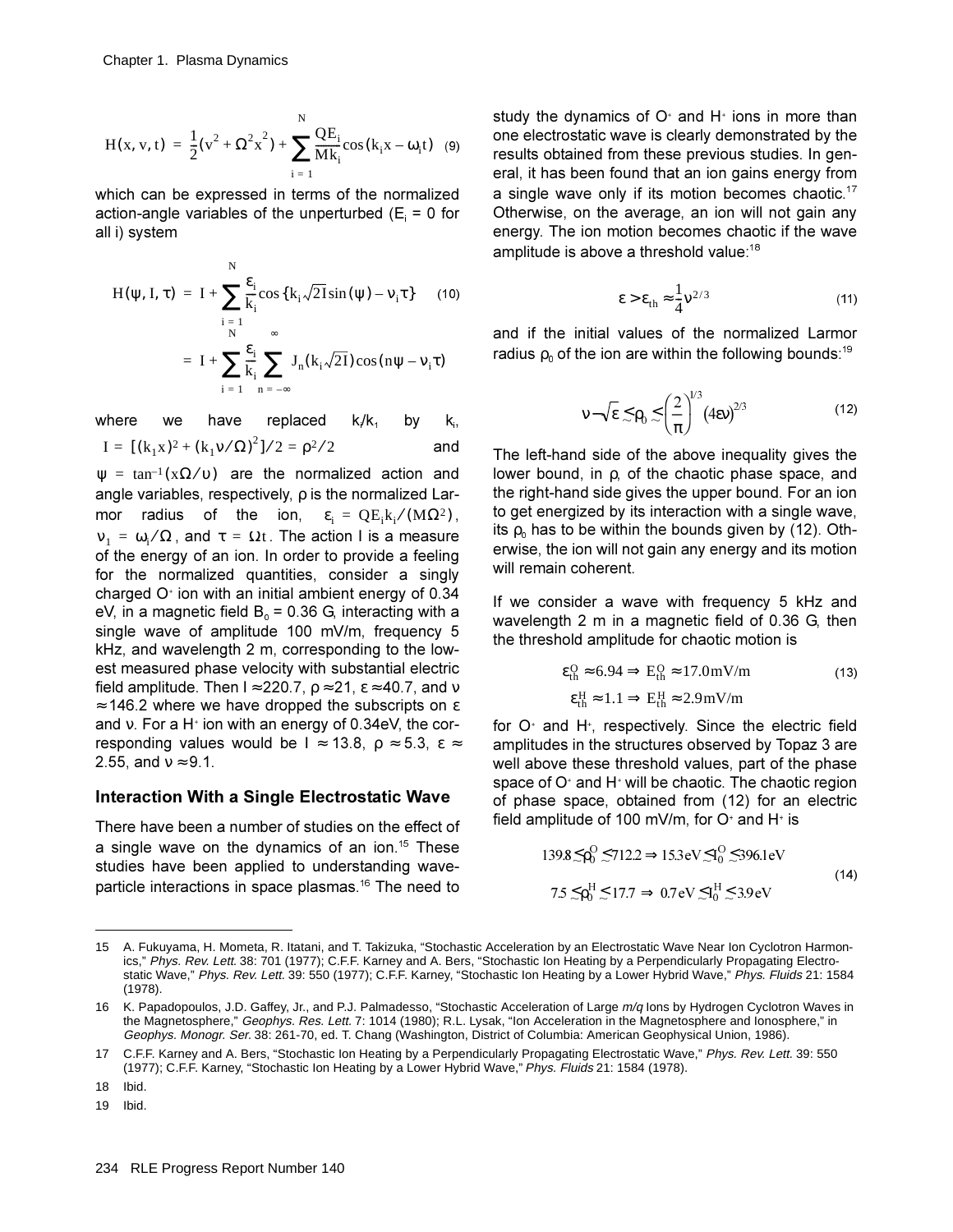respectively, where the units of  $I_0$  have been reexpressed in terms of energy. In Figure 5, we plot this chaotic part of phase space in energy units for  $O<sup>+</sup>$ and  $H<sup>+</sup>$  and show the range of energies for these ions as observed by Topaz 3. The problems associated with explaining the observed energy ranges of  $O<sup>+</sup>$ and  $H^*$  using a single-wave model are now readily apparent. The lower bound of the  $O<sup>+</sup>$  chaotic phase space is at about 50 times the ambient thermal energy of  $O<sup>+</sup>$ , and hence encompasses a negligible number of  $O<sup>+</sup>$  ions. Furthermore, the entire chaotic region for  $O<sup>+</sup>$  is well above the observed  $O<sup>+</sup>$  energies. The maximum energy of the chaotic region is much larger than the observed energy range for the energized  $O<sup>+</sup>$  ions. So even if it were possible to extend the lower part of the  $O<sup>+</sup>$  chaotic space into the  $O<sup>+</sup>$ thermal distribution function, the energies that  $O<sup>+</sup>$ ions could achieve would be significantly larger than the observed energy range. For  $H^*$  ions the problem is a bit different. The lower part of the  $H^*$  chaotic region is at about twice the ambient thermal energy of H<sup>\*</sup>. So a significant population of H<sup>\*</sup> ions have access to the chaotic phase space. However, the maximum energy that these ions can achieve is well below the observed energy range.



**Figure 5.** The chaotic part of phase space of H<sup>+</sup> and  $O<sup>*</sup>$  ions as obtained from a single-wave analysis. The single wave is assumed to have a wavelength of 2 m, a frequency of 5 kHz, and an amplitude of  $100$  $mV/m$ . Also shown is the observed range of ion energies.

### **Coherent Energization in a Broadband Spectrum**

In the last Progress Report,<sup>20</sup> we described the nonlinear coherent energization that occurs when lowenergy ions interact with two waves that are separated in frequency by an integer  $(\leq 3)$  multiple of the ion cyclotron frequency. The results obtained from this study are a useful guide for determining some of the necessary conditions for which coherent energization can occur in a broadband spectrum of waves. We find that a necessary criterion for coherent energization in a broadband spectrum of waves is that the spectrum has to be composed of pairs of waves that are separated by an ion cyclotron frequency; each pair could be randomly distributed in frequency with respect to any other pair. Numerical simulations for a variety of frequencies and frequency bandwidths confirm this necessary criterion.

## **Application to O<sup>®</sup> Energization**

In order to estimate the time it would take  $O<sup>+</sup>$  ions to get energized by nonlinear coherent energization to 10 eV in a broadband spectrum of waves of the sort observed by Topaz 3, we consider the dynamics in a spectrum of 162 waves ranging in frequency from 146.2Ω<sub>o</sub> to 200Ω<sub>o</sub> ( $\Omega$ <sub>o</sub> is the O<sup>+</sup> cyclotron frequency), corresponding to a range from 5 kHz to 6.84 kHz. All of the waves are assumed to have the same wavelength of 2 m and the same amplitude of 25 mV/m. The root mean square amplitude of the electrostatic field is approximately 225 mV/m. The result for two  $O<sup>+</sup>$  ions started at different initial energies is plotted in Figure 6. Ion 1 is initially at a transverse energy of approximately 2.3 eV (corresponding to a transverse speed of about 2.6 times the thermal speed), and ion 2 is initially at a transverse energy of approximately 4.6 eV (corresponding to a transverse speed of about 3.6 times the thermal speed). (Since observations show that the tail of the  $O<sup>+</sup>$  distribution function is energized, we have chosen these initial  $O<sup>+</sup>$  ion energies as representative of the tail ions.)

From Figure 6, we find that the time needed for ions 1 and 2 to be transversely energized to 10 eV (the dashed line in Figure 6) is  $\tau_{E}$ <sup>1</sup>~122s and  $\tau_{E}$ <sup>2</sup>~65s, respectively. The simulation result shows that both of the  $O<sup>+</sup>$  ions will make it into the chaotic region of phase space which exists at higher energies. The time taken to reach the chaotic region is about 153 s

<sup>20</sup> A. Bers, A.K. Ram, D. Benisti, V. Fuchs, J. Theilhaber, R.J. Focia, F.W. Galicia, S.D. Schultz, L. Vacca, and K.C. Wu, "Plasma Wave Interactions—RF Heating and Current Generation," MIT RLE Progress Report 139: 233-47 (1996).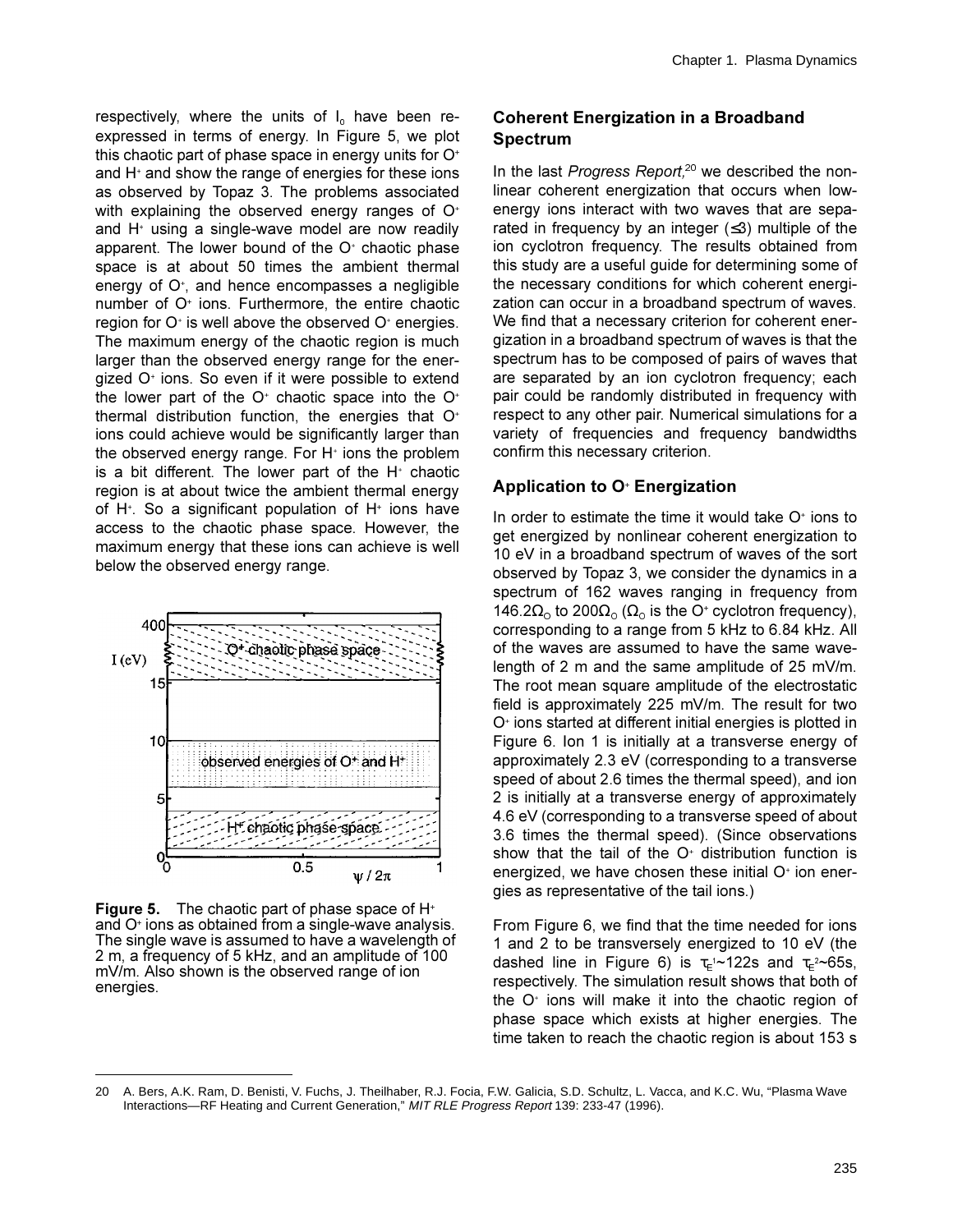and 88 s, respectively, for the two ions. However, in order to reach the observed energies of 10 eV, the O<sup>+</sup> ions have to be energized by the nonlinear coherent mechanism discussed in our previous Progress  $Report.<sup>21</sup>$ 



**Figure 6.** The dynamics of two ions in 162 waves. All the waves have the same normalized wavenumber  $k_i = 1$  and normalized amplitude  $\varepsilon_i =$ 10.7, for  $i = 1, 2, \ldots, 162$ . The frequencies of these waves are  $v_{3n-2} = 146.2 + n$ ,  $v_{3n-1} = 146.381 + n$ ,  $v_{3n} =$ 146.873+n, for  $n = 1, 2, ..., 54$ . The wavelength and the electric field amplitude of each wave are 2 m and 25 mV/m, respectively. Initially ion 1 has  $\rho_0$ <sup>(1)</sup> = 54, corresponding to an energy of 2.3 eV, and ion 2 has  $p_0^{(2)}$  = 76.5, corresponding to an energy of 4.6 eV. Both ions start off with an initial phase  $\psi_0 = 0$ .

It is worth comparing the energization time  $\tau_{E}$  with some other timescales that are relevant to this problem. At an altitude of 1000 km, and assuming the geomagnetic field to be 0.36 G, the gyrocenter of an O<sup>+</sup> ion, with a parallel energy of 1/3 eV and a perpendicular energy of 10 eV, drifts transversely owing to the gradient and curvature of the geomagnetic field<sup>22</sup> at a speed of about 9x10 °m/s. In the time it takes the two ions to get energized to 10 eV, their gyrocenters have drifted by about 1.1 m and 0.6 m, respectively. This drift is significantly less than the transverse width of the lower hybrid structures observed by Topaz 3. So the ions would not drift out of the interaction region within the time it takes to get transversely energized to 10 eV. If we assume that the speed along the geomagnetic field of the two ions is their thermal speed, then the distance traveled along the geomagnetic field by the two ions, before they get transversely energized to 10 eV, is approximately 173 km and 92 km, respectively. Thus the lower hybrid structures have to extend up to about 173 km and 92 km, respectively, along the geomagnetic field for the two ions to be transversely energized to 10 eV. These distances are comparable to the estimated lengths of the lower hybrid structures along the geomagnetic field which are of the order of a few hundred kilometers. $23$  The fractional change in the strength of the geomagnetic dipolar field over a distance of 173 km is less than 0.01%. Thus our approximation of a constant magnetic field is very reasonable. These results indicate that the tail of the O<sup>+</sup> distribution function is likely to get accelerated by the nonlinear coherent energization mechanism for reasonable sizes of the lower hybrid structures. Also, ions with initially small parallel velocities are more likely to get accelerated than those with larger parallel velocities.

The results in Figure 6 also show that the O<sup>+</sup> ions can get energized beyond 10 eV and make it into the chaotic region where they can achieve much higher energies. However, the corresponding timescales are long which, in turn, implies that the required parallel length of the lower hybrid structures has to be larger than the length required to get to 10 eV.

## 1.1.4 Interaction of lons With Two Lower **Hybrid Waves in Tokamaks**

#### **Sponsor**

U.S. Department of Energy Grant DE-FG02-91-ER-54109

### **Project Staff**

Dr. Abhay K. Ram, Professor Abraham Bers

The nonlinear coherent and chaotic energization processes by multiple electrostatic waves $^{24}$  can also be used as a new means of effective ion heating in magnetically confined plasmas. We have developed a possible scenario that takes advantage of the nonlin-

<sup>21</sup> A. Bers, A.K. Ram, D. Benisti, V. Fuchs, J. Theilhaber, R.J. Focia, F.W. Galicia, S.D. Schultz, L. Vacca, and K.C. Wu, "Plasma Wave Interactions-RF Heating and Current Generation," MIT RLE Progress Report 139: 233-47 (1996).

<sup>22</sup> L.R. Lyons and D.J. Williams, Quantitative Aspects of Magnetospheric Physics (Norwell, Massachusetts: D. Reidel, 1984), pp. 14-20.

<sup>23</sup> R. Arnoldy, K. Lynch, P. Kintner, J. Vago, C.J. Pollock, and T.E. Moore, "Transverse Ion Acceleration and Auroral Electron Precipitation," Adv. Space Res. 13: 143 (1993).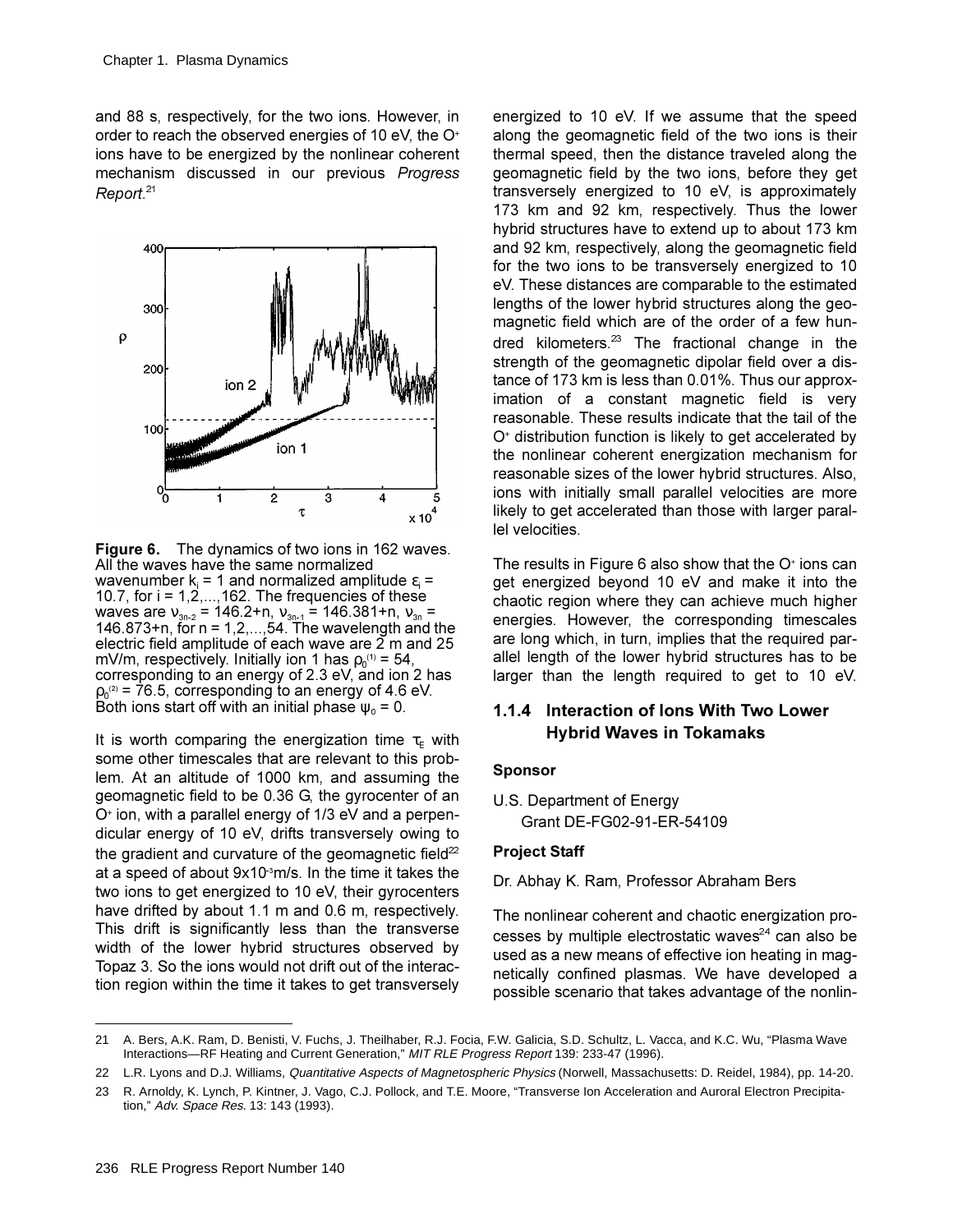ear coherent energization process for ion heating by two lower hybrid waves in laboratory tokamak plasmas.

The motion of an ion interacting with two-plane electrostatic waves is given by the following normalized equation:

$$
\frac{d^2\mathbf{x}}{d\tau^2} + \mathbf{x} = \varepsilon_1 \sin(\mathbf{x} - \mathbf{v}_1 \tau) + \varepsilon_2 \sin(\kappa \mathbf{x} - \mathbf{v}_2 \tau) \qquad (15)
$$

To study the nonlinear coherent energization of ions in tokamaks, we have chosen parameters relevant to the Alcator C-Mod experiment at MIT. We have assumed a major radius of 0.67 m, a minor radius of 0.22 m, a peak density of  $5x10^{20}$ m<sup>3</sup>, and a parabolic density profile. For a lower hybrid wave frequency of 2.45 GHz, if we assume a plasma composed of deuterium ions in an 8 Tesla magnetic field, the cold plasma dispersion modes are plotted in Figure 7. Here x is the distance along the equatorial plane (with  $x = 0$  being the center of the plasma) and  $k_1$  is the wavenumber perpendicular to the toroidal magnetic field. The location of the lower hybrid resonance is denoted by LHR. Let us assume a second lower hybrid wave of frequency 2.611 GHz. Then, approximately,  $v_1$  = 40.3 and  $v_2$  = 41.3 (the deuterium cyclotron frequency in the 8 Tesla field being 60.8 MHz). Assuming  $\kappa$  = 1 and  $\varepsilon$ <sub>1</sub> =  $\varepsilon$ <sub>2</sub> = 4.9, in Figure 8 we plot the normalized Larmor radius of two ions started with different initial energies ( $\rho_0^{(1)} = 14.8$  and  $\rho_0^{(2)} = 16.3$ ). The ion started at the higher initial energy makes it into the chaotic region while the ion started at the lower initial energy does not. However, both ions experience nonlinear coherent energization. If the higher frequency wave had a shorter wavelength such that  $\kappa$  = 1.02, then both ions make it into the chaotic regime as shown in Figure 9. Thus, in tokamak plasmas it is possible to energize low-energy jons with two lower hybrid wayes whose frequencies differ by the ion-cyclotron frequency. These results can be understood analytically in detail by a secondorder perturbation analysis.<sup>25</sup>



**Figure 7.** The cold plasma modes for Alcator C-Mod type of parameters. LHR denotes the location of the lower hybrid resonance.



Figure 8. Normalized Larmor radius  $\rho$  versus  $\tau$  for two ions interacting with two waves having the following normalized parameters:  $\varepsilon_1 = \varepsilon_2 = 4.9$ ,  $\kappa = 1$ ,  $v_1$  = 40.3, and  $v_2$  = 4.13. Initially the ions are started with  $\rho_0^{(1)} = 14.8$ ,  $\Psi_0^{(1)} = 0$ ,  $\rho_0^{(2)} = 16.3$  and  $\Psi_0^{(2)} = 0$ .

<sup>24</sup> D. Benisti, A.K. Ram, and A. Bers, "New Mechanisms of Ion Energization by Multiple Electrostatic Waves in a Magnetized Plasma," Phys. Rev. Lett., forthcoming; D. Benisti, A.K. Ram, and A. Bers, "Ion Dynamics in Multiple Electrostatic Waves in a Magnetized Plasma. Part I: Coherent Acceleration," submitted to Phys. Plasmas; D. Benisti, A.K. Ram, and A. Bers, "Ion Dynamics in Multiple Electrostatic Waves in a Magnetized Plasma. Part II: Enhancement of the Acceleration," submitted to Phys. Plasmas; A.K. Ram, A. Bers, and D. Benisti, "lonospheric Ion Acceleration by Multiple Electrostatic Waves," J. Geophys. Res., forthcoming.

<sup>25</sup> D. Benisti, A.K. Ram, and A. Bers, Ion Dynamics in Multiple Electrostatic Waves in a Magnetized Plasma, PSFC/JA-97-22 (Cambridge: MIT Plasma Science and Fusion Center, 1997); D. Benisti, A.K. Ram, and A. Bers, "New Mechanisms of Ion Energization by Multiple Electrostatic Waves in a Magnetized Plasma," Phys. Rev. Lett., forthcoming; D. Benisti, A.K. Ram, and A. Bers, "Ion Dynamics in Multiple Electrostatic Waves in a Magnetized Plasma. Part I: Coherent Acceleration," submitted to Phys. Plasmas; A.K. Ram, A. Bers, and D. Benisti, "lonospheric Ion Acceleration by Multiple Electrostatic Waves," J. Geophys. Res., forthcoming.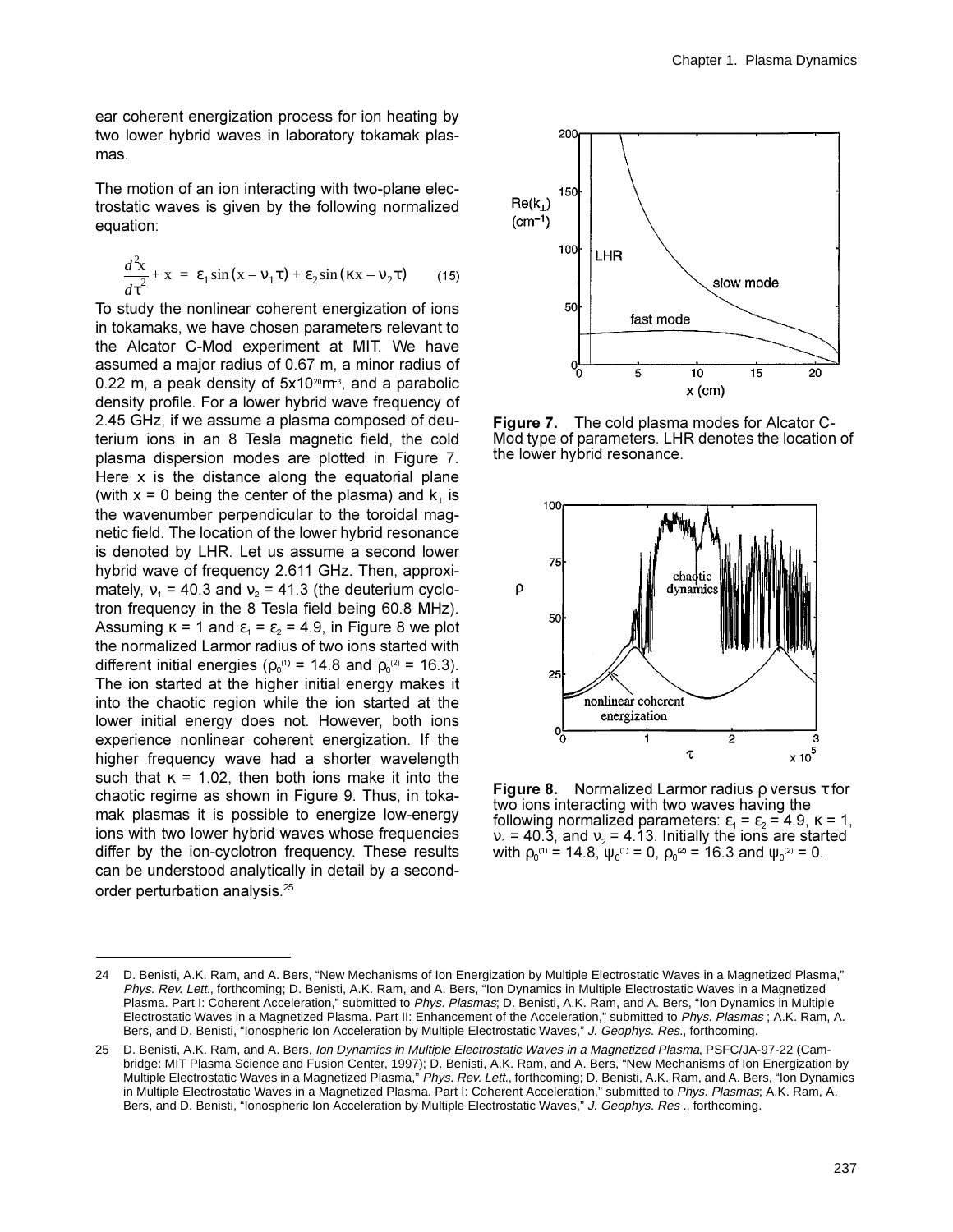

**Figure 9.** Normalized Larmor radius  $\rho$  versus  $\tau$  for two ions interacting with two waves. The parameters are the same as in Figure 8 except that  $\kappa$  = 1.02, i.e., the higher frequency wave has the shorter wavelength.

For ions whose energies are below the lower energy bound of the chaotic region [discussed in (12)], we expect that their dynamics can be determined analytically. Toward that end, we carry out a perturbation analysis of (15) using the method of multiple time scales.<sup>26</sup> A more comprehensive and general analytical treatment using the Lie transform perturbation technique has also been developed and is presented elsewhere. $27$  The perturbation parameter, in the method of multiple time scales, is the normalized amplitude of the waves. In our analysis we assume that neither  $v_1$  nor  $v_2$  is an integer, i.e., the wave frequencies are not an integer multiple of the ion-cyclotron frequency. However, we will assume that the difference in the frequencies of the two waves is an integer multiple of the ion-cyclotron frequency, i.e.,  $v_1 - v_2 = N$ , an integer. (The analysis can be generalized to the case when  $v_1 + v_2 = N$ , and also for  $v_1$  and  $v_2$  are integers.<sup>28</sup>) Our analysis breaks down in the vicinity of the chaotic regime. Upon carrying the multiple time scale analysis to second order in the amplitudes, we find that an approximate solution of (15) is given by:

$$
x(\tau) \approx \rho(\tau) \sin \{ \tau + \psi(\tau) \}.
$$
 (16)

The evolution equations for  $p(\tau)$  and  $\psi(\tau)$  are:

$$
\frac{\partial \rho}{\partial \tau} = -\frac{\varepsilon_1 \varepsilon_2}{2\rho} \text{N} \sin(N\psi) \sum_{l = -\infty}^{\infty} \frac{J_l(\rho) J_{l - N}(\kappa \rho)}{1 - (l - \nu_1)^2}
$$
(17)

$$
\frac{\partial \Psi}{\partial \tau} = -\frac{1}{4\rho} \frac{\partial}{\partial \rho} \sum_{l=-\infty} \frac{\varepsilon_1^2 J_l^2(\rho) + \varepsilon_2^2 J_{l-N}^2(\kappa \rho)}{1 - (l - \nu_1)^2}
$$
(18)  

$$
-\frac{\varepsilon_1 \varepsilon_2}{2\rho} \frac{\partial}{\partial \rho} \sum_{l=-\infty}^{\infty} \frac{J_l(\rho) J_{l-N}(\kappa \rho)}{1 - (l - \nu_1)^2}
$$

If  $\varepsilon_1 = \varepsilon_2 = \varepsilon$ , then the above equations become independent of amplitude if we define a new time variable  $\bar{\tau} = \epsilon^2 \tau$ . This implies that the change in the Larmor radius of an ion is independent of the amplitude of the two waves. However, the rate at which the Larmor radius changes is inversely proportional to the square of the amplitude. This is an important result. Even if the wave amplitudes are below the threshold for onset of chaotic motion, ions can still get energized. This would not occur in the case of a single wave.

Upon substituting  $I = \rho^2/2$ , the above evolution equations for the amplitude and the phase can be derived from the Hamiltonian:

$$
H(I,\psi) = S_1(I) + \cos(N\psi)S_2(I)
$$
 (19)

where  $S_1$  and  $S_2$  are the following sums:

$$
S_1(I) = \frac{1}{4} \sum_{l = -\infty}^{\infty} \frac{\epsilon_1^2 J_l^2(\rho) + \epsilon_2^2 J_{l-N}^2(\kappa \rho)}{(l - v_1)^2 - 1}
$$
(20)

<sup>26</sup> A.H. Nayfeh, Perturbation Methods (New York: John Wiley, 1973), pp. 228-307.

<sup>27</sup> D. Benisti, A.K. Ram, and A. Bers, Ion Dynamics in Multiple Electrostatic Waves in a Magnetized Plasma, PSFC/JA-97-22 (Cambridge: MIT Plasma Science and Fusion Center, 1997); D. Benisti, A.K. Ram and A. Bers, "New Mechanisms of Ion Energization by Multiple Electrostatic Waves in a Magnetized Plasma," Phys. Rev. Lett., forthcoming; D. Benisti, A.K. Ram, and A. Bers, "Ion Dynamics in Multiple Electrostatic Waves in a Magnetized Plasma. Part I: Coherent Acceleration," submitted to Phys. Plasmas; D. Benisti, A.K. Ram, and A. Bers, "Ion Dynamics in Multiple Electrostatic Waves in a Magnetized Plasma. Part II: Enhancement of the Acceleration," submitted to Phys. Plasmas.

D. Benisti, A.K. Ram, and A. Bers, Ion Dynamics in Multiple Electrostatic Waves in a Magnetized Plasma, PSFC/JA-97-22 (Cam-28 bridge: MIT Plasma Science and Fusion Center, 1997); D. Benisti, A.K. Ram and A. Bers, "Ion Dynamics in Multiple Electrostatic Waves in a Magnetized Plasma. Part I: Coherent Acceleration," submitted to Phys. Plasmas.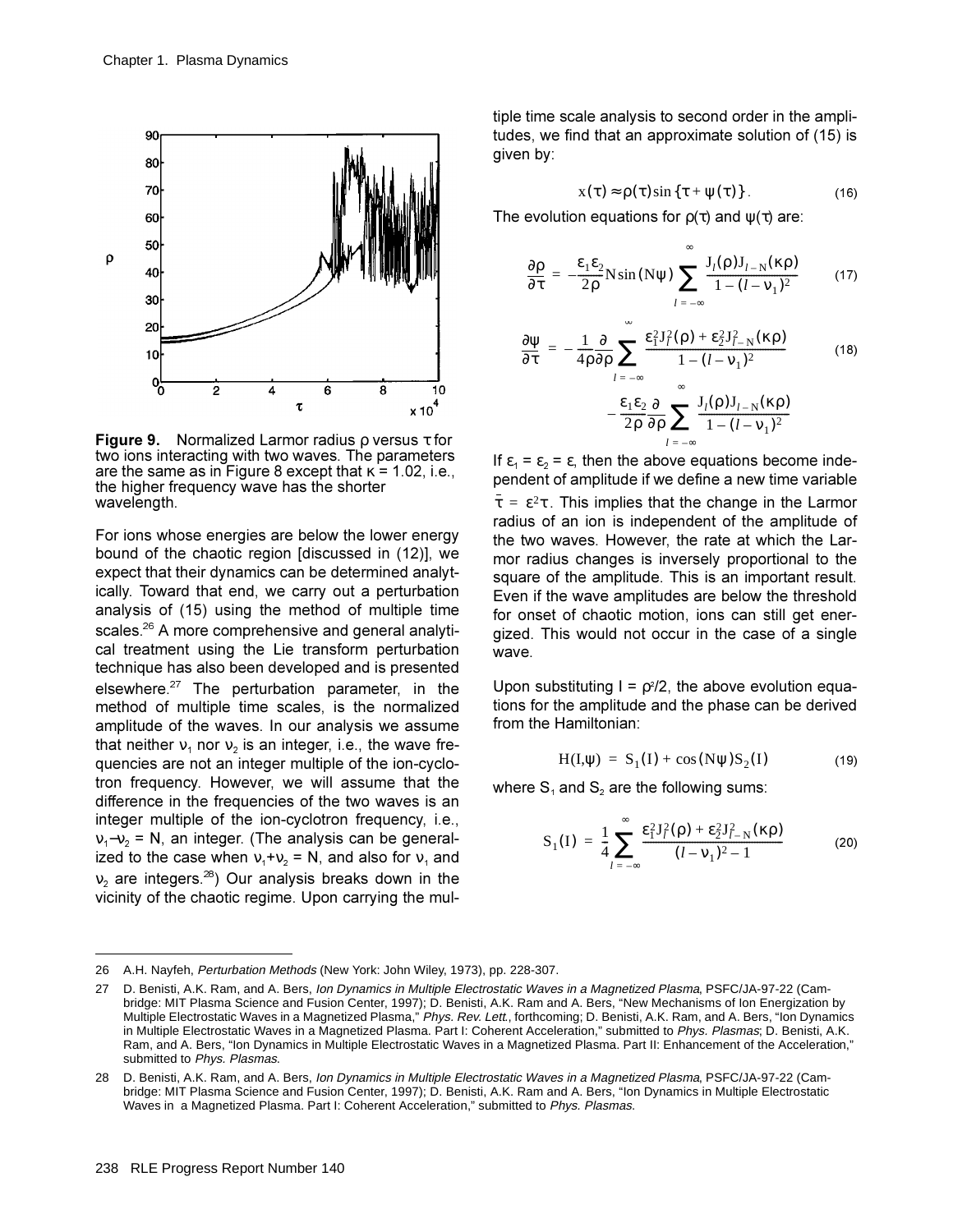$$
S_2(I) = \frac{1}{2} \varepsilon_1 \varepsilon_2 \sum_{l = -\infty}^{\infty} \frac{J_l(\rho) J_{l-N}(\kappa \rho)}{(l - v_1)^2 - 1}
$$
 (21)

The Hamiltonian equation (19) is independent of time, signifying that it is a new constant, or invariant (to second order in the amplitude), of the dynamics. This constant is determined by the initial conditions I( $\tau$  = 0) and  $\psi(\tau = 0)$  of an ion. Note that at  $\tau = 0$ ,  $\Psi = \Psi$ , where  $\Psi$  is the angle discussed below (10).

If we define  $S_1 \pm S_2 = H_{\pm}$ , then

$$
H_{.}(I) = \frac{1}{4} \sum_{l = -\infty}^{\infty} \frac{\{\epsilon_{1} J_{l}(\rho) - \epsilon_{2} J_{l-N}(\kappa \rho)\}^{2}}{1 - (l - \nu_{1})^{2}}
$$
(22)

$$
H_{+}(I) = \frac{1}{4} \sum_{l = -\infty}^{\infty} \frac{\{\epsilon_{1} J_{l}(\rho) + \epsilon_{2} J_{l-N}(\kappa \rho)\}^{2}}{1 - (l - \nu_{1})^{2}}
$$
(23)

It is easy to note that, algebraically, for  $S_2(1) > 0$ ,

$$
H_{-}(I) \leq H(I,\psi) \leq H_{+}(I) ; \qquad (24)
$$

for  $S_2(I) < 0$ ,

$$
H_{+}(I) \leq H(I,\overline{\psi}) \leq H_{-}(I) \tag{25}
$$

and for  $S_2(I) = 0$ ,

$$
H(I,\overline{\psi}) = H_{-}(I) = H_{+}(I). \tag{26}
$$

Thus the orbits of the ions are bound in energy to lie between two consecutive zeros of  $S<sub>2</sub>(I)$ . The first zero of S<sub>2</sub> occurs at I = 0 or, equivalently, at  $\rho = 0$ . However, this perturbation analysis breaks down as the ions approach the chaotic region which is, approximately, still given by the left-hand side of (12) with  $v =$  $min(v_1, v_2)$ .

In Figure 10, we plot a magnified view of H,  $H_{+}$ , and H as a function of  $\rho$  for the parameters corresponding to Figure 8. The lower bound of the chaotic region is  $\rho_t \approx 30.1$ , which is slightly to the right of the bump in H. The trajectory of any ion is bound to lie between  $H<sub>z</sub>$  and H and is given by a straight line parallel to the horizontal axis. Thus any ion started off with initial H below the dashed line will not make it into the chaotic region while ions started off with initial H above the dashed line will. The circle and the cross mark the initial H's of the two ions of Figure 8. It is now clearly evident why the ion which was started off at a slightly higher energy does make it into the chaotic region while the other one does not.



**Figure 10.** Plot of H and H, as a function of  $\rho$  for parameters corresponding to Figure 8. The dashed line gives the minimum value of H needed to make it into the chaotic region. The circle and the cross mark the initial locations of the two ions of Figure 8.

In Figure 11, we plot a magnified view of H,  $H_{+}$ , and H as a function of  $\rho$  for the parameters corresponding to Figure 9. Comparing this to Figure 10, we note that the bump in  $H$  no longer exists. Thus any ion started at a low energy should make it into the chaotic regime. This is in complete agreement with the numerical results displayed in Figure 9. So the second perturbation analysis provides an insight into the nonlinear coherent energization. Furthermore, with an appropriate choice of two lower hybrid waves, it is possible to energize low energy ions in tokamak experiments.



**Figure 11.** Plot of H and H<sub>+</sub> as a function of  $\rho$  for parameters corresponding to Figure 9.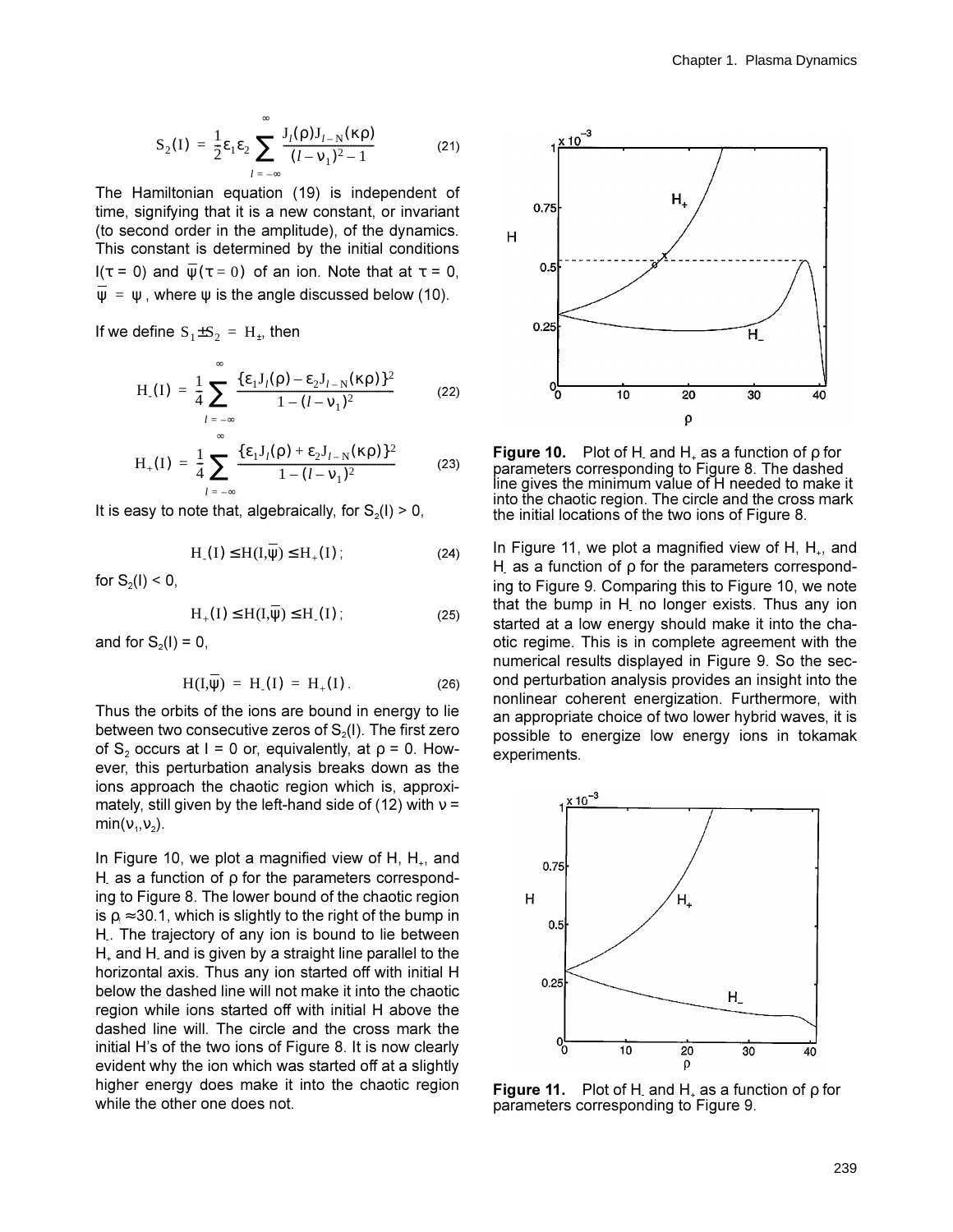### **1.1.5 Interaction of Bootstrap Current and RF Waves in Tokamaks**

#### **Sponsor**

U.S. Department of Energy Grant DE-FG02-91-ER-54109

#### **Project Staff**

Steven D. Schultz, Professor Abraham Bers, Dr. Abhay K. Ram

Work is in progress on the interaction of radio frequency (RF) waves and the bootstrap current in tokamaks. By using a Fokker-Planck collisional/ quasilinear code, we have performed a kinetic calculation of the electron current in a prescribed density and temperature gradient, for a plasma in the shape of a torus.

The current carried by electrons is found by taking the parallel velocity moment of their distribution function f.

$$
\mathbf{J}_{\parallel} = -e \int d^3 v \mathbf{v}_{\parallel} \mathbf{f} \tag{27}
$$

We take f to be at steady state, averaged over the gyromotion, and independent of the toroidal angle  $\phi$ by axisymmetry. Under these assumptions, f can be written as a function of the quiding center coordinates r and  $\theta$  and two constants of the motion, the electron's energy E and magnetic moment  $\mu$ . Then f satisfies the drift kinetic equation (DKE).

$$
v_{\parallel} \frac{B_{\theta} 1 \partial f}{B r \partial \theta} + v_{Dr} \frac{\partial f}{\partial r} = C(f) + Q(f)
$$
 (28)

where  $C(f)$  is a collision operator, and  $Q(f)$  is the quasilinear operator for diffusion due to RF waves.

In *Progress Reports* No. 137 and 138,<sup>29</sup> we described one way of solving (28) through expansion in small parameters. The result was

$$
f = f_0^{(0)} + \tilde{f}_1^{(0)} + f_1^{(0)}.
$$
 (29)

The modified electron distribution due to RF effects only was the solution to

$$
\langle C(f_0^{(o)}) + Q(f_0^{(o)}) \rangle = 0 \tag{30}
$$

where the brackets indicate averaging over a bounce orbit. Inclusion of guiding center drifts gives

$$
\tilde{f}_1^{(o)} = -\frac{m}{eB_o} v_{\parallel} \frac{\partial f_o^{(o)}}{\partial r}
$$
 (31)

and the additional equation

$$
\langle C(f_1^{(o)}) + Q(f_1^{(o)}) \rangle = S \tag{32}
$$

with the "source term"

$$
S \equiv -\langle C(\tilde{f}_1^{(o)}) + Q(\tilde{f}_1^{(o)}) \rangle. \tag{33}
$$

We have been able to reproduce the neoclassical distribution with the Fokker-Planck/neoclassical code FASTFP-NC. This code incorporates the Fokker-Planck code FASTFP, $30$  which was created by M. Shoucri and I. Shkarofsky in order to solve the equations  $(30)$  and  $(32)$ . This code is an improvement over those we previously used in that it contains a collision operator with both electron-electron and electron-Maxwellian ion collisions, and that all of the physics are relativistic. The code solves the equation on multiple flux surfaces, assuming a fixed density and background ion temperature, and also includes the particle drifts due to magnetic field gradient and curvature.

We have tested the code by first comparing numerically generated results for Maxwellian plasmas in the low-aspect-ratio limit with the analytically derived results from neoclassical theory. $31$  This has been done prior to the inclusion of the RF quasilinear operator. Figure 12 shows a direct comparison of the bootstrap current  $\text{J}^{\text{BS}}_{\parallel}$  for a Maxwellian plasma as calculated by FASTFP-NC and as derived by Rosenbluth, Hazeltine, and Hinton. $32$  This shows that it is possible to calculate bootstrap currents kinetically.

<sup>29</sup> A. Bers, A.K. Ram, C.C. Chow, V. Fuchs, K.P. Chan, S.D. Schultz, and L. Vacca, "Plasma Wave Interactions—RF Heating and Current Generation," MIT RLE Progress Report 137: 229-37 (1994); A. Bers, A.K. Ram, V. Fuchs, J. Theilhaber, F.W. Galicia, S.D. Schultz, and L. Vacca, "Plasma Wave Interactions—RF Heating and Current Generation," MIT RLE Progress Report 138: 247-65 (1995).

<sup>30</sup> M. Shoucri and I. Shkarofsky, Comput. Phys. Commun. 82: 287 (1994); M. Shoucri, I. Shkarofsky, and Y. Peysson, "Numerical Solution of the Fokker-Planck Equation for the Heating and Current Drive Problem," Centre Canadien de Fusion Magnétique Report No. CCFM-RI-465e (Varennes, Quebec, Canada: Institut de Recherche de l'Hydro Quebec, 1996); M. Shoucri and I. Shkarofsky, "A Fokker-Planck Code for the Electron-Cyclotron Current Drive and Electron-Cyclotron/Lower Hybrid Current Drive Synergy," Centre Canadien de Fusion Magnétique Report No. CCFM-RI-467e (Varennes, Quebec, Canada: Institut de Recherche de l'Hydro Quebec, 1996).

<sup>31</sup> M.N. Rosenbluth, R.D. Hazeltine, and F.L. Hinton, Phys. Fluids 15: 116 (1972).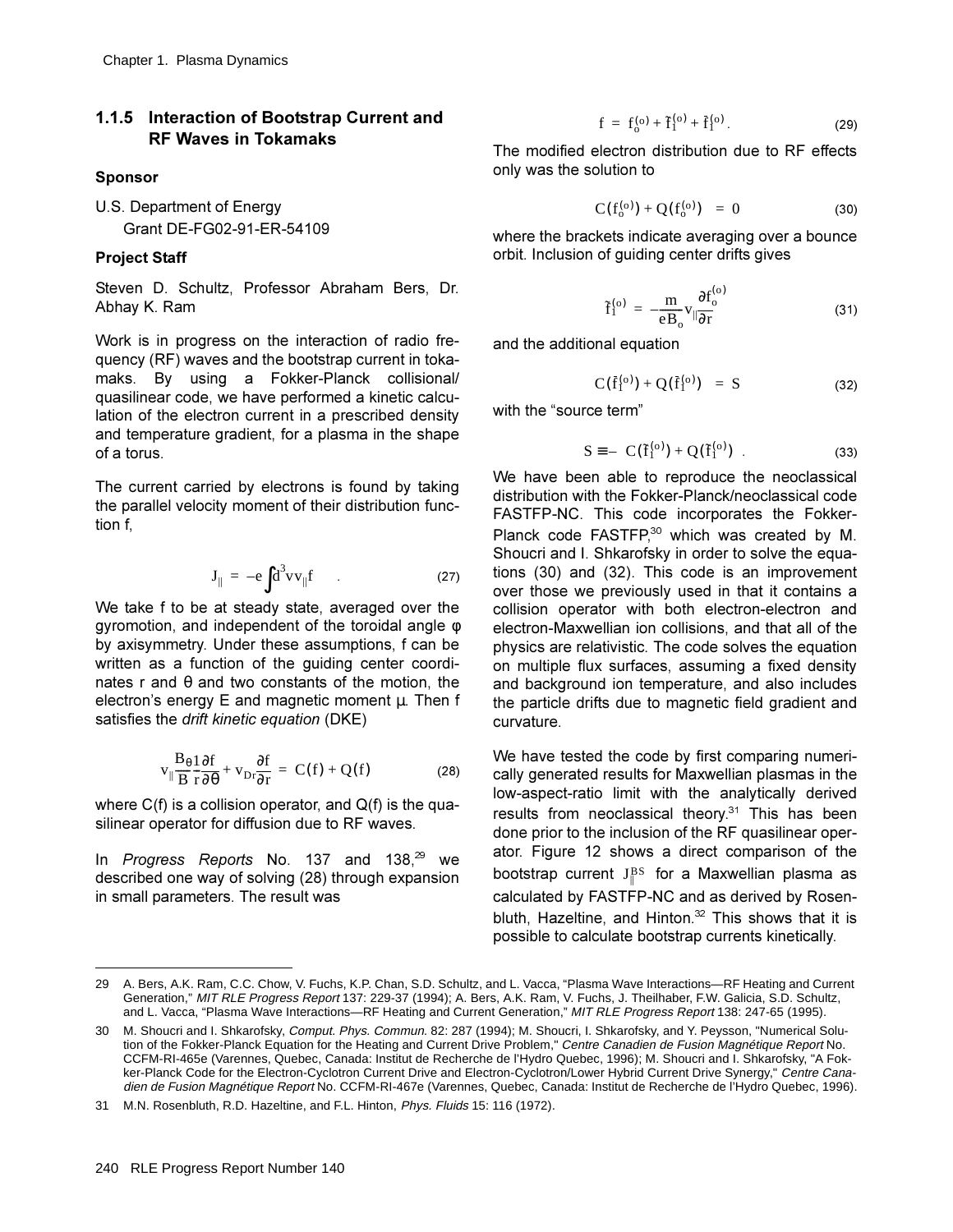The data in Figure 12 and all subsequent runs was made using parameters which fit the physical parameters of a typical high-aspect-ratio tokamak:  $R_0 = 2.5$ m, a = 0.5 m, n<sub>e</sub> = (10<sup>20</sup> m<sup>3</sup>) x [1 - (r/a)<sup>2</sup>]<sup>0.5</sup>, B<sub>T</sub> = 4 T, 1 <  $q$  < 3, and  $T_e$  = T = 1 keV.

The next phase of the analysis involved the use of a quasilinear operator for diffusion in velocity space parallel to the equilibrium magnetic field. Such a diffusion operator can approximate the effects of waves with frequencies smaller than the electron cyclotron frequency, which includes fast Alfvén waves and lower hybrid waves.

A few early runs have been completed which calculate the electron current with parallel diffusion and the bootstrap-generating neoclassical effects. In some cases, this current was found to be slightly larger than the sum of the RF-driven current, and the bootstrap current when each effect is included without the other. Table 1 shows these currents for cases which fit fast wave and lower hybrid current drive scenarios. In the cases shown, there is a small difference in the current calculations taken together and separately. A significant number of future runs will be made to find cases with a more substantial increase in the current.

In future stages of the analysis, first perpendicular diffusion will be included in the quasilinear operator, so that the effects of electron cyclotron waves on the bootstrap current can be calculated. In addition, we will also add to FASTFP-NC the capability to evaluate the RF power deposited on the electrons, and from this a current drive efficiency will be calculated.



**Figure 12.** Bootstrap current  $J_{\parallel}^{BS}$  for a Maxwellian plasma from FASTFP-NC (solid line) and Rosenbluth, Hazeltine, and Hinton (dashed line).

|                                                 |  |  |  |  | Table 2: $\,$ Electron current $\, {\sf J}_{\rm II} \,$ from FASTFP-NC which includes neoclassical effects and an RF parallel $\,$ |  |  |
|-------------------------------------------------|--|--|--|--|------------------------------------------------------------------------------------------------------------------------------------|--|--|
| diffusion coefficient, separately and together. |  |  |  |  |                                                                                                                                    |  |  |
|                                                 |  |  |  |  |                                                                                                                                    |  |  |

|                 |                           |                                               | $J_{II}$ from FASTEP in MA/m2 |                |                 |                    |
|-----------------|---------------------------|-----------------------------------------------|-------------------------------|----------------|-----------------|--------------------|
| <b>RF Waves</b> | $D_{\parallel}/v_c p_t^2$ | Range                                         | <b>NC Only</b>                | <b>RF Only</b> | <b>Combined</b> | <b>Synergistic</b> |
| <b>FAW</b>      | 0.005                     | $0.5 < \frac{V_{\parallel}}{V_{\perp}} < 1.5$ | 0.31                          | 1.08           | 1.43            | 0.04               |
| <b>FAW</b>      | 0.01                      | $0.5 < \frac{v_{\parallel}}{v_{\perp}} < 1.5$ | 0.31                          | 1.55           | 1.90            | 0.04               |
| LН              | 0.5                       | $3.5 < \frac{V_{\parallel}}{V_{\star}} < 8$   | 0.31                          | 0.10           | 0.42            | 0.01               |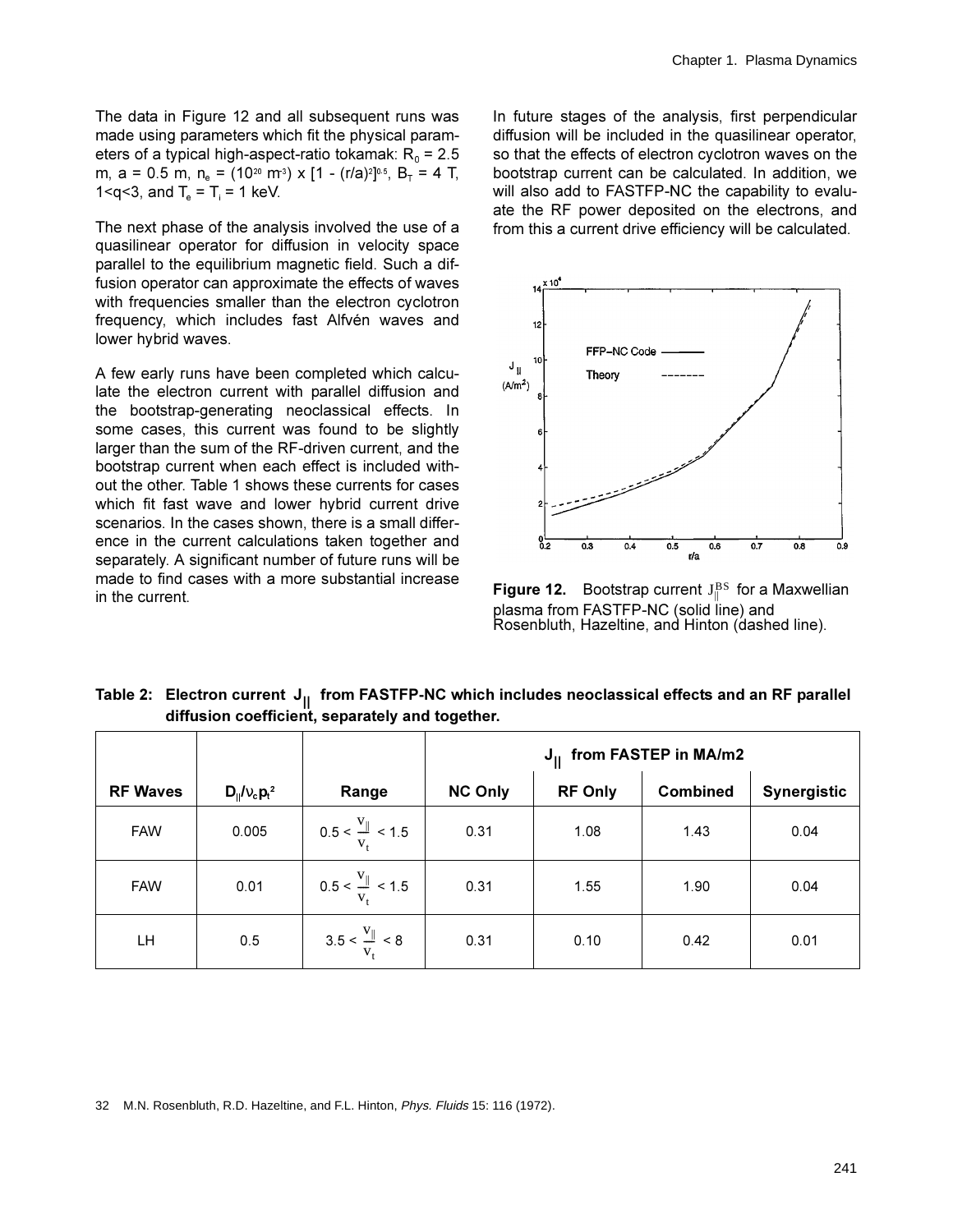### **1.1.6 Three-Dimensional Space-Time Evolution of Laser-Plasma Instabilities**

#### **Sponsors**

- Los Alamos National Laboratory Grant No. E290600173 U.S. Department of Energy
	- Grant No. DE-FG02-91-ER-54109

#### **Project Staff**

Ronald J. Focia, Professor Abraham Bers, Dr. Abhay K. Ram

### **Introduction**

We have initiated studies of laser-plasma instabilities relevant to Inertial confinement fusion (ICF). Work carried out in this group some years ago<sup>33</sup> gives the basic approach to determining the space-time evolution of such instabilities in their linear regime.

#### **Instability Analysis**

The nonlinearly coupled mode dispersion relations (CMDR) developed by Watson<sup>34</sup> were used to carry out a linear instability analysis of four laser-plasma interactions. The laser-plasma interactions studied here all involve the resonant decay of an incident electromagnetic (EM) wave into two daughter waves in a homogeneous plasma. Resonant decay interactions satisfy the frequency and wavevector matching conditions

 $\omega_L = \omega_1 + \omega_2$ ,

and

$$
f_{\rm{max}}
$$

$$
\vec{k}_L = \vec{k}_1 + \vec{k}_2, \qquad (35)
$$

where  $\omega_{\sf L}$  ( $\rm k_L$ ) and  $\omega_{1,2}$  ( $\rm k_{1,2}$ ) are the laser and daughter product frequencies (wavevectors), respectively. In all of the work that follows, the incident laser is assumed to be propagating in the  $+x$ -direction and to be plane-polarized in the +z-direction.

The interactions studied are briefly summarized as follows. Stimulated raman scattering (SRS) is the decay into a scattered EM wave and an electron plasma (EP) wave. Stimulated Brillouin scattering (SBS) is the decay into a scattered EM wave and an ion acoustic (IA) wave. The two-plasmon (TP) interaction is the decay into two EP waves. Finally, the plasmon-phonon (PP) interaction is the decay into an EP wave and an IA wave.

The CMDRs for these interactions have the general form

$$
D(\stackrel{\rightarrow}{k}, \omega) = D_1(\stackrel{\rightarrow}{k}, \omega)D_2(\stackrel{\rightarrow}{k}, \omega) + \Omega^4, \tag{36}
$$

where  $D_1(k, \omega)$  and  $D_2(k, \omega)$  are the uncoupled daughter mode (second order in  $k$  and  $\omega$ ) dispersion relations and  $\Omega$  is the nonlinear coupling constant: it depends on the laser field intensity. Neglecting wave damping the CMDRs for the various interactions along with other definitions are summarized in Table 2. Using the matching conditions of  $(34)$  and  $(35)$ these dispersion relations can be reduced to

unknowns in terms of only one wave. Allowing  $\hat{k}$ 

 $k_{\text{real}}$ , the dispersion relation for normal modes, i.e.,

D(k,  $\omega$ ) = 0, is solved for  $\omega$  =  $\omega_{\rm r}$  + i $\omega_{\rm i}$ . If the imaginary part of  $\omega$  is greater than zero this indicates growth. i.e. instability. All quantities are first normalized in the following manner. Frequencies are normalized to the laser frequency  $\omega_L$ , velocities are normalized to the speed of light c, and wavevectors are normalized to  $\omega$ <sub>I</sub>/c. The normalized growthrate for various interactions versus the normalized real *k*-vector in two dimensions are shown in Figures 13 through 16. In all figures, the growthrate is plotted versus the highest frequency daughter-product wavevector as outlined in Table 2. These plots were generated using an interactive mathematical software tool called MathCad. The shape of the growthrate plots can be explained by considering the geometry effects introduced by the coupling constant  $\Omega$  and the constraints imposed by  $(34)$  and  $(35)$ .

 $(34)$ 

<sup>33</sup> F.W. Chambers, "Space-Time Evolution of Instabilities in Laser-Plasma Interactions," Ph.D. diss., Department of Physics, MIT, 1975; D.C. Watson, "Third Order Theory of Pump-Driven Instabilities—Laser-Pellet Interactions," Ph.D. diss., Department of Electrical Engineering, MIT, 1975; A. Bers, "Linear Waves and Instabilities," in Plasma Physics (Les Houches, 1972), (London: Gordon and Breach, 1974); A. Bers, "Space-Time Evolution of Plasma Instabilities-Absolute and Convective," in Handbook of Plasma Physics, eds. M.N. Rosenbluth and R.Z. Sagdeev (New York: North-Holland, 1983).

<sup>34</sup> D.C. Watson, "Third Order Theory of Pump-Driven Instabilities—Laser-Pellet Interactions," Ph.D. diss., Department of Electrical Engineering, MIT, 1975.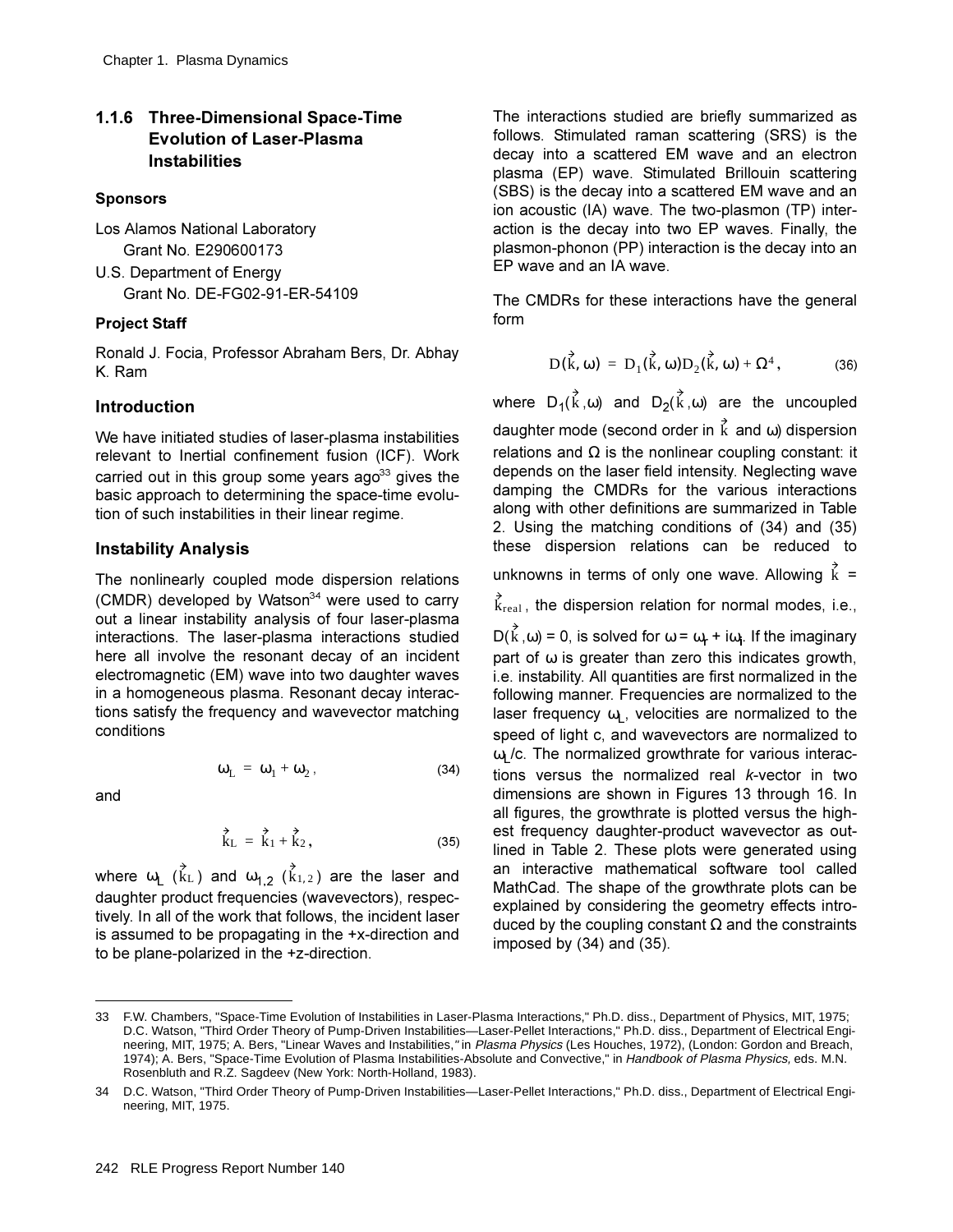#### Table 2.

Coupled mode dispersion relations and definition used in the instability analysis. (Note that subscripts 1 and 2 are used to indicate the uncoupled dispersion functions  $D_1$  and  $D_2$  in (36).)

SRS: EM  $\rightarrow$  EM<sub>1</sub>+EP<sub>2</sub>: D(k, ω) = (ω<sub>1</sub><sup>2</sup> – c<sup>2</sup>k<sub>1</sub><sup>2</sup> – ω<sub>pe</sub>)(ω<sub>2</sub><sup>2</sup> – 3v<sub>1<sup>2</sup>ck<sub>2</sub><sup>2</sup> – ω<sub>pe</sub>) –  $\frac{v_{L}^{2}}{4}$ ω<sub>pe</sub>k<sub>2</sub><sup>2</sup>(e<sub>1</sub> • e<sub>L</sub>)<sup>2</sup></sub> SBS: EM  $\rightarrow$  EM<sub>1</sub>+IA<sub>2</sub>: D(k, ω) = (ω<sub>1</sub><sup>2</sup> - c<sup>2</sup>k<sub>1</sub><sup>2</sup> - ω<sub>pe</sub>)(ω<sub>2</sub><sup>2</sup> - c<sub>s</sub><sup>2</sup>k<sub>2</sub><sup>2</sup>) -  $\frac{v_L^2 \omega_{pe}^2 c_s^2}{4v_{\infty}^2}$ k<sub>2</sub><sup>2</sup>(e<sub>1</sub> • e<sub>L</sub>)<sup>2</sup> <u>TP: EM  $\rightarrow$  EP<sub>1</sub>+EP<sub>2</sub></u>: D(k, ω) = (ω<sub>1</sub><sup>2</sup> - 3v<sub>1<sup>2</sup>e</sub>k<sub>1</sub><sup>2</sup> - ω<sub>pe</sub>)(ω<sub>2</sub><sup>2</sup> - 3v<sub>1</sub><sup>2</sup>ek<sub>2</sub><sup>2</sup> - ω<sub>pe</sub><sub>2</sub>) -  $\frac{v_L^2}{4}[(\hat{e_1} \cdot \hat{e_1})\omega_1 k_2 + (\hat{e_2} \cdot \hat{e_1})\omega_2 k_1]^2$ **PP:** EM  $\rightarrow$  EP<sub>1</sub>+IA<sub>2</sub>: D(k, ω) =  $(\omega_1^2 - 3v_{\text{Te}}^2 k_1^2 - \omega_{\text{pe}}^2)(\omega_2^2 - c_s^2 k_2^2) - \frac{v_L^2}{4v_{\text{Te}}^2} \omega_1^2 \omega_2^2 (\hat{e}_1 \cdot \hat{e}_L)^2$ Electron quiver velocity due to the laser electron field:  $v_L = \frac{eE_L}{m \omega_C}$ Electron thermal velocity:  $v_{Te} = \left(\frac{k_B T_e}{m_e}\right)^{1/2}$ <u>lon acoustic speed</u>:  $c_s = \left[\frac{3k_B T_i}{M_i} + \frac{k_B T_e}{M_i}\right]^{1/2}$ 

 $\hat{e}_i$  is the polarization vector for mode i.



Figure 13. Normalized growthrate,  $\omega_i(k_r)/\omega_L$ , for the stimulated raman scattering (SRS) interaction plotted in the  $k_{1x} - k_{1y}$  plane. The scattered EM wave is assumed to be polarized in the z direction.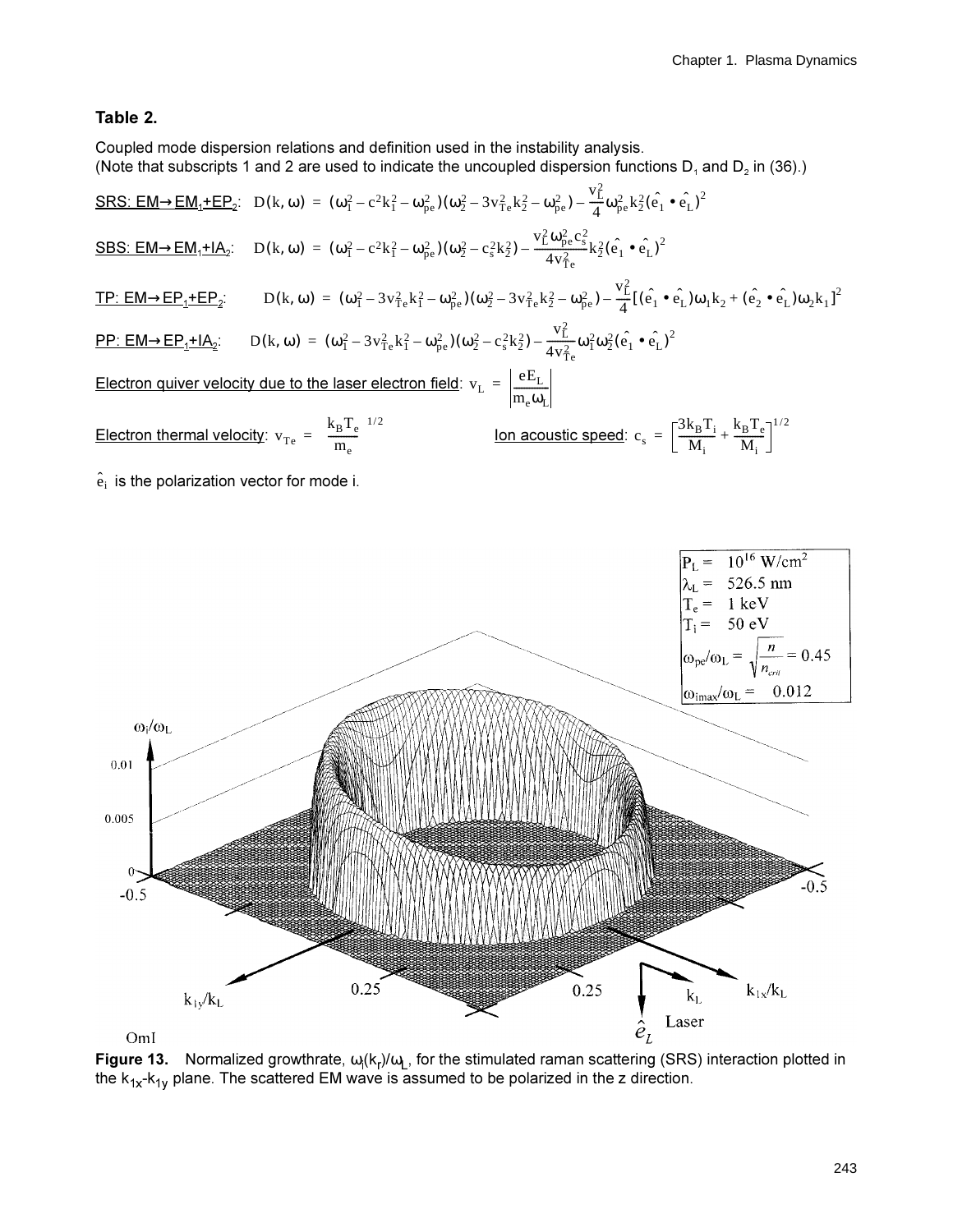

**Figure 14.** Normalized growthrate,  $\omega_i(k_i)/\omega_L$ , for the SRS interaction plotted in the  $k_{1x}$ - $k_{1z}$  plane. The scattered EM wave is assumed to be polarized in the x-z plane.



**Figure 15.** Normalized growthrate,  $\omega_i(k_i)/\omega_L$ , for the TP interaction plotted in the  $k_{1x}$ - $k_{1z}$  plane.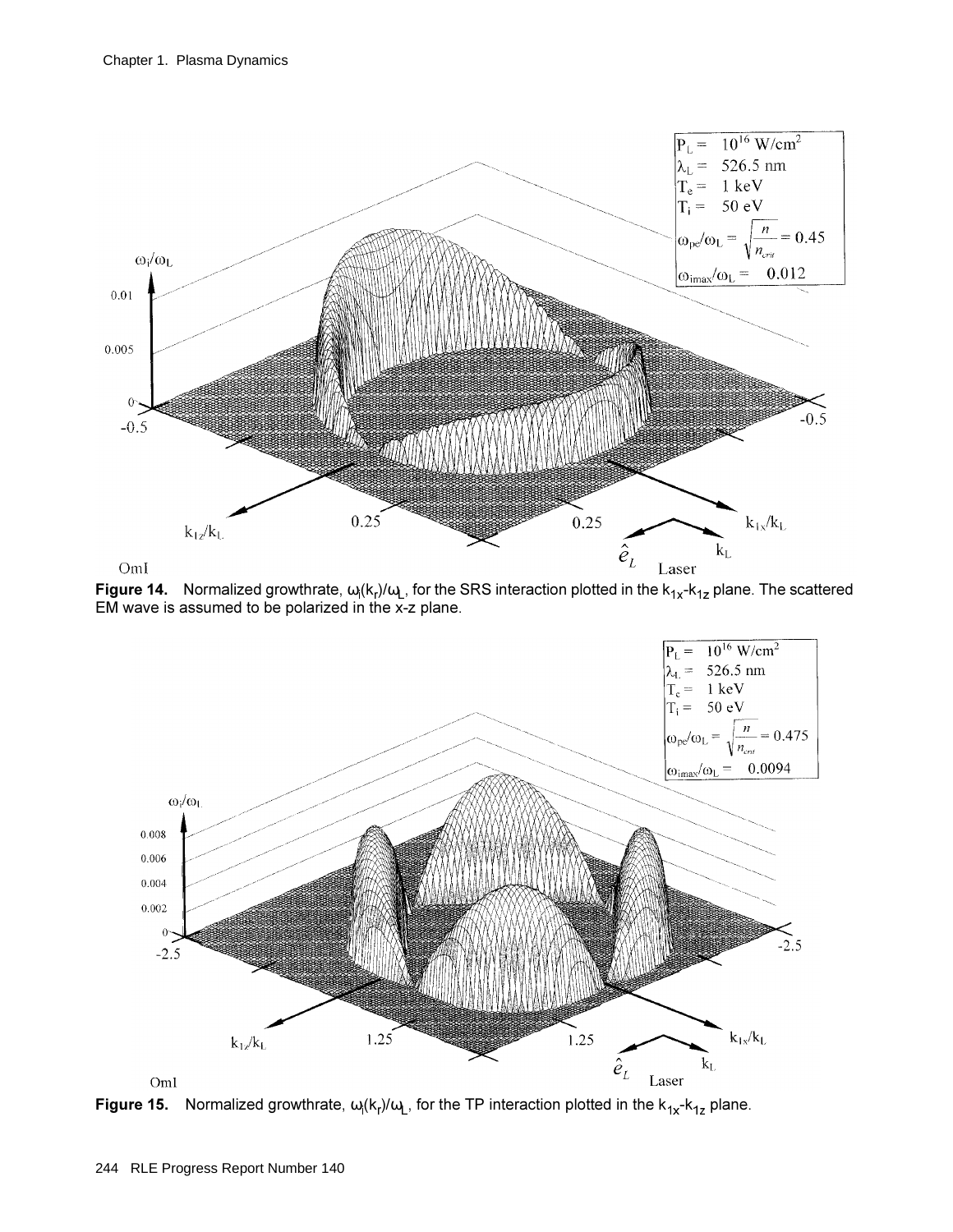



### **Asymptotic Pulse Response in Three Dimensions**

The time asymptotic impulse response, or Green's Function, of each interaction was also evaluated using the Bers-Briggs pinch point analysis.<sup>35</sup> In this method, the time asymptotic response is calculated for an observer moving at a velocity  $\overrightarrow{V} = \overrightarrow{r}/t$  and the spatial response is determined by considering all possible  $\overrightarrow{V}$ . Expanding the CMDR about any  $(\vec{k} = \vec{k}_0, \omega = \omega_0)$  that satisfy (34) and (35) results in the Two-Wave Coupling Dispersion Relation (TWCDR)

$$
D(k, \omega) = [(\omega - \omega_0) - \vec{v}_1 \cdot (\vec{k} - \vec{k}_0) + iv_1] , (37)
$$
  

$$
[(\omega - \omega_0) - \vec{v}_2 \cdot (\vec{k} - \vec{k}_0) + iv_2] + \gamma^2
$$

where  $\overrightarrow{v_1}$  and  $\overrightarrow{v_2}$  are the wave group velocities,  $v_1$ , v<sub>2</sub> are weak damping rates of the daughter waves at

$$
(\vec{k}_0, \omega_0)
$$
, and  $\gamma^2 = \frac{\Omega^4}{\frac{\partial D_1}{\partial \omega} \left| \frac{\partial D_2}{\partial \omega} \right|_{\omega_2}}$ . The space-time

asymptotic evolution of the instability is given by the time asymptotic Green's function  $G(\vec{r},t)$  for an observer moving with velocity  $\overrightarrow{V}$  relative to the frame in which the dispersion relation is of interest. One thus finds, for nonrelativistic  $\overrightarrow{V}$ 's.<sup>36</sup>

$$
\ln |G(\vec{r}, t \to \infty)| = \gamma_p(\vec{V})t \tag{38}
$$

 $35<sup>5</sup>$ A. Bers, "Linear Waves and Instabilities," in Plasma Physics (Les Houches, 1972), (London: Gordon and Breach, 1974); A. Bers, "Space-Time Evolution of Plasma Instabilities-Absolute and Convective," in Handbook of Plasma Physics, eds. M.N. Rosenbluth and R.Z. Sagdeev, (New York: North-Holland, 1983); R.J. Briggs, Electron Stream Interaction with Plasmas (Cambridge, Massachusetts: MIT Press, (1964).

A. Bers, "Space-Time Evolution of Plasma Instabilities-Absolute and Convective," in Handbook of Plasma Physics, eds. M.N. Rosen-36 bluth and R.Z. Sagdeev, (New York: North-Holland, 1983).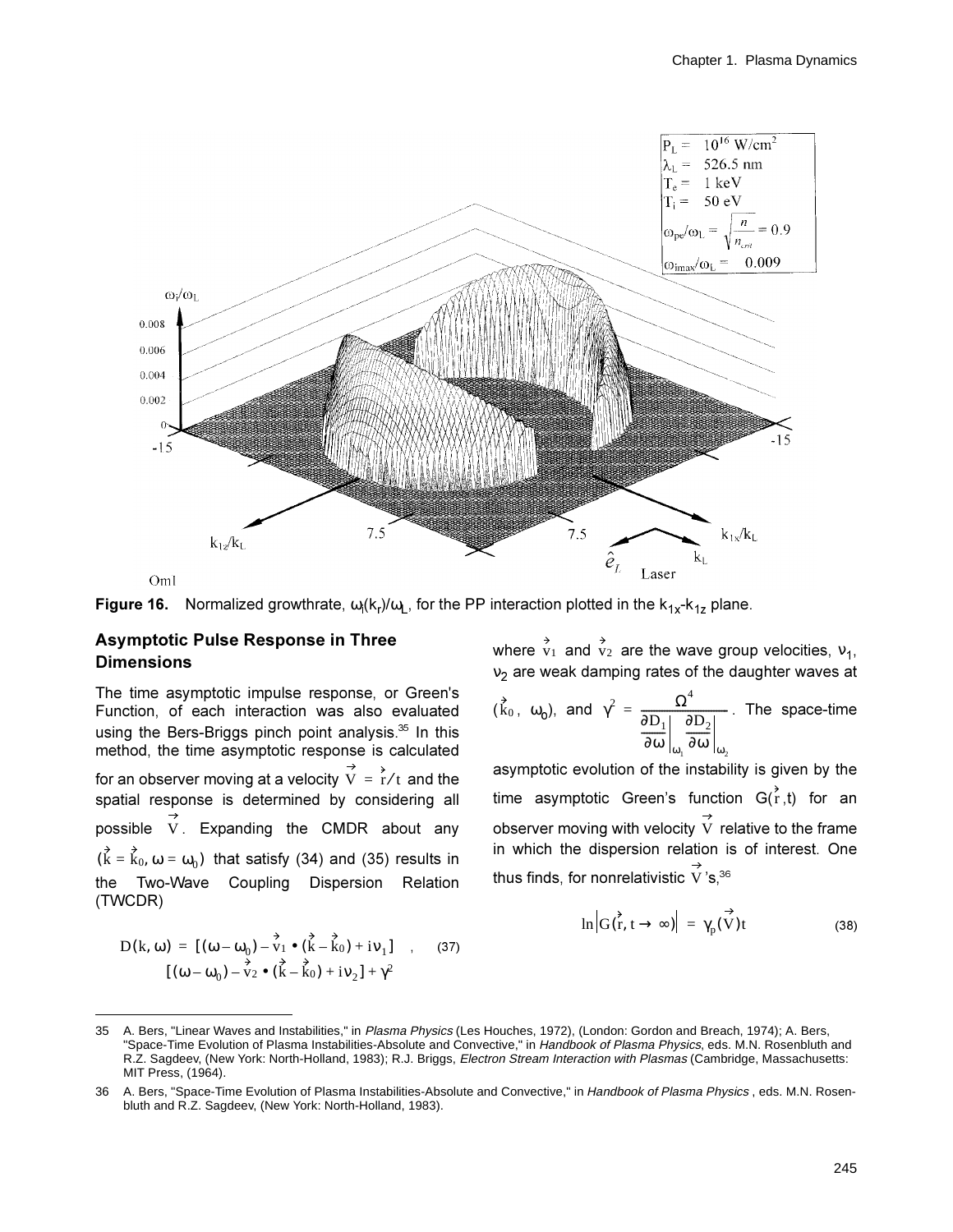The pinch point growthrate  $\gamma_\mathsf{p}(\mathrm{V}\,)$  is determined from the imaginary part of  $\omega$  which simultaneously satisfies

$$
D(\omega + \vec{k} \cdot \vec{V}, \vec{k}) = 0, \qquad (39)
$$

and

$$
\frac{\partial D(\omega + \vec{k} \cdot \vec{V}, \vec{k})}{\partial \vec{k}} = 0
$$
 (40)

Applying  $(39)$  and  $(40)$  to  $(37)$ , it can be shown that a necessary condition is  $\left({\rm V}-{\rm v}_{1} \right) \big|\big| ({\rm V}-{\rm v}_{2})$  . The threedimensional problem is reduced to calculating a set of equivalent one-dimensional absolute instability evolutions for which the pinch point growthrate is given by  $37$ 

$$
\gamma_p(V_{\parallel}) = \frac{2\gamma}{V_1 + V_2} \sqrt{(V_1 - V_{\parallel})(V_{\parallel} + V_2)}
$$
\n
$$
- \frac{[v_1(V_{\parallel} + V_2) + v_2(V_1 - V_{\parallel})]}{V_1 + V_2}
$$
\n(41)

The definitions and constructions of  $V_{\parallel}$ ,  $V_1$ , and  $V_2$ are given in Figure 17. Once again, MathCad was used to create interactive worksheets to generate the pulse shape plots for the SRS and SBS interactions shown in Figure 18 and Figure 19. Inputs to the worksheet are the laser intensity and wavelength, the electron and ion temperatures, and the electron density. For the cases shown we have taken  $v_1 = 0 = v_2$ . The input variables for the particular plot are given in part (a) of each figure. The asymptotic space-time evolution of the instability is self-similar and hence found by multiplying the observer velocities by time to give the spatial positions, and the pinch point growth rate by time as in (38) to obtain the logarithmic magnitude of the time-asymptotic Green's function. Since the data is actually four-dimensional (4D) visualization is difficult and for now has been reduced to three dimensions by looking at specific planes in the observer velocity space.

Future work will incorporate phenomenological mode damping and relativistic corrections into the expression for the time asymptotic growthrate, as well as other cuts of the 4D evolution.



**Figure 17.** Definitions and constructions of velocity vectors in 3-D Green's function evaluation.



Figure 18. (a) Pulse shape and (b) contour plot for the SRS pinch point growthrate plotted in the  $V_x$ -V<sub>v</sub> plane. Note that numerical values in  $x$  and  $y$  are to be multiplied by ct and amplitudes on vertical axis by t. In  $(b)$ , the outermost contour is zero, the maximum is marked with an "x," and each contour represents a 10% change.

<sup>37</sup> A. Bers, "Linear Waves and Instabilities," in Plasma Physics (Les Houches, 1972), (London: Gordon and Breach, 1974).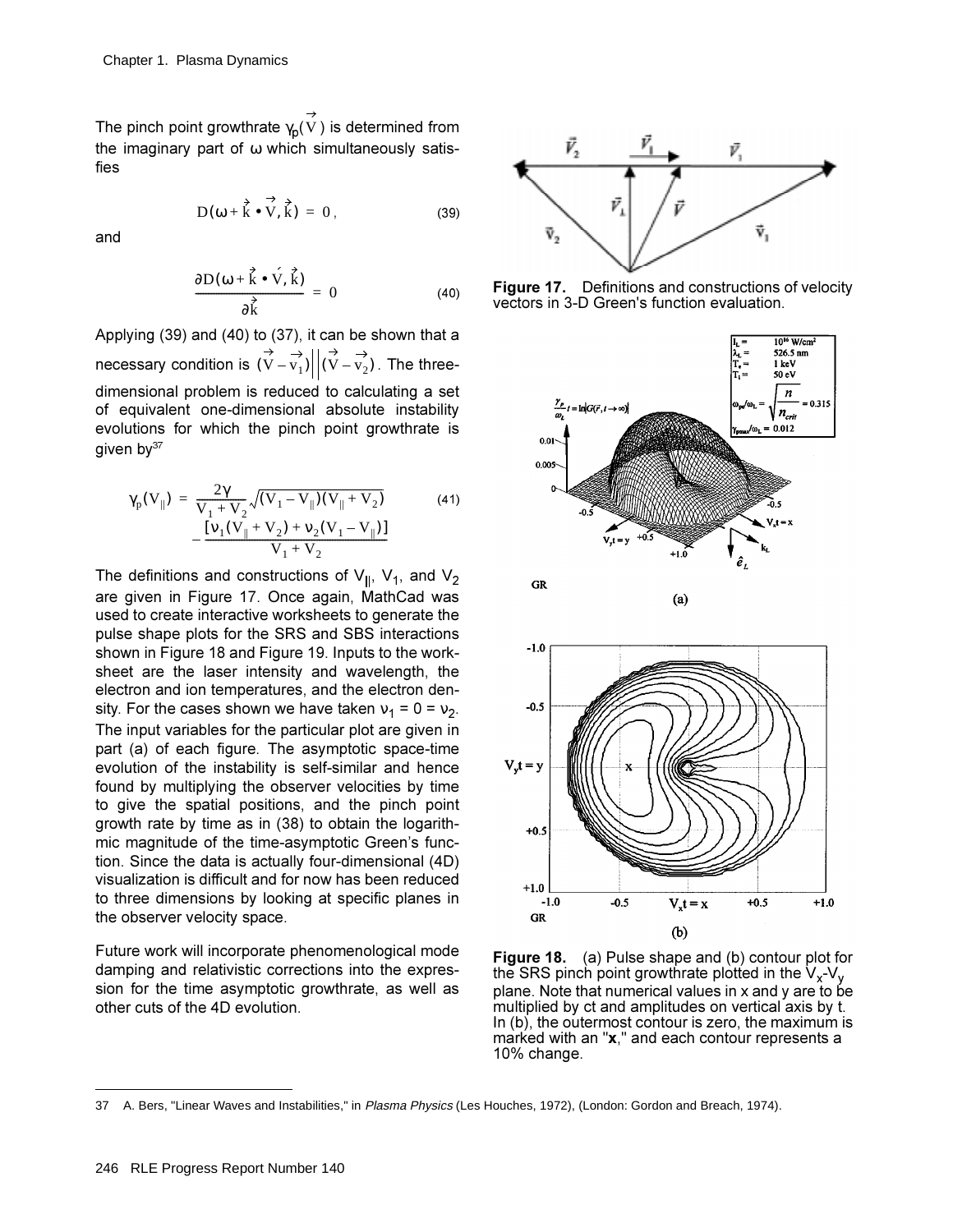



**Figure 19.** (a) Pulse shape and (b) contour plot for the SBS pinch point growthrate plotted in the  $V_y$ -V<sub>y</sub> plane. Note that numerical values in x and y are to be multiplied by ct and amplitudes on vertical axis by t. In (b), the outermost contour is zero, the maximum is marked with an "x," and each contour represents a 10% change.

### 1.1.7 Publications

### **Journal Articles**

- Benisti, D., A.K. Ram. and A. Bers. "Ion Dynamics in Multiple Electrostatic Waves in a Magnetized Plasma, Part I: Coherent Acceleration." Submitted to Phys. Plasmas.
- Benisti, D., A.K. Ram. and A. Bers. "Ion Dynamics in Multiple Electrostatic Waves in a Magnetized Plasma. Part II: Enhancement of the Acceleration." Submitted to Phys. Plasmas.
- Benisti, D., A.K. Ram, and A. Bers. "Lower Bound in Energy for Chaotic Dynamics of Ions." Phys. Lett. A. 233: 209 (1997).
- Benisti, D., A.K. Ram, and A. Bers. "New Mechanisms of Ion Energization by Multiple Electrostatic Waves in a Magnetized Plasma." Submitted to Phys. Rev. Lett.
- Bers, A., A.K. Ram, and D. Benisti. "Transverse Acceleration of Ions by Electrostatic Waves in the Earth's lonosphere." Bull. Am. Phys. Soc. 42: 1889 (1997).
- Jergovic, I., S.D. Schultz, A.K. Ram, A. Bers and K.C. Wu. "Heating by Electron Cyclotron Waves in NSTX." Bull. Am. Phys. Soc. 42: 1934 (1997).
- Lashmore-Davies, C.N., V. Fuchs, A.K. Ram, and A. Bers. "Enhanced Coupling of the Fast Wave to Electrons through Mode Conversion to the Ion Hybrid Wave." Phys. Plasmas 4: 2031 (1997).
- Ram, A.K., D. Benisti, and A. Bers. "Nonlinear Coherent Energization of Ions in Two Electrostatic Waves." Bull. Am. Phys. Soc. 42: 2036  $(1997)$ .
- Ram, A.K., A. Bers, and D. Benisti. "Ion Energization in the lonosphere by Wave-Particle Interactions." Eos (American Geophysical Union Fall Meeting supplement) 78: F613 (1997).
- Ram, A.K., D. Benisti, and A. Bers, "Ionospheric Ion Acceleration by Multiple Electrostatic Waves." J. Geophys. Res. Forthcoming.
- Schultz, S.D., A. Bers, and A.K. Ram. "Effects of RF Waves on the Bootstrap Current in Tokamaks." Bull. Am. Phys. Soc. 42: 1930 (1997).

### **Conference Papers**

- Ram, A.K. and A. Bers. "Efficient Current Drive by Mode-Converted Ion-Bernstein Waves." Proceedings of the 12th Topical Conference on Radio Frequency Power in Plasmas, Savannah, Georgia, April 1-3, 1997. Eds. P.M. Ryan and T. Intrator. Woodbury, New York: AIP Conference Proceedings 403, 1997, pp. 277-80.
- Ram, A.K., D. Benisti, and A. Bers. "Ion Acceleration in Multiple Electrostatic Waves." Proceedings of the Fourth IPELS Conference, Maui, Hawaii, June 23-27, 1997, p. 25.
- Ram, A.K., D. Benisti, and A. Bers, "Nonlinear Coherent Energization of Magnetized Ions in Two or More Electrostatic Waves." Proceedings of the International Sherwood Fusion Theory Conference, Madison, Wisconsin, April 28-30, 1997, Paper 1D38.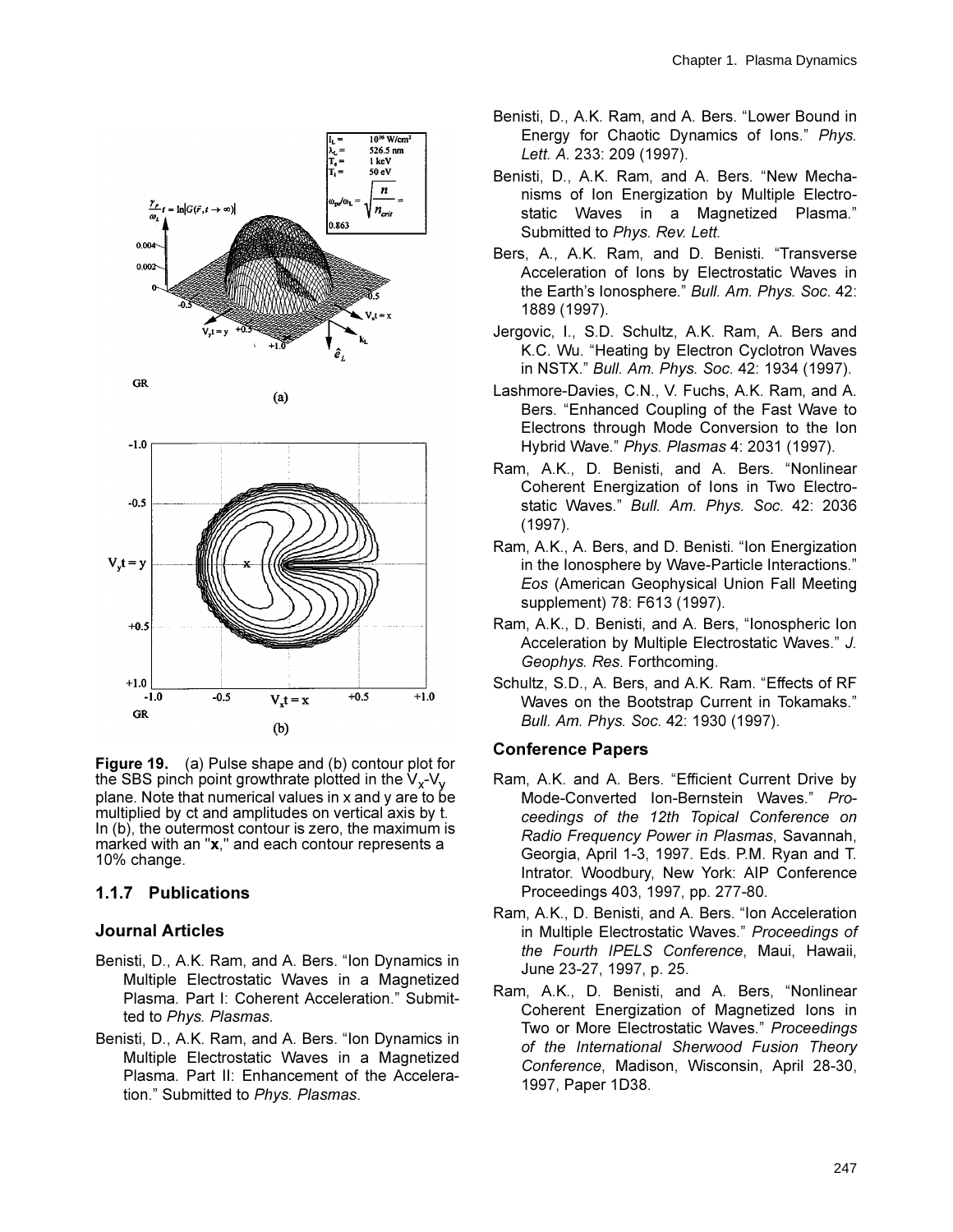- Schultz, S.D., A. Bers, and A.K. Ram. "Mode-Conversion to Ion-Bernstein Waves of Fast Alfvén Waves With Poloidal Wavenumbers in Sheared Magnetic Fields." Proceedings of the 12th Topi*cal Conference on Radio Frequency Power in* Plasmas, Savannah, Georgia, April 1-3, 1997. Eds. P.M. Ryan and T. Intrator. AIP Conference *Proceedings* 403, 1997, pp. 331-34.
- Schultz, S.D., A. Bers, and A.K. Ram. "RF Effects on Neoclassical Theory and the Bootstrap Current in Tokamaks." Proceedings of the 12th Topical Conference on Radio Frequency Power in Plas*mas*, Savannah, Georgia, April 1-3, 1997. Eds. P.M. Ryan and T. Intrator. Woodbury, New York: AIP Conference Proceedings 403, 1997, pp. 327-30.
- Schultz, S.D., A. Bers, and A.K. Ram. "RF Effects on Neoclassical Theory and the Bootstrap Current in Tokamaks." Proceedings of the International Sherwood Fusion Theory Conference, Madison, Wisconsin, April 28-30, 1997, Paper 1C30.
- Wu, K.C., A.K. Ram, A. Bers, and S.D. Schultz. "Electron Cyclotron Heating in NSTX." Proceedings of the 12th Topical Conference on Radio *Frequency Power in Plasmas, Savannah, Geor*gia, April 1-3, 1997. Eds. P.M. Ryan and T. Intrator. Woodbury, New York: AIP Conference Proceedings 403, 1997, pp. 207-10.

### **Technical Reports**

- Benisti, D., A.K. Ram, and A. Bers. "Ion Dynamics in Multiple Electrostatic Waves in a Magnetized Plasma." PSFC/JA-97-22. Cambridge: MIT Plasma Science and Fusion Center, October 1997.
- Benisti, D., A.K. Ram, and A. Bers. "Lower Bound in Energy for Chaotic Dynamics of Ions." PSFC/JA-97-06. Cambridge: MIT Plasma Science and Fusion Center, April 1997.
- Ram, A.K., and A. Bers. Efficient Current Drive by *Mode-Converted Ion-Bernstein Waves. PSFC/* JA-97-07. Cambridge: MIT Plasma Science and Fusion Center, April 1997.
- Ram, A.K., D. Benisti, and A. Bers. "Ionospheric Ion Acceleration by Multiple Electrostatic Waves." PSFC/JA-97-19. Cambridge: MIT Plasma Science and Fusion Center, September 1997.
- Schultz, S.D., A. Bers, and A.K. Ram. "Mode-Conversion to Ion-Bernstein Waves of Fast Alfvén Waves With Poloidal Wavenumbers in Sheared Magnetic Fields." PSFC/JA-97-08. Cambridge:

MIT Plasma Science and Fusion Center, April 1997.

- Schultz, S.D., A. Bers, and A.K. Ram. "RF Effects on Neoclassical Theory and the Bootstrap Current in Tokamaks." PSFC/JA-97-09. Cambridge: MIT Plasma Science and Fusion Center, April 1997.
- Wu, K.C., A.K. Ram, A. Bers, and S.D. Schultz. "Electron Cyclotron Heating in NSTX." PSFC/JA-97-10. Cambridge: MIT Plasma Science and Fusion Center, April 1997.

### **Thesis**

Wu, K.C. Mode Conversion of Electron Cyclotron *Waves to Electron Bernstein Waves. M.Eng. the*sis, Department of Electrical Engineering and Computer Science, MIT, May 1997.

# **1.2 Physics of Thermonuclear Plasmas**

### **Sponsor**

U.S. Department of Energy Grant DE-FGO2-91ER-54109

### **Project Staff**

Professor Bruno Coppi, Dr. Augusta Airoldi, Vitali Belevtsev, Dr. Madhurjya Bora, Dr. Giuseppe Bertin, Dr. Francesca Bombarda, Franco Carpignano, Dr. Giovanna Cenacchi, Dr. William S. Daughton, Darin R. Ernst, G. Felice, Ming-Hui Kuang, Dmitri Laveder, Dr. Riccardo Maggiora, Dr. Stefano Migliuolo, Peter P. Ouyang, Dr. Francesco Pegoraro, Gregory E. Penn, Evan H. Reich, Marco Riccitelli, Caterina Riconda, Dr. Linda E. Sugiyama, George M. Svolos, Dr. Motohiko Tanaka

### **1.2.1 Introduction**

This research program has, for its primary activity, the theoretical study of magnetically confined plasmas in regimes of relevance to present day advanced experiments, as well as the proposal and planning of new experiments directed towards the study of fusion burning plasmas. The U.S. fusion program has been recently redirected from its emphasis on attempting to develop a viable power producing reactor on the basis of existing knowledge to one supporting basic science and innovative concepts. Our group, with its long term research program on the fundamental physics and its implications for ignition, is directly in line with the new goals of this program.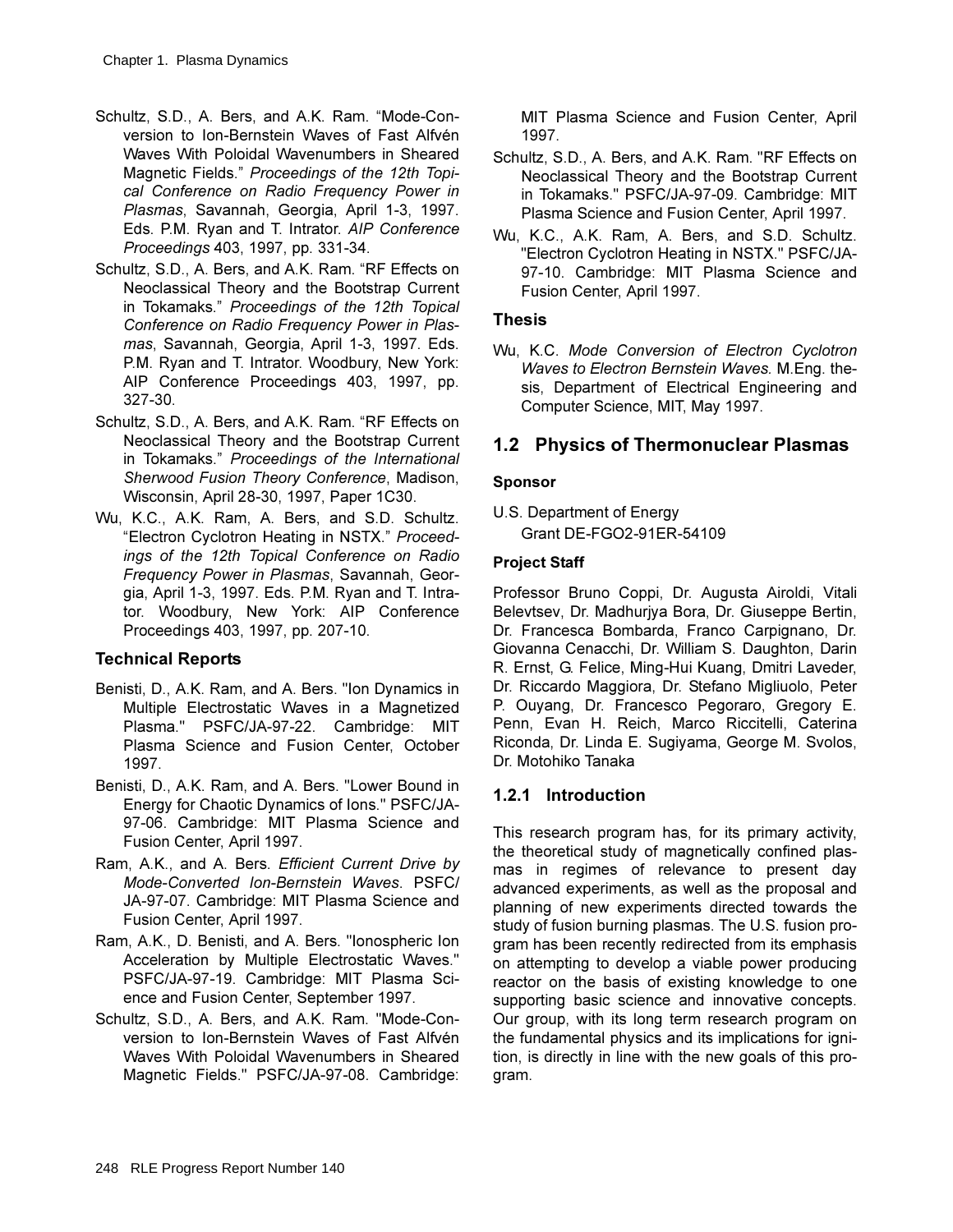Our group has been the first to undertake the proposal and the study of magnetically confined ignition experiments, taking a leading role in the development of both their physics and their engineering. The Ignitor experiment (Figure 20) was the first proposed (originally in 1975), designed on the basis of the known physics of thermonuclear plasmas and presently available technology, in order to reach ignition regimes. This year, the construction of the full size protoypes of the main components of this machine has been completed. Our group has always recognized the importance of ignition and devoted attention to it even when its relevance was not universally acknowledged.



**Figure 20.** Ignitor Ult machine.

The importance of providing an experimental proof of the process of ignition has recently been reaffirmed by a high level DOE panel, and we recall the statement<sup>38</sup> by the Panel on Fusion Research of the President's Committee of Advisors on Science and Technology (PCAST): "Producing an ignited plasma will be a truly notable achievement for mankind and will capture the public's imagination. Resembling a burning star, the ignited plasma will demonstrate a capability with immense potential to improve human well-being. Ignition is analogous to the first airplane flight or the first vacuum-tube computer."

It has become increasingly clear that the most suitable and cost effective type of experiment to pursue the goal of ignition is the line of machines that operate at high magnetic field, employing cryogenic normal conducting magnets, which we have pioneered. These are represented by the series of Alcator machines at MIT and the FT machines at Frascati, Italy, and by the Ignitor experiment, which is specifically intended to study ignition conditions. In fact, the ITER design of a large volume D-T burning machine that has been proposed more recently has been evolving toward engineering design solutions and a physics ignition path similar to the one developed for Ignitor. This involves limiting as far as possible the reliance on injected heating, controlling the evolution of the current density profile for reasons of plasma stability, and adopting a similar confinement configuration with the same low aspect ratio and similar structural solutions for the relevant magnet systems. Furthermore, during its design process the limitations of a large scale experiment based on existing superconducting magnet technologies have become more evident. In fact, our view that the technology needed for power-producing fusion reactors should be developed in parallel with but separately from the experiments that are needed to investigate physical regimes relevant to fusion burn conditions has now become widely accepted around the world.

At MIT, the Alcator C-Mod experiment, combining the favorable features of an elongated plasma cross section with a high magnetic field to produce high plasma currents and contain high plasma densities, is being successfully operated and has again demonstrated the intrinsic ability of high field, compact devices to span a wide range of plasma parameters. This machine has characteristics very similar to a proposed experiment called Megator, which we studied in the early seventies as a logical evolutio of the Alcator program we had just established at MIT. Megator was intended to produce multi-megampere plasma currents by combining high magnetic fields. tight aspect ratios and elongated plasma cross sections.

Our group has maintained a pioneering role in the physics of high temperature plasmas, contributing original ideas that have been later taken up by others. Of note are the region of second stability for finite pressure plasmas and the method of raising the central  $q_0$  well above unity to access it, the principle

<sup>38</sup> Report to the Fusion Review Panel, President's Committee of Advisors on Science and Technology, O.S.T.P., White House, Washington, D.C. (1995).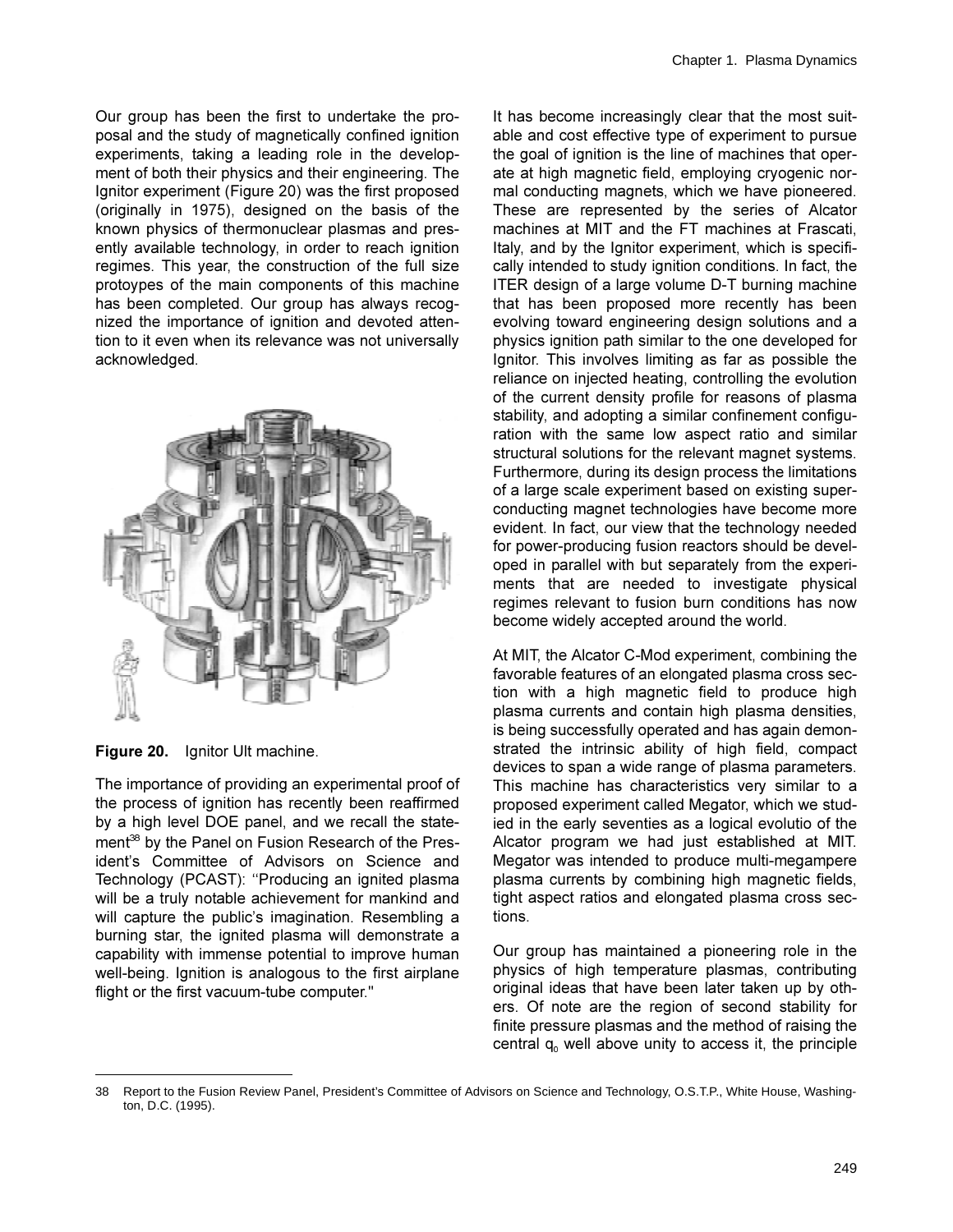of profile consistency of the electron temperature, the degradation of energy confinement by ion temperature gradient driven modes, the isotopic effect, the existence of impurity-driven modes localized at the plasma edge, the stabilization of sawteeth by energetic particles, and the time dependent path to ignition in magnetically confined plasmas.

The ideas concerning transport processes in high temperature plasmas and the fact that they can be nonlocal in nature, as indicated for example by the principle of profile (temperature) consistency that we put forward originally, have been confirmed by different experiments carried out around the world and form the basis of several widely adopted approaches to the theory of plasma transport.

The theoretical transport model that we have proposed, involving the excitation of the so-called ITG modes (toroidal ion temperature gradient driven modes that we had found in 1974) and that of collisionless trapped electron modes (that we had also found originally in 1973), has encountered wide acceptance and is incorporated in several sophisticated codes that have been used successfully to interpret present experiments and are attracting widespread interest.

We recall that the suggestion that we had made in the eighties to produce peaked plasma density profiles in the Alcator C experiment, in order to avoid the confinement degradation that was afflicting it, originated from the idea that the excitation of ITG modes was the likely cause. The success of the pellet injection experiments, with the purpose of producing peaked density profiles that were later carried out and led to record values of the confinement parameter  $n\tau$  in Alcator, supported the validity of the relevant transport model. We also notice that the enhanced confinement regimes which have been discovered more recently, e.g., by producing a negative magnetic shear configuration, involve the triggering of a state characterized by peaked density profile. $39$ 

The so-called "isotopic effect" on plasma confinement, where confinement is observed to improve with heavier isotopes of hydrogen, of which we were the first to point out the importance<sup>40</sup> and for which we provided the first theoretical model, $41$  has continued to attract strong interest. Consistent with our expectations, it has been found to be present also in the transport of angular momentum in rotating plasmas

The first suggestion to use a divertor to improve the energy confinement was included in a paper by Coppi, Rosenbluth and Sagdeev in 1976, as a result of the analysis of the properties of the elementary ηmodes driven by the ion temperature gradient that can be found in a one-dimensional geometry. The same analysis was used as the basis for introducing an effective diffusion coefficient of the thermal energy that has become popular in recent years and is commonly referred to as the "gyro-Bohm" coefficient.

There is an increasing body of experimental evidence supporting the elements that characterize the so-called second stability region for finite  $\beta$  plasmas, that we had discovered originally, such as the good confinement characteristics of regimes with vanishing magnetic shear. We have followed closely these developments and those concerning experiments with reversed shear, given their intrinsic value, but also in view of the fact that these regimes can be explored in ignited plasmas by experiments of the Ignitor type.

Internal modes that can locally destroy the magnetic field configuration, for which we developed the original theory and analyses, have been recognized by the international community as important potential obstacles to reaching ignition conditions. This is a particularly serious issue for the stated objectives of the ITER project, given the choice of its parameters dictated by the adoption of superconducting magnets.

The series of experiments with deuterium-tritium plasmas that have been carried out recently has renewed our interest in a series of problems related to the presence of energetic particle populations in magnetically confined, thermal plasmas. Among these we point out that the radiation emission at the harmonics of the ion cyclotron frequency of the fusion products in D-T plasmas finds a consistent explanation<sup>42</sup> in the theory of spatially localized

<sup>39</sup> F.M. Levington, M.C. Zarnstorff, S.H. Batha, et al., Phys. Rev. Lett. 75: 4417 (1995).

<sup>40</sup> B. Coppi, G. Lampis, F. Pegoraro, L. Pieroni, and S. Segre, MIT Report PRR - 75/24 (1975).

<sup>41</sup> B. Coppi, Plasma Physics and Controlled Nuclear Fusion 1990, 2: 413 (Vienna, Austria: International Atomic Energy Agency, 1991).

<sup>42</sup> B. Coppi, Phys. Lett. A 172: 439 (1993).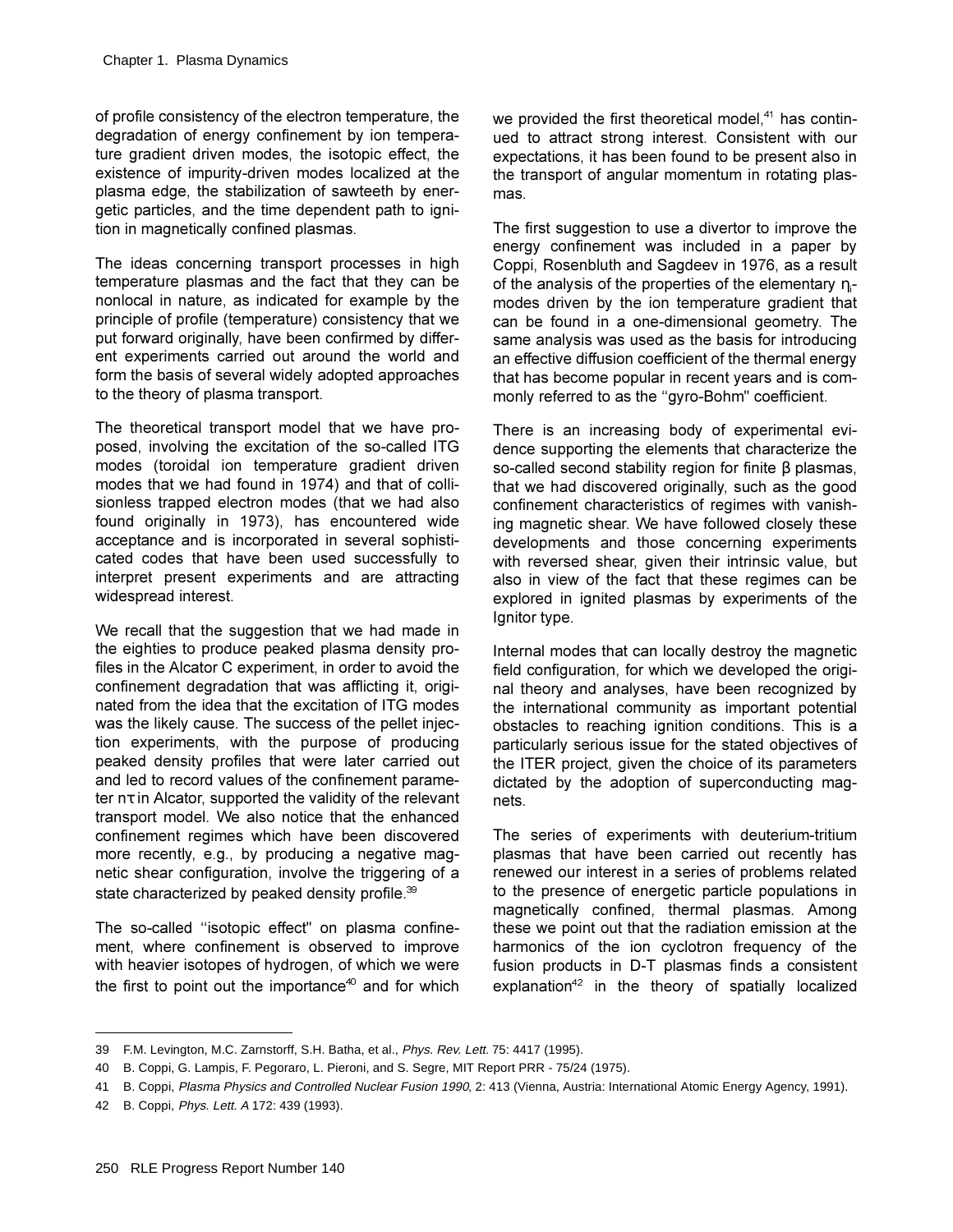modes, that was developed originally by us for spin polarized fusion plasmas.<sup>43</sup> The validity of this analysis has been widely verified by now, and we are pursuing it farther in view of its potential applications, such as to infer easily the radial distribution of the  $\alpha$ particle population from the spectrum of the relevant emitted radiation, in future D-T burning plasma experiments.

Referring to subjects, in the same general area, that have received renewed interest recently, we mention that an extensive paper concerning the effects of  $\alpha$ particles on ballooning and shear-Alfvén modes was published in 1981 in Annals of Physics by Coppi and Pegoraro.

We have developed and continue to have a strong interest in studying experiments that can be designed on the basis of present day technologies and can investigate the fusion burning conditions of tritium-poor, nearly pure deuterium plasmas or deuterium-helium 3 plasmas. These experiments are based on combining the main characteristics of high field machines (e.g., Ignitor) with the physics of burning plasmas whose hot core enters the second stability region.

Our analyses of the properties of the plasmas produced by the Alcator C-Mod device has led us to identify salient characteristics of the physical regimes that have been accessed, which give valuable theoretical insights into the nature of the relevant energy transport processes and are expected to be important for future experiments.

### 1.2.2 The Ignitor Experiment

We have pursued a consistently long term project on the design and physics of tight aspect ratio, high magnetic field experiments that are intended to investigate D-T fusion ignition conditions using presently available technology. Our studies have shown that the most promising and advantageous ignition designs should rely on an interlocking set of characteristics<sup>44</sup>—tight aspect ratio, relatively small size with significant vertical elongation, high toroidal and poloidal magnetic fields, large plasma currents, high plasma densities, good plasma purity, strong ohmic heating, good plasma and  $\alpha$ -particle confinement, and robust stability against ideal MHD and resistive plasma instabilities. These criteria have formed the basis for our design of the Ignitor Ult<sup>45</sup> experiment. We note that the ITER design has been evolving. independently, in a similar direction.

Work on the design and construction of one complete sector (1/12th) of the Ignitor-Ult machine has been progressing in Italy. Results of the in-depth analysis of the machine have been reported to the last meeting of the Division of Plasma Physics of the American Physical Society.

As a measure of the momentum of the Ignitor project, the last four meetings of the Division of Plasma Physics of the American Physical Society (1994-97) have each had a sub-session devoted to Ignitor. In the last two years, a total of 15 presentations were given.<sup>46</sup> The titles give some idea of the scope of the work being carried out by the Ignitor design team.

<sup>43</sup> B. Coppi, S. Cowley, P. Detragiache, R. Kulsrud, and F. Pegoraro, Phys. Fluids 29: 4060 (1986).

<sup>44</sup> B. Coppi, M. Nassi, and L.E. Sugiyama, "Physics Basis for Compact Ignition Experiments," Phys. Scripta 45: 112-32 (1992)

<sup>45</sup> B. Coppi, M. Nassi, and L.E. Sugiyama, "Physics Basis for Compact Ignition Experiments," Phys. Scripta 45: 112-32 (1992); B. Coppi and the Ignitor Project Group, J. Fusion Energy 13: 111 (1994).

The Ignitor Project Group, and B. Coppi, "Present Context of Fusion Research and the Ignitor Experiment," Bull. Am. Phys. Soc. 41(10): 1488 (1996); G. Cennachi, A. Airoldi, F. Bombarda, B. Coppi, and J.A. Snipes, "Assessment of Recent Results on Transport and Expectations for Ignitor," Bull. Am. Phys. Soc. 41(10): 1488 (1996); A. Airoldi, G. Cenacchi, and B. Coppi, "Ignition Approach Under L-mode Scaling in Ignitor," Bull. Am. Phys. Soc. 41(10): 1488 (1996); M. Roccella, G. Cenacchi, M. Gasparotto, C. Rita, A. Pizzuto, B. Coppi, and L. Lanzavecchia, "Plasma Engineering in the Ignitor Experiment," Bull. Am. Phys. Soc. 41(10): 1488 (1996); A. Pizzuto, A. Capriccioli, M. Gasparotto, A. Palmieri, C. Rita, M. Roccella, and B. Coppi, "Radial Electromagnetic Press for Ignitor," Bull. Am. Phys. Soc. 41(10): 1488 (1996); C. Ferro and F. Bombarda, "First Wall in the Ignitor Machine," Bull. Am. Phys. Soc. 41(10): 1489 (1996); M. Riccitelli, B. Coppi, C.K. Phillips, R.P. Majeski, J.R. Wilson, D.N. Smithe, and G. Vecchi, "ICRF Heating Scenarios for the Ignitor Machine," Bull. Am. Phys. Soc. 41(10): 1489 (1996); R. Maggiora, G. Vecchi, M. Riccitelli, and M.D. Carter, "Electrical Design of an ICRF System for Ignitor," Bull. Am. Phys. Soc. 41(10): 1489 (1996); M.H. Kuang and L.E. Sugiyama, "Reversed Shear Ignition Regimes for High Field Tokamaks," Bull. Am. Phys. Soc. 41(10): 1489 (1996); A. Airoldi, G. Cenacchi, B. Coppi, "Fusion Performance of High Magnetic Field Experiments," Bull. Am. Phys. Soc. 41(10): 1834 (1997); G. Galas-So, L. Lanzavecchia, G. Dalmut, G. Dra-Go, A. Laurenti, R. Marabotto, G. Ghia, G. Munaro, M. Pirozzi, L. Destefanis, R. Andreani, C. Crescenzi, A. Cucchiaro, M. Gasparotto, A. Pizzuto, and B. Coppi, "Ignitor Prototype Construction Program," Bull. Am. Phys. Soc. 41(10): 1834 (1997); A. Pizzuto, G. Mazzone, B. Coppi, "Halo Current Effects on Ignitor Plasma Chamber," Bull. Am. Phys. Soc. 41(10): 1834 (1997); M. Haegi, The Ignitor Group, "Diagnostic Systems for Ignitor," Bull. Am. Phys. Soc. 41(10): 1834 (1997); F. Bombarda, P. Buratti, and B. Coppi "Relevance of Present Reverse Shear Experiments to Ignitor," Bull. Am. Phys. Soc. 41(10): 1835 (1997); P. Detragiache, "Self-Consistent Analysis of n=1 Internal Mode Stability in Ignitor," Bull. Am. Phys. Soc. 41(10): 1835 (1997).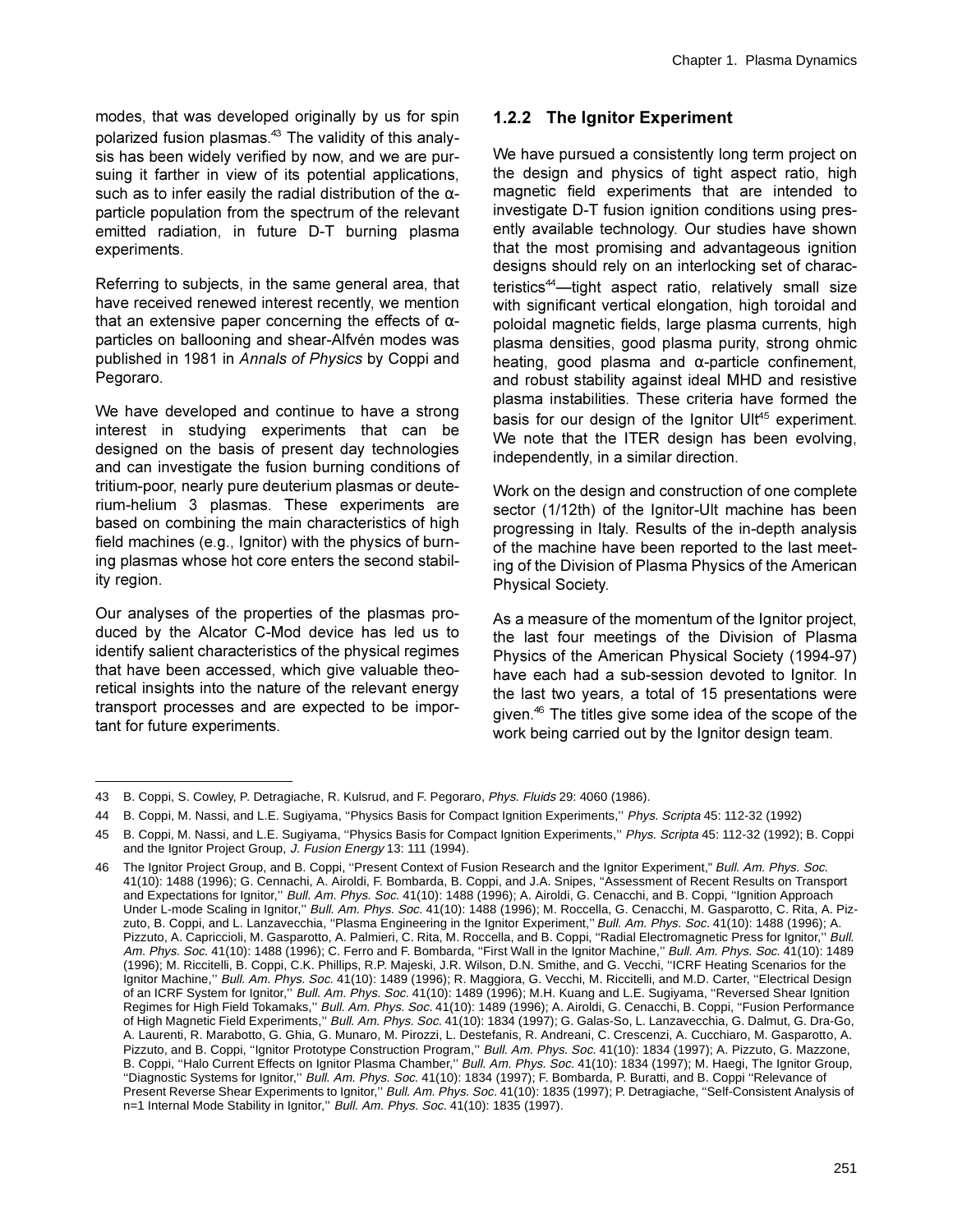Recent results from active experiments, in particular from the high field machines, have been analyzed to provide useful information on the plasma characteristics typical of ignited regimes. Of special interest to our group have been the reverse shear experiments carried out on Alcator C-Mod at MIT and on the FTU machine at Frascati. The possibility of injecting high level of RF power in the very early phase of the discharge, with the purpose of controlling the current profile, has been verified. The nature and the characteristics of the associated MHD activity, and their possible extrapolation to the Ignitor range of plasma parameters is under investigation.

One recent result that we have obtained on ignition<sup>47</sup> concerns the possibility of using the enhanced confinement that has been observed to be associated with reversed shear profiles (nonmontonic current density profiles) in neutral beam heated experiments for ignition. There, improvements in the energy confinement time of a factor of 2-3 were observed. This regime would complement the conventional ignition scenario at high magnetic field and density, since it allows operation at lower current and density. The lower current has the advantage of being easier to maintain for longer periods of time, given the fixed capacity of the magnets in the machine, and therefore allows longer ignited plasma discharges.

As a longer term project, we are continuing to develop a potential design for an advanced fusion experiment that will burn D and <sup>3</sup>He, the Candor,<sup>48</sup> in a combined program of physics and engineering that parallels the Ignitor design for D-T. The proposed design has a similar maximum toroidal field to the Ignitor, in a larger plasma  $R \approx 1.8-2.2$  m) that can support a larger current ( $I_n \approx 18$  MA). Normally conducting magnets are envisioned for the toroidal field coils and a number of the engineering solutions developed for the Ignitor magnets and coils have been adapted for Candor. Numerical simulations<sup>49</sup>

emphasize that the most important property of D-<sup>3</sup>He ignition is its strong time dependence and dynamic nature, even more so than D-T ignition. A large number of questions remain to be answered in both physics and the engineering design.

# 1.2.3 Emission above the lon Cyclotron **Frequency Induced by Fusion Reaction Products**

D-T experiments<sup>50</sup> carried out by the JET and the TFTR machines have produced plasmas where a significant population of high energy  $\alpha$ -particles are present. An important source of information on their distribution is the spectrum of radiation emission in the range of the  $\alpha$ -particle cyclotron frequency and above. We have developed a theory for this emission based upon the excitation characteristics of a class of toroidal modes that we refer to as "contained modes."<sup>51</sup> Plasma inhomogeneity and magnetic field geometry play a key role in the structure of these modes,<sup>52</sup> which are radially localized versions of the magnetosonic-whistler wave. The  $\alpha$ -particles resonate with the contained modes at harmonics of their cyclotron frequency. This frequency has a significant variation as a function of the distance from the symmetry axis where the magnetic field is evaluated.

The observed spectrum of radiation emission, which has a discrete part and a continuum, is consistent with our theory, in particular for the resonant frequency at which distinct peaks in the spectrum occur. and for the harmonic number above which the continuum spectrum is observed in experiments ( $\omega \geq 8\Omega_{c}$ , as estimated from observations in the JET experiments).

The results of our analysis of the excitation of the contained mode by  $\alpha$ -particles have been accepted for publication in Annals of Physics. To complement

<sup>47</sup> M.-H. Kuang, D-T Ignition in the ITER and Ignitor Experiments, B.S. thesis, Department of Physics, MIT, 1997; L.E. Sugiyama, "Reversed Shear Ignition for High Field Tokamaks," Proceedings of the 23rd European Physical Society Conference on Controlled Fusion and Plasma Physics, Kiev, Ukraine, 1996.

<sup>48</sup> B. Coppi, Physica Scripta T2:2: 592 (1982); B. Coppi, Nucl. Instr. Methods Phys. Research A271: 2 (1988).

<sup>49</sup> B. Coppi and L.E. Sugiyama, Questions in Advanced Fuel Fusion, RLE PTP-88/6 (Cambridge: MIT Research Laboratory of Electronics, 1988).

<sup>50</sup> G.A. Cottrell, V.A. Bhatnagar, O. Da Costa, R.O. Dendy, J. Jacquinot, K.G. McClements, D.C. McCune, M.F.F. Nave, P. Smelders, and D.F.H. Start, "Ion Cyclotron Emission Measurements During JET Deuterium-tritium Experiments," Nucl. Fus. 33(9): 1365-87 (1993); S. Cauffman, and R. Majeski, "Ion Cyclotron Emission on the Tokamak Fusion Test Reactor," Rev. Sci. Instrum. 66(1): 817-19 (1995).

<sup>51</sup> B. Coppi, G. Penn, and C. Riconda, "Excitation of Contained Modes by High Energy Nuclei and Correlated Cyclotron Emission," Ann. Phys. 261(2): 117-62 (1997).

<sup>52</sup> B. Coppi, "Origin of Radiation Emission Induced by Fusion Reaction Products," Phys. Lett. A 172(6) 439-42 (1993).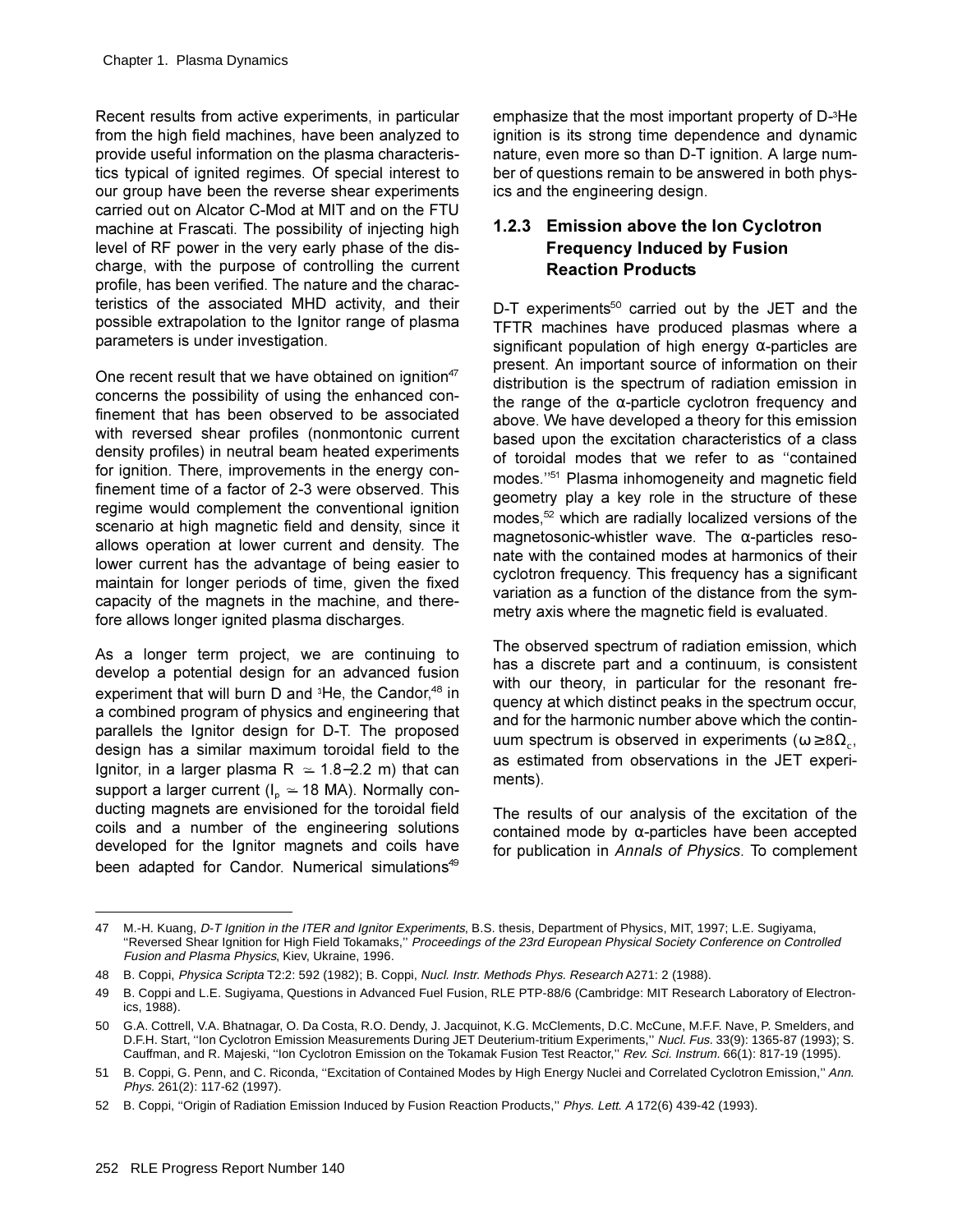the analytical calculations of the properties of the contained mode, we have also performed a study of the numerical solutions to the mode equation.

Current research is being done on the transport of  $\alpha$ particles in fusing plasmas, in particular through interactions with the contained mode. One aim of this research is to evaluate the possibility of experimentally interfering with the  $\alpha$ -particle distribution by launching radio frequency waves that can couple to the described modes. Such effects would be limited to those energetic particles which reach the typical surface of localization of these modes towards the outer edge of the plasma.

The excitation of these modes by the injection of ion cyclotron waves (ICRF) is also being considered as a possible mechanism for the onset of toroidal rotation in plasmas subjected to balanced ICRF inputs. This toroidal rotation has been observed in both Alcator C-Mod<sup>53</sup> and JET.<sup>54</sup>

### **1.2.4 Interchange Instabilities in a Partially lonized Plasma**

The general theory of instabilities in partially ionized plasmas, where the ions and neutral atoms interact, is still in a relatively undeveloped state. It is known that neutrals can act to destabilize ion-dominated instabilities. For example, the dissipation provided by ion-neutral collisions can provide the outlet that allows modes to grow. $55$  Another effect is the enhancement in the effective gravity that a neutral flow down the plasma density gradient can provide. We have considered<sup>56</sup> a simple problem that illustrates the second case. It is applicable to interchange modes in the edge region of magnetically confined plasmas and also to space physics, for example the heliosphere. The formulation enables the complex physics of finite neutral mean free path and self-consistent neutrals perturbations to be treated in a simple manner for the first time.

The basic physical picture can be understood from the fluid equations for the neutrals and ions, neglecting temperature perturbations. The momentum equations are

$$
M n_i \frac{dV_i}{dt} = -\nabla p_i + en_i \left( \mathbf{E} + \frac{\mathbf{V}_i \times \mathbf{B}}{c} \right)
$$
  
+ MNv\_{ni} (\mathbf{V}\_n - \mathbf{V}\_i) - \nabla \cdot \Pi\_i (42)

$$
MN\frac{d\mathbf{V}_n}{dt} = -\nabla p_n + MNv_{ni}(\mathbf{V}_i - \mathbf{V}_n) - \nabla \cdot \Pi_n \qquad (43)
$$

where  $n_i$  is the ion density and N the neutral density, M the ion and neutral mass, V<sub>i</sub> and V<sub>n</sub> the ion and neutral velocities,  $v_{ni}$  the neutral-ion collision frequency, and  $\Pi_{\text{i}}$ ,  $\Pi_{\text{n}}$  the respective viscous stress tensors. Ionization and recombination are neglected.

The viscous stresses can be approximated as  $\nabla\!\cdot\!\Pi \cong \mathop{\rm Mnv}\nolimits \lambda_{\rm mfp}^2 \nabla_\perp^2 \mathrm{V}$  , where the collision frequency v and the collisional mean free path  $\lambda_{\text{mfp}}$  are chosen to be appropriate to the species and regime. The ion viscous stress is due mainly to ion-ion collisions and the neutral viscous stress to charge exchange with the ions. The role of the viscous stresses is primarily to ensure that the relative velocities of the ions and neutrals remain small in equilibrium, (**V**<sub>n</sub>–**V**<sub>i</sub>) ~ (λ<sub>ni</sub>/**L**)<sup>2</sup>, where  $\lambda_{ni}$  is the neutral mean free path due to collisions with the ions and L is an equilibrium scale length. A nonzero neutral pressure gradient is required in equilibrium to drive the relative velocities.

Consider a simple 1D equilibrium with a main magnetic field  $B_{\alpha}$  in the z-direction and variation along the x-coordinate. Assume first that the neutrals themselves are immobile. (This corresponds to a large neutral viscosity, which rapidly dissipates the neutral perturbations.) The force exerted by the neutral flow on the ions,  $\mathbf{F}_{\mathsf{x}}$  = Mn $_{\mathsf{V}\text{in}}$ V<sub>nx</sub> , acts like an effective gravity for the ions,  $g = v_{in}V_{nx}$ , that drives an interchangelike mode. It gives rise to an ion drift  $V_{dy} = F_x \times B_{\infty}$ , which creates a charge separation in the x-direction, which in turn drives a y-drift  $\mathbf{E}_x \times \mathbf{B}_{\alpha}$  that reinforces

<sup>53</sup> J.E. Rice, M.J. Greenwald, I.H. Hutchinson, E.S. Marmar, Y. Takase, S.M. Wolfe, and F. Bombarda, ''Observations of Central Toroidal Rotation in ICRF Heated Alcator C-Mod Plasmas,'' MIT Report PSFC/JA-97-4, submitted to Nucl. Fus.

<sup>54</sup> L.-G. Eriksson, E. Righi, and K.-D. Zastrow, ''Toroidal Rotation in ICRF-heated H-modes on JET,'' Plas. Phys. Cont. Fus. 39(1): 27-42 (1997).

<sup>55</sup> B. Basu and B. Coppi, Geophys. Res. Lett. 15: 417 (1988); J. Geophys. Res. 94: 5316 (1989).

<sup>56</sup> W. Daughton, P. Catto, B. Coppi, and S.I. Krasheninnikov, ''Interchange Instabilities in a Partially Ionized Plasma,'' Phys. Plas., forthcoming.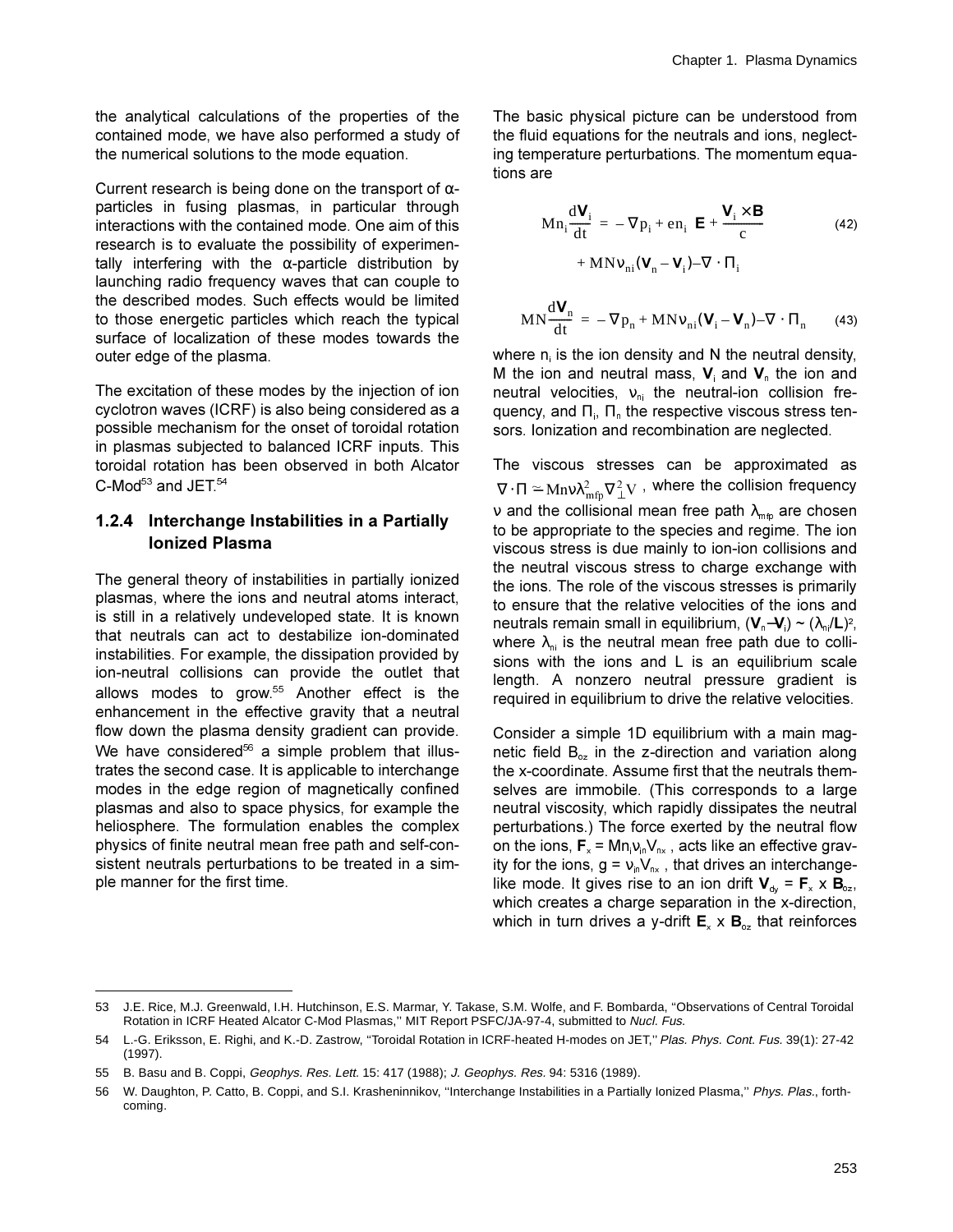the perturbation. The collisional interchange growth rate has the form<sup>57</sup>  $\gamma_{0} = g/(\mathsf{v}_{in} \mathsf{L}_{i})$ , where  $\mathsf{L}_{i}$  is the ion pressure gradient scale length.

Solutions in two limits of  $v_{ni}$  are known for interchange-like modes:

- 6. strong neutral-ion collisionality, where  $v_n$  dominates, the ion-neutral flow gives the effective gravity above and the dispersion relation becomes  $(\omega - i v_{in})(\omega - \omega_{*i}) = -(g/L_n)$ . Here  $\omega_{*}$  is the ion diamagnetic drift frequency. The right hand side,  $g/L_{\rm n} = \gamma_{\rm RT}^2$  , is the square of the MHD Rayleigh-Taylor instability growth rate.
- 7. for small  $v_{ni}$ , the effect of neutrals disappears, and the ion viscosity modifies the growth rate,  $58$  $(\omega - i(\nu_{ii}/8)k_{\perp}^2 p_i^2)(\omega - \omega_{*i}) = -(g/L_n)$  where  $\bm{\mathsf{v}}_{\text{u}}$  is the ion-ion collision frequency and  $\textbf{k}_\perp$  the wave number perpendicular to the magnetic field, and  $\rho_i$  the finite ion Larmor radius. The factor  $1/8$  is due to detailed considerations.<sup>59</sup> The growth rate then becomes

$$
\gamma=\,\gamma_0/(1+(\nu_{ii}/8)k_\perp^2\rho_i^2)\,.
$$

The case of interest is the regime of intermediate ionneutral collisionality, where the mean free path of the neutrals due to collisions with the ions,  $\lambda_{ni}$ , is finite, though small compared to the plasma scale lengths. Here the fluid model and the simple fluid viscosity are no longer valid. On the other hand, combining the two known limits and the role played by the viscous stresses, we expect a form

$$
(\omega - i\nu_{in}k_{\perp}^2\lambda_{mfp}^2)(\omega - \omega_{*i}) = -(g/L_n). \tag{44}
$$

Thus the growth rate should show a substantial reduction from the ideal growth rate given in case 1, with the approximate form

$$
\gamma = \gamma_{RT} \frac{v_{in} G}{v_{in} G + k_{\perp}^2 \rho_i^2 v_{ii}/8}
$$
(45)

that represents the smooth connection of the two limiting cases. Here G is a function of plasma parameters that reduces to 1 for small  $|{\bf v}_{\rm ni}/{\bf k}_{\perp}{\bf v}_{\rm thi}\ll 1\;$  and

 $(1/2) \big( \mathrm{k}_\perp^2 \mathrm{v}_{\mathrm{th}}^2$  /  $\mathrm{v}_{\mathrm{ni}} \big)$  in the opposite limit. This form also shows that the effect of allowing self-consistent perturbations of the neutrals' velocity by the instability can be modeled by the simple substitution  $v_nG$  for  $v_n$ , where  $|{\rm G}\simeq 1\!+\!{\rm Z}|$  is a function of the plasma parameters.

Detailed analysis $^{60}$  confirms the usefulness of the simple form for describing the growth rate and effects of perturbations in the neutral flow.

### **1.2.5 Sawtooth Oscillations in Alcator C-Mod**

The Alcator C-Mod experiment has been operating for several years at MIT. It is dedicated to the physics of advanced plasma regimes, including operation at high magnetic fields, radio frequency (RF) heating of high density plasmas, and the optimization of divertors. It has many of the characteristics of planned ignition experiments such as plasma shaping, well thermalized plasmas with T<sub>e</sub>  $\geq$  T<sub>i</sub>, high power densities and pressures, and the ability to explore a relatively wide range of regimes.

In collaboration with the Alcator group, we are engaged in a general study of instability regimes in Alcator C-Mod plasmas. An important part of this study involves understanding the sawtooth activity as a function of plasma parameters (i.e., density, temperatures, current, magnetic field, auxiliary heating power). Sawteeth are almost always present in the plasmas produced by this machine. Their period is largely independent of operating density and increases as RF heating is applied and the contained energy is increased. The sawtooth amplitude is seen to saturate as the period increases and precursor oscillations, with dominant poloidal mode number  $m = 1$ , are commonly observed in that case. One can probably understand this by noting that on Alcator C-Mod the ohmic power increases with density (approximately to the 1/2 power), while the stored energy remains roughly constant. $61$ 

We have analyzed about 300 discharges/time slices to derive the significant trends of the sawtooth behavior and for a smaller number  $($   $\sim$  30) we have

<sup>57</sup> J. Dungey, J. Atmos. Terr. Phys. 9: 304 (1956).

<sup>58</sup> B. Coppi, in Nonequilibrium Thermodynamics (Chicago: The University of Chicago Press, 1965).

<sup>59</sup> Ibid.

<sup>60</sup> W. Daughton, P. Catto, B. Coppi, and S.I. Krasheninnikov, ''Interchange Instabilities in a Partially Ionized Plasma,'' Phys. Plasmas, forthcoming.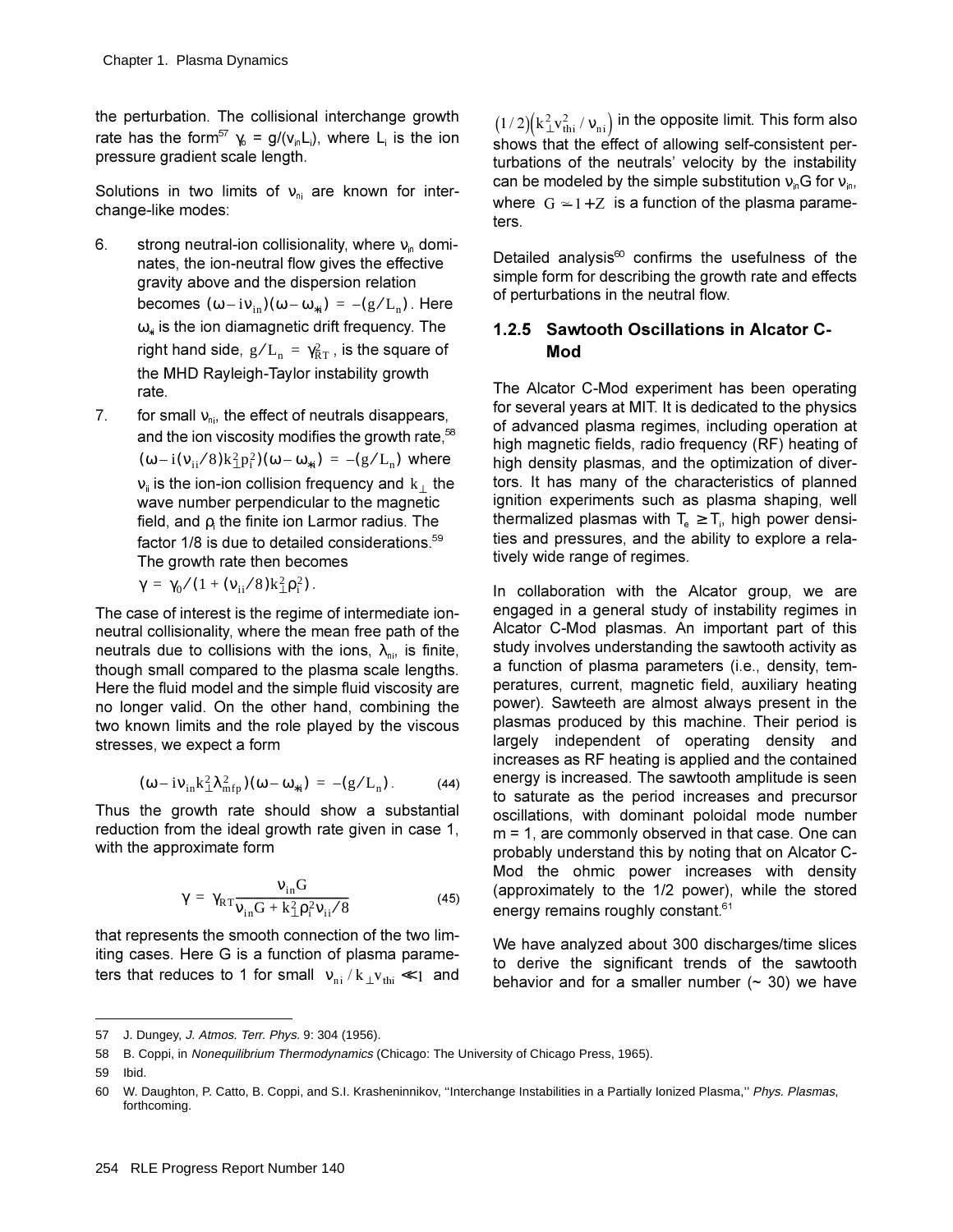run a more detailed linear stability analysis. The sawtooth period varies between approximately 4 msec, in ohmic low current plasmas, and 27 msec in RF heated H-mode discharges. The onset of sawtoothing activity generally takes place at about 200 msec after the plasma breakdown. A list of significant geometrical and plasma parameters for Alcator C-Mod is given in Table 3 (note that most of the discharges analyzed were with magnetic field  $B_T \approx 5.3T$ ). It can be observed that for this machine the current diffusion times are considerably longer (ranging from 100 msec to well over 1 sec) than the sawtooth period, and the latter is always shorter than the energy confinement time (30-80 msec, typically).

| Table 3: Alcator C-Mod main parameters |  |  |
|----------------------------------------|--|--|
|----------------------------------------|--|--|

| $B_T = 3.5 \rightarrow 7.8T$                                        | $a = 20 \rightarrow 22 \text{cm}$                                   |
|---------------------------------------------------------------------|---------------------------------------------------------------------|
| $R \approx 67cm$                                                    | $r_1 = r(q = 1) = 5 \rightarrow 9cm$                                |
| $\kappa = 1.0 \rightarrow 1.7$ (ellipticity)                        | $\delta = 0 \rightarrow 0.6$ (triangularity)                        |
| $\omega_{*e} = (0.8 \rightarrow 7.7) \times 10^{4} \text{sec}^{-1}$ | $\tau_A = (0.2 \rightarrow 1.7) \times 10^{-6}$ sec                 |
| $T_{\rm e}/T_{\rm i}$ =<br>$(1.0 \rightarrow 2.0)(Ohmic)sec^{-1}$   | $V_{\text{ei}} = (0.5 \rightarrow 5.2) \times 10^5 \text{sec}^{-1}$ |
| $T_e/T_i$ =<br>$(0.8 \rightarrow 1.4)$ (RF – heated)                |                                                                     |

The ideal-MHD stability of Alcator C-Mod plasmas has been explored for the (toroidal)  $n = 1$  mode using the PEST-1 numerical code.<sup>62</sup> From the reconstructed profiles of q(r) (related to the inverse rotational transform) and  $p(r)$  (plasma pressure), as well as knowledge of the plasma shape, this code computes the linear stability properties of these modes, that are driven by the plasma pressure gradient. Our conclusion is that all discharges analyzed so far appear to lie in the region of ideal stability,  $\beta = 8\pi p/B^2$  $\leq \beta_{\text{crit}}$ , by a comfortable margin (roughly a factor of 2). A rudimentary "error analysis" has been carried out by varying the shape of the input q-profile and shows

that this causes the value of  $\beta_{crit}$  to change little: we have varied  $s_1$ , the local value of the magnetic shear at the q = 1 surface, by  $\pm 26\%$  and  $\beta_{\text{crit}}$  changed only by some 6%. Hence, it is apparent that sawteeth in Alcator C- Mod are not due to an ideal internal kink  $(n = m = 1)$  mode, but are likely related to resistive instabilities.

It should be pointed out that the central  $\beta$  in Alcator C-Mod is considerably lower than the values expected in ignition experiments. This means that the Alcator produced C-Mod plasmas are generally ideal MHD stable, even for low values of  $q_a$ . The relatively small size of the  $q \le 1$  volume also contributes to stability. Ignition experiments require higher central pressures. For the reference parameters of the Ignitor experiment, for example,  $p_0 \approx 4.2$  MPa, and  $\beta_0 \approx$  $5.5%$ .

We have begun the analysis of resistive modes in the Alcator C-Mod produced plasmas by looking at the theoretical predictions of two-fluid theory.<sup>63</sup> Initial estimates show a good correlation between the morphology of sawteeth (short versus long period) and their occurrence (or absence) and the theoretically predicted marginal stability curve. Long period sawteeth appear to be correlated with a relatively large value of the normalized diamagnetic frequency.  $\omega_{*e}\tau_A/\epsilon_n^{1/3}$ , a behavior that can be qualitatively prethe theory. Here dicted from  $\omega_{*e} = -(c/eBnr)(dp_e/dr)$ ,  $\tau_A = \sqrt{3}R/V_A$ , where Alfvén  $V_{\scriptscriptstyle\rm A}$ the speed, is  $\varepsilon_n = (1/2)(c/\omega_{\text{pe}}r_1)^2 v_{\text{ei}}\tau_A$ , where  $r_1$  is radius of the  $q = 1$  surface.

Efforts are underway to put this work on a firmer basis, via a collaboration with the theoretical team of JET (Joint European Torus, U.K.). We will use their resistive, toroidal code CASTOR<sup>64</sup> to obtain a more accurate estimate of the growth rate of resistive internal  $n = 1$  modes. This will provide, for the first time, a systematic description of resistive instabilities in a

64 W. Kerner, J.P. Goedbloed, G.T.A. Huysmans, S. Poedts, and E. Schwartz, "CASTOR: Normal Mode Analysis of Dissipative MHD Plasmas," Joint European Torus Report JET- P(97)04 (Abingdon, U.K.: JET Joint Undertaking, 1997).

<sup>61</sup> B. Coppi, S. Migliuolo, L.E. Sugiyama, F. Bombarda, and P. Detragiache, "Evolution of Global Modes and Magnetic Reconnection in Fusion Burning Plasmas," Proceedings of the 16th international IAEA Conference on Fusion Energy 2: 397, Montreal, Canada, October 1996 (Vienna, Austria: International Atomic Energy Agency, 1997).

<sup>62</sup> R.C. Grimm, R.L. Dewar, J. Manickam, "Ideal MHD Stability Calculations in Axisymmetric Toroidal Coordinate Systems," J. Comp. Phys. 49: 94 (1983).

<sup>63</sup> B. Coppi, R. Galvão, R. Pellat, M.N. Rosenbluth, and P.H. Rutherford, "Resistive Internal Kink Mode," Sov. J. Plasma Phys. 2: 533 (1976); G. Ara, B. Basu, B. Coppi, G. Laval, M.N. Rosenbluth and B.V. Waddell, "Magnetic Reconnection and m = 1 Oscillations in Current Carrying Plasmas," Ann. Phys. (NY) 112: 443 (1978).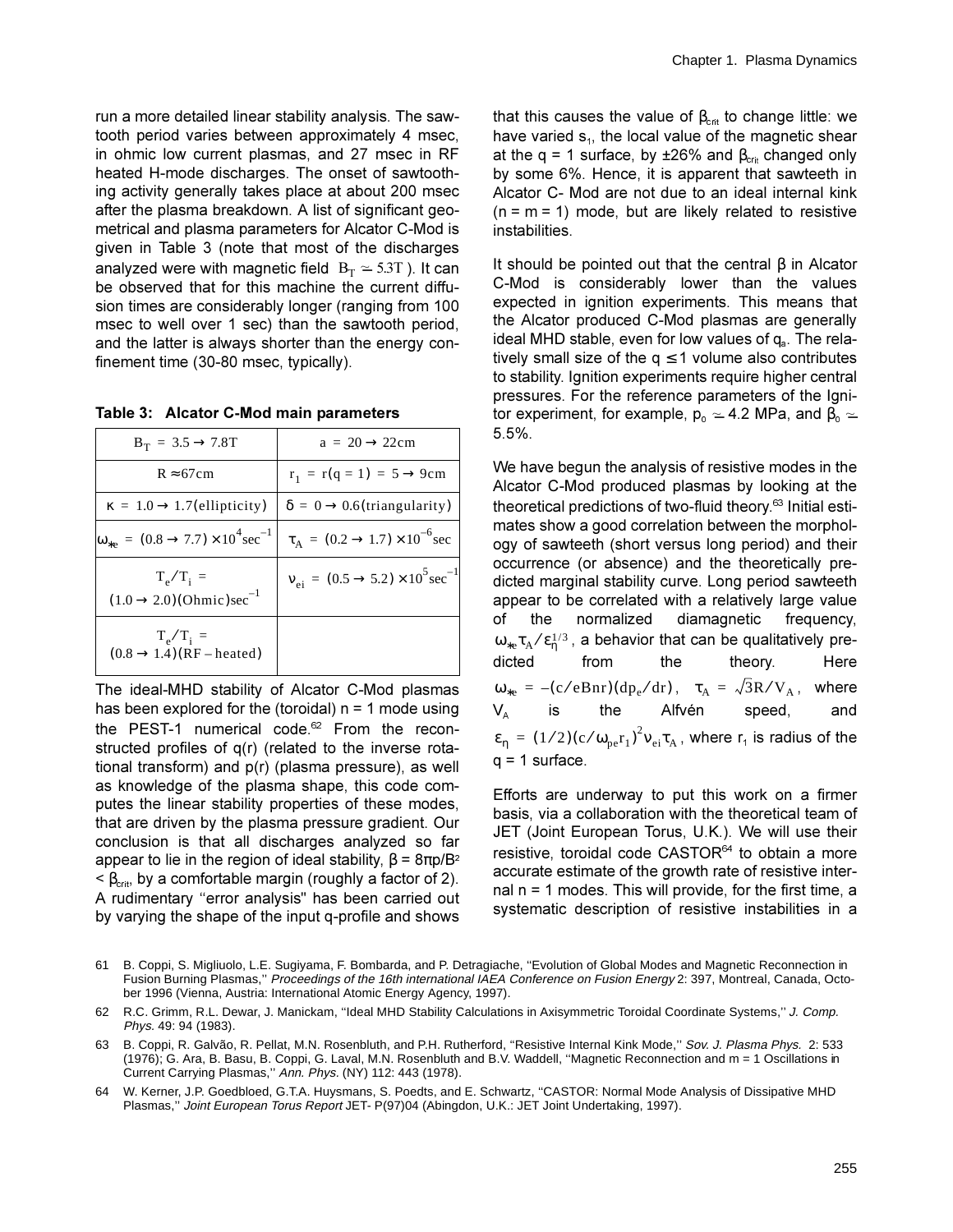high particle and power density shaped plasma and afford some valuable insight on future ignition experiments.

### 1.2.6 Composite Transport Coefficients for **Well-Confined Plasmas**

A plasma energy confinement scaling and its associated transport coeffient has been generalized from the experiments carried out by the Alcator C-Mod machine at MIT to explain the observed confinement in experiments carried out by other machines.<sup>65</sup> The transport results from a competition between the usual outward diffusive transport of energy, down the temperature (pressure) gradient, and a process that reduces the outward flux. Theoretically, it follows arguments based on the symmetry properties of a proposed transport matrix,<sup>66</sup> where both the temperature and the toroidal plasma current, which provides the reduction effect, are taken into account. The resulting scaling for the total energy confinement time is not a simple power law scaling, but is composed of two terms. It successfully fits discharges from the D-III D, JET, JT-60, PDX, TFTR, and FTU machines, collected in the ITER project experimental database.

The scaling arose from observations of ohmic and ICRF-heated plasmas in Alcator C-Mod.<sup>67</sup> For ohmic discharges, it was observed that  $\beta_p / q_E^{2/3}$  was roughly constant ( $\beta_p = 2\mu_0 p/B_p^2$ , based on the poloidal field at the outer edge of the plasma column, and  $q_E = 2\pi a^2 \kappa B_T/(\mu_0 I_p R)$ . Since one expects that the plasma pressure, and thus  $\beta_n$  should increase with the applied heating power, a natural generalization to consider is the ratio of the total plasma heating power  $P_H$  to a characteristic heating power. For ohmically heated plasmas, the characteristic power scaling is the product of the toroidal plasma current I, and a characteristic scaling for the toroidal loop voltage  $V_0$ . The voltage is a natural parameter for the ohmic power scaling, since it does not vary greatly between

different discharges and different machines. On the other hand, for auxiliary heated discharges the voltage varies widely and another scale must be found.

For ohmic plasmas, previous work in theory and experiment suggests that the dimensionless coefficient on which the CMG diffusion coefficient<sup>68</sup> is based can be used to identify a characteristic loop voltage

$$
V_o = \alpha_V \frac{T_e}{e} \left( \omega_{pi} \frac{c^2}{\omega_{pe}^2} \frac{v_e}{v_{the}^2} \right)^{2/5},
$$
 (46)

where  $\alpha_{v}$  is a numerical constant chosen so that  $V_0 \simeq$ 1 Volt for typical parameters in tokamak-like machines,  $\omega_{pi}$  and  $\omega_{pe}$  are the ion and electron plasma frequencies,  $v_{e}$  the electron collision frequency, and  $v_{\text{the}}$  the electron thermal velocity. Ohmic data from Alcator C-Mod shows that  $\beta_n/q_F^{2/3}$  is well represented by the linear relation

$$
\beta_{p}/q_{E}^{2/3} \approx \gamma_{1} \frac{P_{H}}{I_{p}V_{o}} + \gamma_{2}, \qquad (47)
$$

where the two terms make roughly equal contributions, and  $\gamma_1$  and  $\gamma_2$  are almost constant.

A more general form can be used to describe auxiliary heated plasmas,

$$
\beta_p / q_E^{2/3} \approx f_1 \frac{P_H}{I_p V_o} + f_2 ,
$$
\n(48)

where  $f_1$  and  $f_2$  are functions of dimensionless parameters involving geometry and other global plasma parameters, which have been estimated from experimental data.

The L-mode data base assembled for the ITER project was used to find possible functional forms for f<sub>1</sub> and f<sub>2</sub>. Plasmas, like those produced by Alcator C-Mod, that are clean and close to thermodynamic

B. Coppi and W. Daughton, "Composite Transport Coefficients for Well Confined Plasmas," Proceedings of the 24th European Physi-65 cal Society Conference on Controlled Fusion and Plasma Physics, Berchtesgaden, Germany, June 1997; W.S. Daughton, Transport Processes in Well Confined High Temperature Plasmas and Collective Modes in their Partially Ionized Edge Region, Ph.D. diss., Department of Physics, MIT, 1998.

<sup>66</sup> B. Coppi and F. Pegoraro, Phys. Fluids B 3: 2582 (1991).

B. Coppi and W. Daughton, "Composite Transport Coefficients for Well Confined Plasmas," Proceedings of the 24th European Physi-67 cal Society Conference on Controlled Fusion and Plasma Physics, Berchtesgaden, Germany, June 1997; W.S. Daughton, Transport Processes in Well Confined High Temperature Plasmas and Collective Modes in their Partially Ionized Edge Region, Ph.D. diss., Dept. of Physics, MIT, 1998.

<sup>68</sup> B. Coppi and E. Mazzucato, Phys. Lett. A 71: 337 (1979).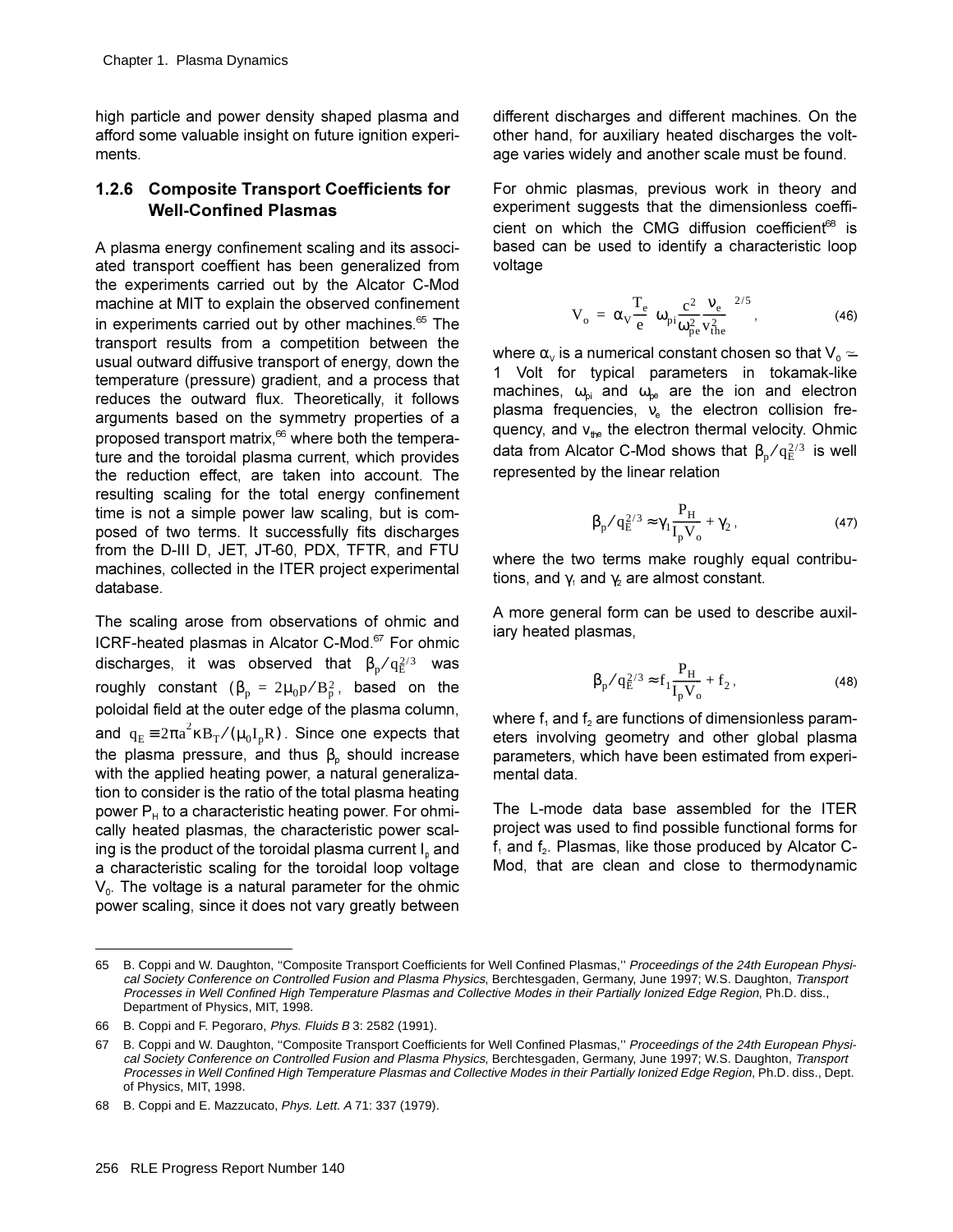equilibrium were chosen, including both ohmic and auxiliary heated L-mode cases. Plasmas of this kind are most relevant to fusion ignition conditions.

An additional weak density dependence was grouped into a modified voltage scaling  $V_{0}^{o}$ .

$$
V_o^o \approx V_o \left( \frac{v_*}{1 + v_*} + \frac{n_o^{0^{1/3}}}{n} \right),
$$
 (49)

where the constant  $\alpha_{v}$  = 0.18 in the original scaling and  $(n_0^o/n)^{1/3} \equiv C_1(\omega_{pi}/v_e)^{2/3} (c/4\pi v_{the})^2 (m_e/m_p)$ , where the constant  $C_1 \approx 0.24$ . Power law forms for f<sub>1</sub> and were found  $f<sub>2</sub>$ to be  $f_1 \approx 0.11 (d_i/a)^{1/3} A_i^{1/4} (\omega_{pe}/\Omega_{ce})^{1/3}$ and

 $f_2 \approx 0.15 (R/10a) A_1^{1/2} (\omega_{pe}/\Omega_{ce})^{1/3}$ , where A is the average atomic mass number, the ion skin depth  $d_i =$  $c/\omega_{\rm ni}$  is evaluated with the line-average electron density, and  $\Omega_{ce}$  is the electron gyro-frequency.

As a consequence, the energy confinement time  $\tau_{E}$ , where dW/dt =  $W/\tau_{E}$  for the total plasma thermal energy W, does not have a simple power law scaling, but varies as

$$
\tau_E \approx 0.031 R q_E^{2/3} I_p \left( 1 + f_3 \frac{I_p V_o^o}{P_H} \right) \left( \frac{d_i}{a} \right)^{1/2} \left( \frac{\omega_{pe}}{\Omega_{ce}} \right) A_i^{1/4} \ , \ (50)
$$

with R in meters, I<sub>n</sub> in MA, P<sub>H</sub> in MW, and  $\tau_F$ in seconds. The term containing  $f_3 \approx 1.4 (R/5a)^{1/2} (R/20d_1)^{1/2} A_1^{1/4}$  represents the reduction in the outward thermal transport. It can be seen that the typically observed decline in confinement with increasing total heating power results from the reduction in this term. In marked contrast to the more familiar L-mode confinement scalings, which are strict power laws, this one predicts that the confinement time will saturate at large values of the heating power, rather than continuously decline.



**Figure 21.** Comparison of the  $\beta_0$  and  $\tau_E$  scalings with experimental data.

A thermal transport coefficient that incorporates the ideas expressed above can be written in terms of the properties of "ubiquitous" modes driven by the electron pressure gradient. Then  $\beta_{p}$  is replaced by  $\beta_{p*} \equiv 2\mu_0 p_{e*}/B_p^2$ , where  $p_{e*} \equiv |dp_e/dr|_{max} a_p$ , the maximum pressure gradient over the plasma crosssection, where a<sub>n</sub> is the radius of the maximum gradient. A number of numerical simulations using a 1 1/2 D transport code show good agreement with Alcator C-Mod electron temperature profiles over a range of discharges. $69$ 

<sup>69</sup> B. Coppi and W. Daughton, "Composite Transport Coefficients for Well Confined Plasmas," Proceedings of the 24th European Physical Society Conference on Controlled Fusion and Plasma Physics, Berchtesgaden, Germany, June 1997; W.S. Daughton, Transport Processes in Well Confined High Temperature Plasmas and Collective Modes in their Partially Ionized Edge Region, Ph.D. diss., Department of Physics, MIT, 1998.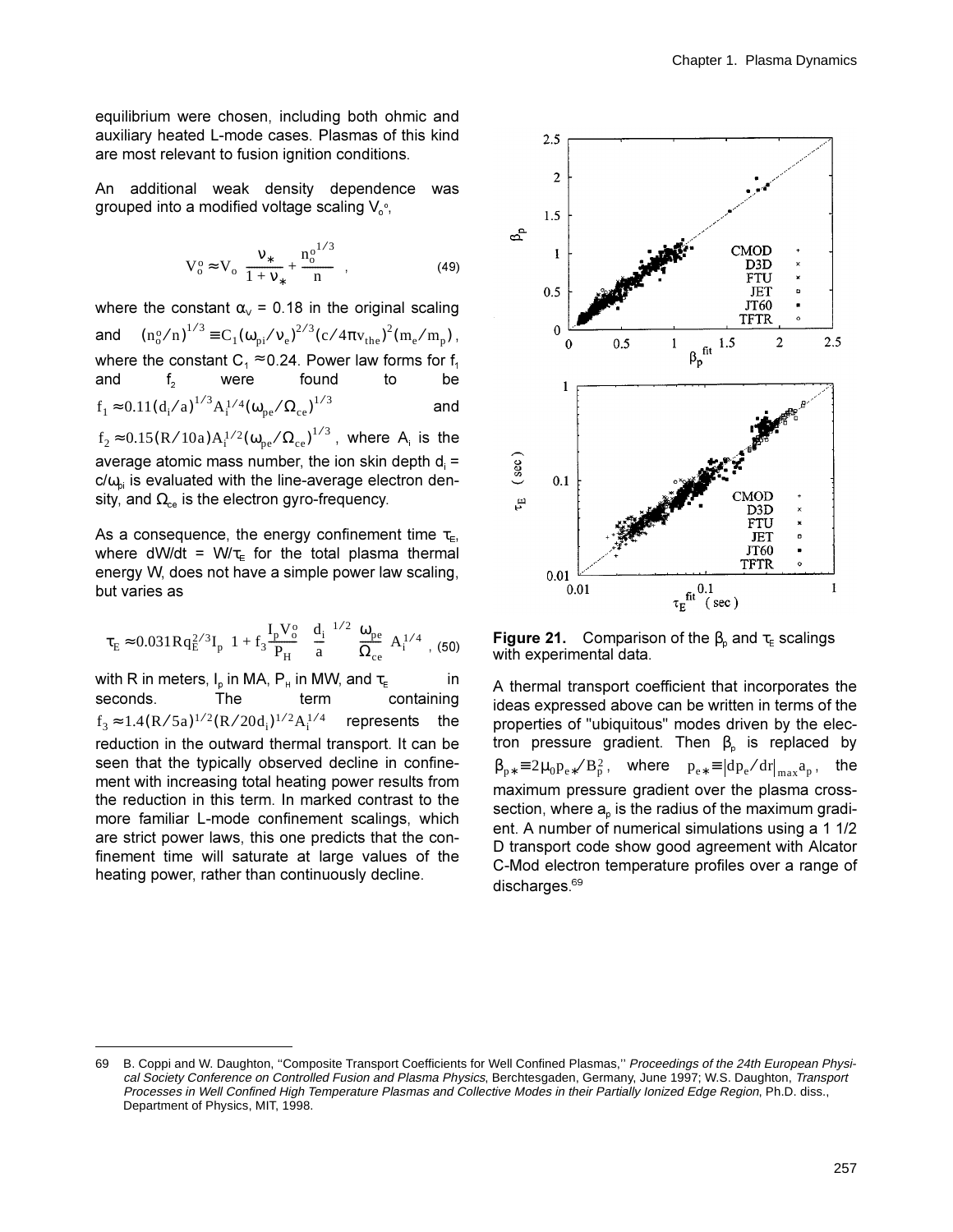# 1.2.7 Two-Fluid and Parallel **Compressibility Effects in Tokamak Plasmas**

The MHD, or single fluid, model for a plasma has long been known to provide a surprisingly good description of the observed nonlinear dynamics of confined plasmas, considering its simple nature compared to the complexity of the real system. On the other hand, some of the supposed agreement arises from the lack of the detailed measurements that are needed to distinguish MHD from more sophisticated models. At present, a number of factors combine to make models beyond MHD of practical interest. Computational considerations still favor fluid rather than particle models for description of the full plasma. and suggest a two-fluid approach that extends MHD to slower time scales and more accurate parallel dynamics.

We have used a set of two-fluid (electron and ion) equations for toroidal (tokamak) geometry to develop MH3D-T code.<sup>70</sup> The code and its original MHD version, MH3D<sup>71</sup> are the first numerical, initial value models in toroidal geometry that include the full 3D (fluid) compressibility and electromagnetic effects. Previous nonlinear MHD codes for toroidal geometry have, in practice, neglected the plasma density evolution, on the grounds that MHD plasmas are only weakly compressible and that the background density variation is weaker than the temperature variation. For two-fluid plasmas, the density evolution provides the basic driving energy for the diamagnetic drifts of the electrons and ions perpendicular to the magnetic field. Work with MH3D-T has shown that the density evolution is also crucial in MHD, since it strongly influences the parallel dynamics, in combination with the parallel thermal conductivity. The true parallel plasma dynamics are driven by additional kinetic processes that are not included in the fluid picture, but the basic fluid effects remain and should be understood first.

The two-fluid code is part of a larger project, the 3D. or Multi-Level 3D project<sup>72</sup> for toroidal plasmas. Its goal is to develop a comprehensive suite of simulation models that cover a range of physics from simple to complex, starting from the fluid and progressing toward kinetic models. In addition to the new physics that it describes, MH3D-T provides a good base for adding additional, non-fluid effects in a fully electromagnetic and toroidal model. Recent studies with MH3D-T have involved adding the  $(p_{\parallel}-p_{\perp})$  effects of neoclassical MHD<sup>73</sup> in the momentum stress tensors.<sup>74</sup> A gyrokinetic particle simulation for the ions has recently been combined with electron fluid model of MH3D-T.75 The GK ion model is collisionless, allowing different regimes to be treated.

The two-fluid equations used in MH3D-T are based on the drift ordering,<sup>76</sup> which has been generalized to arbitrary perturbation size. This ordering contains time scales slower than MHD ( $\partial/\partial t \sim \delta v_{th}$ , where  $\delta$ 

<sup>70</sup> L.E. Sugiyama and W. Park, A Two-Fluid Model for Toroidal Plasmas, RLE PTP-96/2 (Cambridge: MIT Research Laboratory of Electronics, 1997); L.E. Sugiyama, "Two-Fluid Toroidal Effects in Tokamak Plasmas," Proceedings International Workshop on Nonlinear and Extended MHD, Madison, Wisconsin, 1997, Center for Plasma Theory and Computation Report UW-CPTC 97-5 (Madison, Wisconsin: University of Wisconsin, 1997); L.E. Sugiyama and W. Park, "Two-Fluid and Parallel Compressibility Effects in Tokamak Plasmas," invited paper presented at 2nd Asian Plasma Physics and Theory Conference, Toki, Japan, October 1997, forthcoming; L.E. Sugiyama, W. Park, "Plasma Rotation in Two-Fluid Tokamaks," Bull. Am. Phys. Soc. 42(10): 1854 (1997).

<sup>71</sup> W. Park and D.A. Monticello, Nucl. Fusion 30: 2413 (1990); W. Park, D.A. Monticello, H. Strauss, J. Manickam, Phys. Fluids 29: 1171  $(1986)$ .

<sup>72</sup> W. Park, S. Parker, H. Bigliari, M. Chance, L. Chen, C.Z. Cheng, T.S. Hahm, W.W. Lee, R. Kulsrud, D. Monticello, L. Sugiyama, and R. White, Phys. Fluids B 4: 2033 (1992); W. Park, E.V. Belova, G.Y. Fu, H.R. Strauss, L.E. Sugiyama, "M3D (Multi-level 3D) Project for Simulation of Plasmas," Bull Am. Phys. Soc. 42(10): 1854 (1997); W. Park, G.Y. Fu, H.R. Strauss, L.E. Sugiyama, Proceedings Int. Workshop on Nonlinear and Extended MHD, Madison, Wisconsin, 1997, Center for Plasma Theory and Computation Report UW-CPTC 97-5 (Madison, Wisconsin: University of Wisconsin, 1997); W. Park,......, L.E. Sugiyama, "3D Simulation Studies of Tokamak Plasmas using MHD and Extended-MHD Models," Proceedings of the 16th International IAEA Conference on Fusion Energy 2: 411, Montreal, Canada, October 1996 (Vienna, Austria: International Atomic Energy Agency, 1997); H.R. Strauss, W. Park, G.Y. Fu, and E. Belova, "Unstructured Mesh 3D MHD Simulations with MH3D++," Bull Am. Phys. Soc. 42(10): 1854 (1997); E.V. Belova, W. Park, G.Y. Fu, H.R. Strauss, and L.E. Sugiyama, "3D Hybrid Simulations with Gyrokinetic Particle lons and Fluid Electrons," Bull Am. Phys. Soc. 42(10): 1854 (1997).

<sup>73</sup> S.P. Hirshman and D. Sigmar, Nucl. Fus. 21: 1079 (1981); J.D. Callen and K.C. Shaing, Phys. Fluids 28: 1845 (1985).

<sup>74</sup> L.E. Sugiyama, W. Park, "Plasma Rotation in Two-Fluid Tokamaks," Bull Am. Phys. Soc. 42(10): 1854 (1997).

<sup>75</sup> E.V. Belova, W. Park, G.Y. Fu, H.R. Strauss, and L.E. Sugiyama, "3D Hybrid Simulations with Gyrokinetic Particle lons and Fluid Electrons," Bull Am. Phys. Soc. 42(10): 1854 (1997).

<sup>76</sup> R.D. Hazeltine and J.D. Meiss, Phys. Rep. 121: 1 (1985), and in Plasma Confinement, (Redwood City, California: Addison-Wesley Publishing Company, The Advanced Book Program, 1992).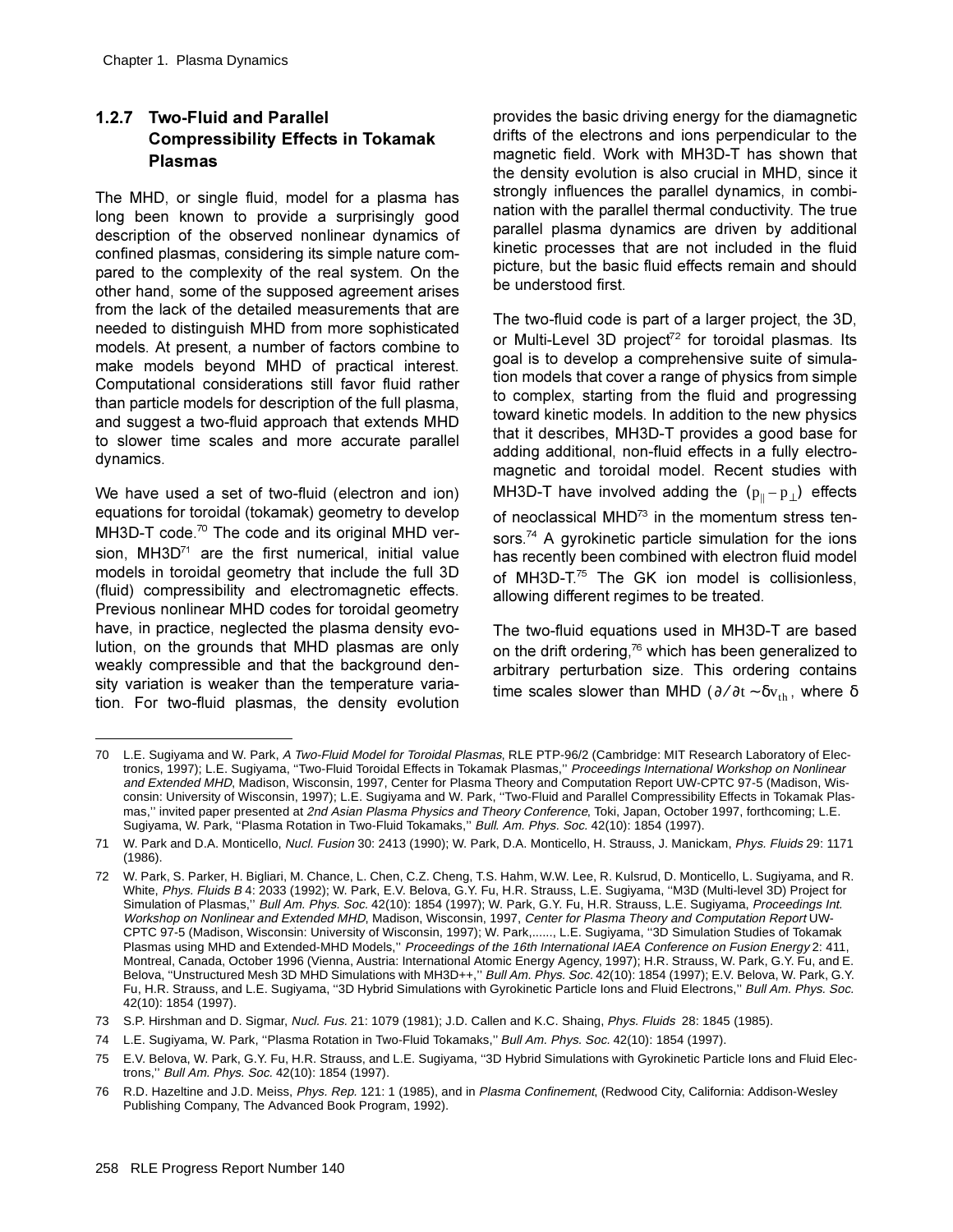is a small parameter and  $v_{th}$  is the ion thermal velocity), while retaining validity beyond the strictly collisional regime, but it is not rigorous nonlinearly. Electrons and ions are treated as separate fluids. The model includes the ion gyroviscous force, the Hall terms and electron pressure gradient in Ohm's law, and equations for the electron and ion temperature evolution, with parallel and perpendicular thermal conductivities. As a first approximation, the electrons are treated as massless and the pressures assumed to be isotropic.

The fluid velocities can be written exactly in terms of generalized diamagnetic velocities the as  $\mathbf{v}_i = \mathbf{v} + \mathbf{v}_{di}$  and  $\mathbf{v}_e = \mathbf{v} + \mathbf{v}_{*e} - \mathbf{J}_{\parallel}/en_e$ , where  $\mathbf{v}_{*j} \equiv \mathbf{B} \times \nabla p_j / (q_j n_j B^2)$ . The perpendicular ( $\perp$  **B**) component of v is the guiding center velocity of the electrons and jons in the perpendicular direction. **The** qeneralized ion diamagnetic velocity  ${\bf v}_{di} \equiv {\bf J}_{\perp}/(en_e) + {\bf v}_{\ast}$  contains the polarization drift.

In terms of v, the two-fluid equations can be written in rationalized units as

$$
\frac{\partial \mathbf{v}}{\partial t} + (\mathbf{v} \cdot \nabla) \mathbf{v} = \n- (\mathbf{v}_{di} \cdot \nabla) \mathbf{v}_{\perp} + \frac{\mathbf{J} \times \mathbf{B}}{\rho} - \frac{\nabla p}{\rho} + \mu \nabla^2 \mathbf{v} + \frac{V_{gv}}{\rho} - \frac{\nabla \cdot \Pi_{il}}{\rho} \tag{51}
$$

$$
\frac{\partial \mathbf{B}}{\partial t} = -\nabla \times \mathbf{E}
$$
 (52)

$$
\mathbf{E} = -\mathbf{v} \times \mathbf{B} + \eta \mathbf{J}^* - \frac{\nabla_{\parallel} p_e}{en} - \frac{\nabla \cdot \Pi_{e\parallel}}{en}
$$
(53)

where  $J^* = J + (3/2)$ env<sub>\*Te</sub>. Here  $\rho$  is the plasma mass and  $V_{av}$  represents the parallel vorticity-related part of the ion gyroviscous force

$$
\nabla \cdot \Pi_{i}^{gv}, \mathbf{V}_{gv} = -[(\nabla_{\perp} + 2\hat{\mathbf{b}}\nabla_{\parallel})\mathbf{X} + (\mathbf{p}_{i}/\Omega_{ci})(\hat{\mathbf{b}} \times \nabla_{\perp})\nabla_{\parallel} \mathbf{v}_{il}]
$$
(54)

with  $X = -(p_i/2\Omega_{ci})\hat{\mathbf{b}} \cdot \nabla \times \mathbf{v}_{i\perp}$ . The continuity and temperature equations ( $p_i = N_i T_i$ ,  $n_e = n_i \equiv n$ ) are, with  $\nabla \cdot \mathbf{J} = 0$ ,

$$
\frac{\partial \mathbf{n}}{\partial \mathbf{t}} + \nabla \cdot (\mathbf{n} \mathbf{v}_{e}) = 0 \tag{55}
$$

$$
\frac{\partial T_j}{\partial t} + \mathbf{v}_j \cdot \nabla T_j = -\hat{\Gamma}_j T_j \nabla \cdot \mathbf{v}_j
$$
\n
$$
+ \nabla \cdot \mathbf{n} \kappa_{\perp j} \nabla_{\perp} T_j + \nabla \cdot \mathbf{n} \kappa_{\parallel j} \nabla_{\parallel} T_j - \hat{\Gamma}_j \nabla \cdot (T_j \mathbf{v}_{*Tj})
$$
\n(56)

for electrons and ions  $j = e, i$ , where  $\Gamma_j = \Gamma_j - 1$ ,  $\Gamma_j$ being the ratio of specific heats, and  $v_{\rm eff}$  is the diamagnetic drift based on the temperature gradient. The neoclassical, collisional parallel viscous forces  $\nabla \cdot \Pi_{i*}$ , that extend the fluid model into the long parallel mean free path regime<sup>77</sup> are currently being tested.

Tests of the model showed a number of new and unexpected effects due primarily to the new introduced parallel dynamics; they are equally important in MHD.

The continuity equation for the ions (equation (55) with  $v_e$  replaced with  $v_i$ ) introduces the possibility of sound wave propagation along the magnetic field whenever the steady state condition  $\nabla \cdot \mathbf{n} \mathbf{v}_i$  is not satisfied. (The plasma mass velocity in equation (51), the total momentum equation, is mostly  $v_i$ .) This propagation condition differs from that given by the pressure equation at fixed density. The parallel dynamics have much stronger effects in a torus than in a cylinder, due to the poloidal asymmetry of the flux surfaces, and also influence the poloidal plasma rotation and thereby the parallel flows through various forms of magnetic pumping.<sup>78</sup>

The numerical results clearly illustrate the competing effects of the density evolution and the parallel thermal conductivity. For linear resistive modes, the density evolution can be stabilizing or destabilizing. The strong stabilizing effect of the density equation on the  $m/n = 1/1$  resistive mode in a torus with  $R/a = 3$  has been shown for strongly and weakly ideal MHD unstable modes. $^{79}$  A factor of 2 reduction in growth rate was seen for the resistive modes with weaker original growth rates. In a cylinder the effect is also stabilizing, but much smaller.

<sup>77</sup> S.P. Hirshman and D. Sigmar, Nuclear Fusion 21: 1079 (1981); J.D. Callen and K.C. Shaing, Phys. Fluids 28: 1845 (1985).

<sup>78</sup> J.M. Berger, W.A. Newcomb, J.M. Dawson, E.A. Frieman, R.M. Kulsrud, A. Lenard, Phys. Fluids 1: 301 (1958); T.H. Stix, Phys. Rev. Lett. 16: 1260 (1973); A.B. Hassam and R. Kulsrud, Phys. Fluids 21: 2271 (1978).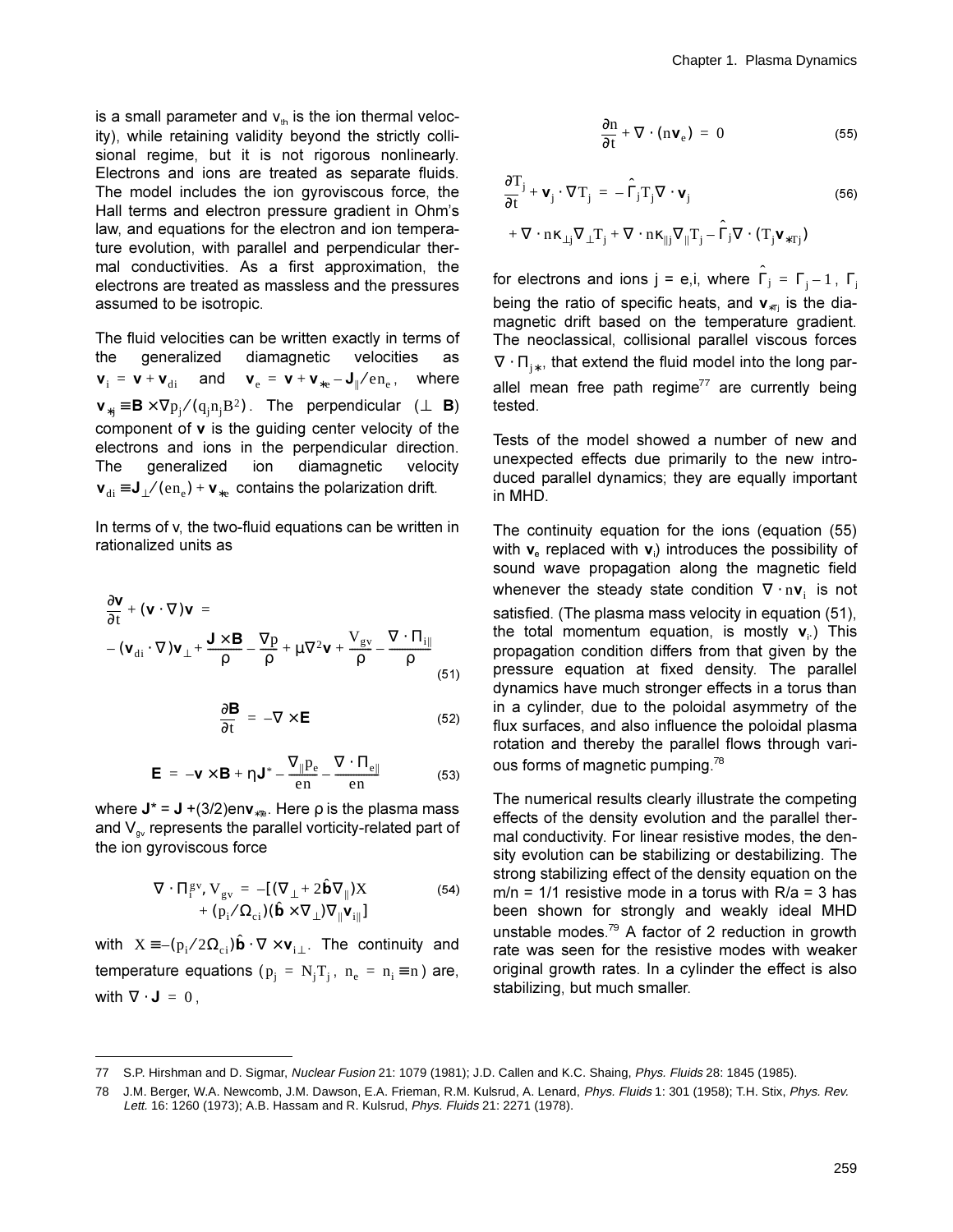The parallel thermal conductivity (stabilizing) and the density evolution have competing effects on other linear resistive modes in a torus. For the 3/2 resistive ballooning mode studied, $80$  the perturbed pressure and velocity stream function  $\mathbf{u}(\mathbf{v}=\epsilon \mathbf{R}\nabla \mathbf{u}\times \hat{\phi}+\nabla_{\perp \chi}+\mathbf{v}_{\phi}\hat{\phi})$  appear similar for the case with no density evolution ( $\partial n/\partial t = 0$ ) and  $\kappa_{\parallel} = 0$ and for the case with both density evolution and relatively strong  $\kappa_{\parallel}$ . Turning on  $\kappa_{\parallel}$  while keeping  $\partial$ n/∂t = 0 decouples the perturbations on adjoining magnetic surfaces and stabilizes the mode,  $\gamma$  < 0. Turning on the density evolution from this state returns to the basic eigenfunction shape of the growing mode, but  $\gamma$ is reduced by 1/3.

Nonlinearly, the parallel dynamics described by the density equation also introduces important differences. $81$  When the density evolves, both MHD and two-fluid magnetic islands are seen to couple much more easily to islands of different toroidal mode number n with fixed density. Thus a 2/1 island with evolving density triggered 3/2 and 4/3 islands, as well as the usual  $n = 1$  set  $(3/1, 4/1, 5/1,$  etc.) that is expected from the toroidal mode coupling. With fixed density, the companion  $n = 1$  islands developed in the same amount of time, while the  $n \neq 1$  islands remained very small. The two-fluid effects on island coupling were much smaller than those of the density evolution. They did seem to increase the coupling somewhat, and the various islands had different relative phases and poloidal rotations.

Plasma rotation in the poloidal direction is another topic that has important implications for stability and confinement that is poorly understood because it is difficult to treat in a full torus. In a cylinder, the poloidal rotation is not strongly constrained in the steady state because of the poloidal symmetry of the flux surfaces. A torus, however, resists poloidal rotation of the plasma, while the toroidal rotation is constrained to the form  $v_{\phi} = R\Omega(\psi)$ . (The ideal MHD

torus can have a nonzero parallel flow in addition,  $v =$  $K(\psi)$ **B**, but the simulation results confirm that it is not robust under non-ideal conditions.) In addition to previously studied mechanisms for magnetic pumping. which require dissipation, such as viscosity, to remove the rotational energy, $^{82}$  the numerical simulation shows that the fluid parallel dynamics in a torus also tend to damp the ion poloidal rotation. The effect can be large at high rotation velocities. The two-fluid terms add other effects, including radial convection, and lead to steady states where the poloidal velocity of either the electron or ion fluid is zero in steady state and an electric potential across the plasma radius exists.<sup>83</sup> Simulation results so far support these expectations. Rotation including the neoclassical MHD effects are also currently under investigation.

When the density steady state  $\nabla\cdot\mathbf{n}\mathbf{v}\neq0$ , the poloidal velocity  $v_{\theta}$  and the related toroidal velocity  $v_{\phi}$ begin to oscillate on a fast (sound wave) time scale and the oscillations experience a outward radial propagation.

Two-fluid effects also have important stabilizing or destabilizing effects on mode stability. The most straightforward depend on the diamagnetic drifts of the electrons and ions, described by the ratio  $\omega_{*}/\gamma_{0}$ , where  $\gamma_0$  is the growth rate without two-fluid effects. For reconnecting modes, the ion  $\omega_{*i}$  is generally stabilizing and the electron  $\omega_{*e}$  destabilizing. The latter causes a complex radial shearing of the electron motion (i.e., the current) in the reconnection layer. In addition, the sound speed gyroradius  $\rho_s = v_s/\Omega_c$  is always destabilizing. The two-fluid code demonstrates the stabilizing effect of  $\omega_{*}$  on the 1/1 resistive mode in a cylinder and also the general physical mechanism of  $\omega_{*i}$ -stabilization for reconnecting modes of all m. $^{84}$  The ion  $\omega_{*i}$  causing the plasma mass flow into the reconnection layer from the interior  $r < r_1$  to rotate poloidally relative to the reconnec-

<sup>79</sup> B. Coppi, S. Migliuolo, L.E. Sugiyama, F. Bombarda, P. Detragiache, ''Evolution of Global Modes and Magnetic Reconnection in Fusion Burning Plasmas,'' Proceedings of the 16th Int. IAEA Conference on Fusion Energy 2: 397, Montreal, Canada, October 1996 (Vienna, Austria: International Atomic Energy Agency, 1997).

<sup>80</sup> L.E. Sugiyama, "Two-Fluid Toroidal Effects in Tokamak Plasmas," Proceedings Int. Workshop on Nonlinear and Extended MHD, Madison, Wisconsin, 1997, Center for Plasma Theory and Computation Report UW-CPTC 97-5 (Madison, Wisconsin: University of Wisconsin, 1997); L.E. Sugiyama and W. Park, ''Two-Fluid and Parallel Compressibility Effects in Tokamak Plasmas,'' invited paper presented at 2nd Asian Plasma Physics and Theory Conference, Toki, Japan, October 1997, forthcoming.

<sup>81</sup> L.E. Sugiyama and W. Park, A Two-Fluid Model for Toroidal Plasmas, RLE PTP-96/2 (Cambridge: MIT Research Laboratory of Electronics, 1997).

<sup>82</sup> J.M. Berger, W.A. Newcomb, J.M. Dawson, E.A. Frieman, R.M. Kulsrud, and A. Lenard, Phys. Fluids 1: 301 (1958); T.H. Stix, Phys. Rev. Lett. 16: 1260 (1973); A.B. Hassam and R. Kulsrud, Phys. Fluids 21: 2271 (1978).

<sup>83</sup> E. Bowers and N.K. Winsor, Phys. Fluids 14: 2203 (1971).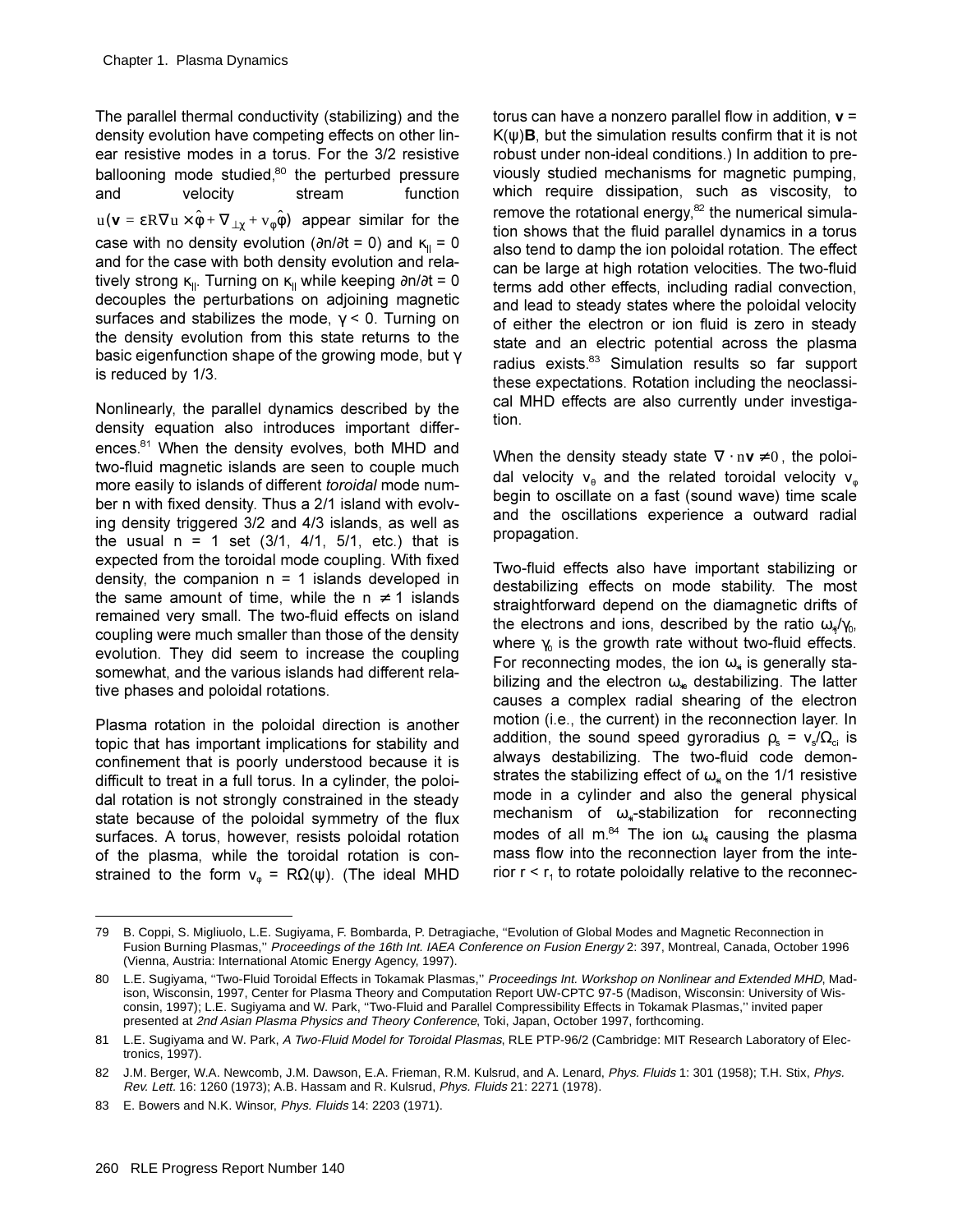tion X-point in the  $\omega_{*e}$  direction. This results from the perturbed  $\tilde{\mathrm{v}}_{* \mathrm{ir}}$  part of the radial ion fluid velocity as  $\omega_{*i}$  increases. When  $\omega_{*e}$  = 0, the rotation angle reaches approximately  $\pi/2$  near  $\omega_{*}/\gamma_{0} \simeq 2$ , the point where the mode reaches the maximum stabilization, i.e., the inflow is almost exactly out of phase with the reconnection. If  $\omega_{\gamma e} \neq 0$ , the perturbed current J, in the reconnection layer also shears poloidally, and the relative inflow rotation angle and stabilization effect are reduced. The poloidal direction of the velocity component  $\tilde{\mathrm{v}}_{* \mathrm{ir}}$  is always exactly out of phase with the X-point and has the same stabilizing effect at all m, for both cylinder and torus.

### **1.2.8 Fusion Ignition Using the Initial Current Ramp**

Typical studies of the feasibility of fusion ignition in toroidal plasmas consider the plasma power balance in steady state. However, it has long been known that ignition must be a dynamic process and also that it is easiest to achieve when the plasma profiles are driven from their characteristic steady state forms.

For any tokamak-like toroidal confinement device, there is an initial stage between the formation of the plasma, at relatively low density and temperature and small internal toroidal current, and the final parameters. This initial 'current ramp' phase of rising plasma current and plasma density may constitute a substantial fraction of the discharge time. For fusion plasmas, it represents an important opportunity to raise the plasma temperature quickly, using comparatively little power, at densities that are lower than the final ones. Also, the current density can be 'frozen-in' to a relatively broad radial profile by lowering the resistive diffusion, where the resistivity varies as  $T_e^{3/2}$ . The lowest deuterium-tritium (D-T) fusion temperatures of 12-15 keV, corresponding to high particle density, can significantly lower the diffusion rate in the plasma center, but it remains high in the outer region. Broad current profiles can prevent serious interior plasma instabilities, particularly if the maqnetic safety factor  $q > 1$  everywhere (q is proportional to the inverse of the winding number of the magnetic field around the torus, the number of poloidal turns per toroidal circuit). The same advantages persist for ignition even in reactor designs, although the device actually runs for long periods in steady state.

We have previously shown,  $85$  using 1 1/2 D transport simulation, that toroidal plasmas with tight aspect ratio (small  $R/a \sim 3$ ) at high magnetic field, current, and plasma density can benefit significantly from heating during the current ramp to reach ignition, reaching ignition shortly after the final current is attained and thus allowing almost the entire high current phase of the discharge to be used for the fusion. Here ignition is defined to be the point when the fusion heating takes over the maintenance of the plasma energy balance from externally applied heating sources. This gain in burning time is especially important in high field experiments, where the heating of the field magnets puts a stringent limit on the discharge duration. Plasma stability, in terms of  $q >$ 1, is also significantly improved. In addition, the broad current profile and non-relaxed profile of the toroidal loop voltage, which is correspondingly large toward the outside ( $r \rightarrow a$ ) of the plasma allow a substantial contribution from ohmic heating  $E_{\parallel}J_{\parallel}$  at ignition, and a relatively stronger thermal excursion. It was also found<sup>86</sup> that ignition could potentially be achieved at  $B_T$  below the design values, if the improved confinement that has been observed to be associated with reversed shear profiles (q profiles with a single minimum in the middle of the plasma radius) could be achieved. Investigation of the higher temperature deuterium-<sup>3</sup>He fusion reaction also supports the important role of the current ramp. These simulations have found that in general there is only a relatively small range of possible parameters for the optimum current ramp to ignition.

Recently we have also investigated the deuterium-tritium ignition possibilities of a very different configuration. ITER, $87$  this proposed fusion experiment, has a much lower toroidal field and current and particle densities. The parameters are R = 8.14 m, a = 2.80 m, with a maximum vertical elongation factor

<sup>84</sup> L.E. Sugiyama and W. Park, A Two-Fluid Model for Toroidal Plasmas, RLE PTP-96/2 (Cambridge: MIT Research Laboratory of Electronics, 1997); L.E. Sugiyama, "Two-Fluid Toroidal Effects in Tokamak Plasmas," Proceedings International Workshop on Nonlinear and Extended MHD, Madison, Wisconsin, 1997, Center for Plasma Theory and Computation Report UW-CPTC 97-5 (Madison, Wisconsin: University of Wisconsin, 1997).

<sup>85</sup> B. Coppi, M. Nassi, and L.E. Sugiyama, "Physics Basis for Compact Ignition Experiments," Phys. Scripta 45: 112-32 (1992); B. Coppi and the Ignitor Project Group, J. Fusion Energy 13: 111 (1994).

<sup>86</sup> L.E. Sugiyama, "Reversed Shear Ignition for High Field Tokamaks," Proceedings of the 23rd European Physical Society Conference on Controlled Fusion and Plasma Physics, Kiev, Ukraine, 1996.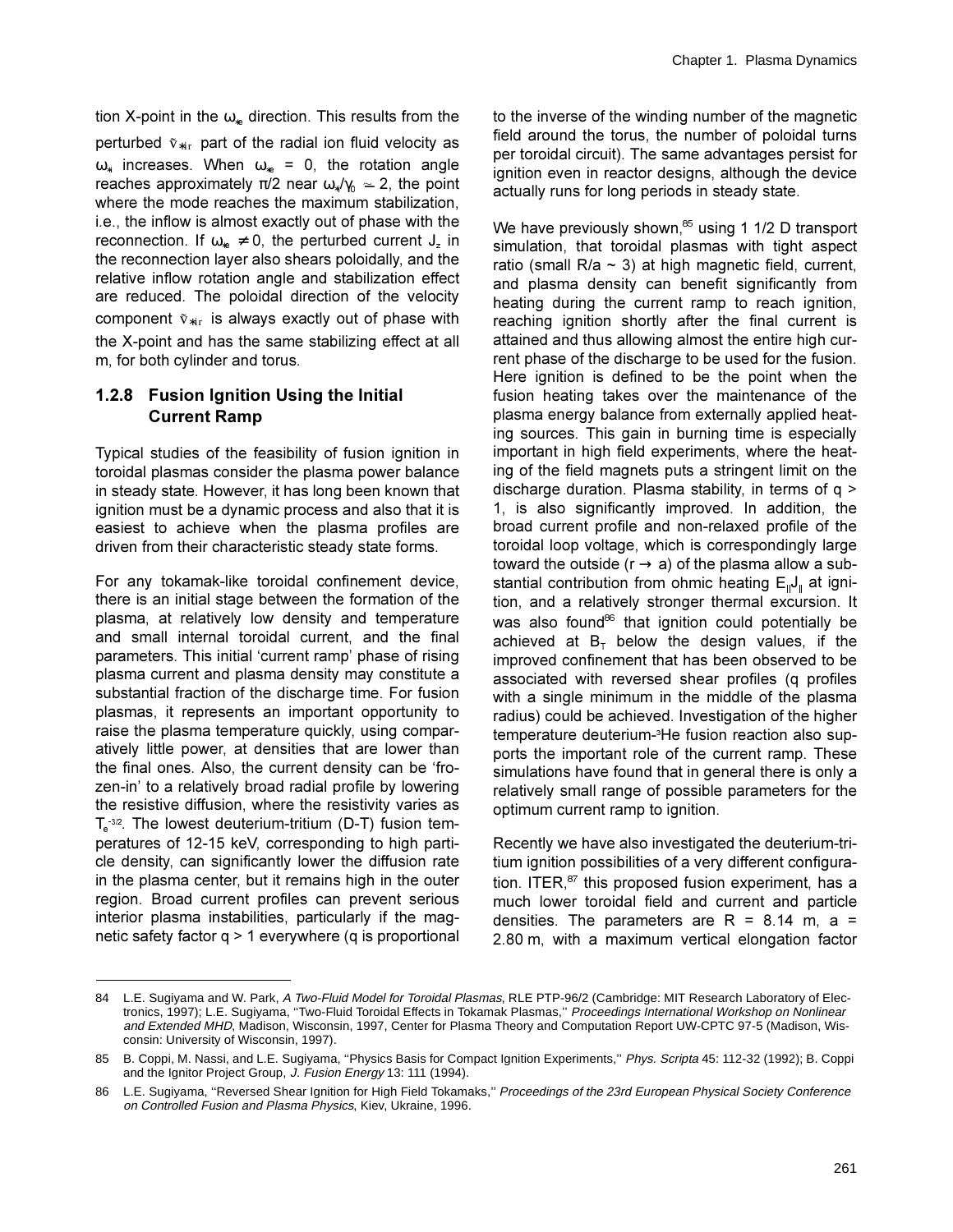$\kappa$  = 1.75 and triangularity  $\delta$  = 0.24 (for a D-shaped plasma cross-section), maximum toroidal field  $B_T = 5.7$  T, current  $I_p = 21$  MA, and edge  $q_a = 3$ . Although it has been widely studied, little has been done on time-dependent ignition. We have taken a fresh approach $88$  to try to identify the optimal approach to ignition, using the current ramp for heating as much as possible. As a first step, we assume the most favorable conditions for ignition, keeping in mind that these conditions, particularly the assumption of plasma purity, are unlikely to be met in practice for the relatively low plasma densities involved, and that the optimum ignition approach and parameters change considerably as these conditions degrade. The energy confinement time, which should be as high as possible to reach ignition temperatures easily, also falls with the increased plasma heating that then becomes necessary. The results also establish the optimum current ramp rates and times for the machine. These are in general agreement with previous results. $89$  It is also interesting that the general requirement on the minimum energy confinement time required for ignition is found about twice that given by the standard ITER-89 $P^{90}$  L-mode scaling at ignition, in agreement with previous steady state studies, although the plasma parameters considered here are very different. The  $\tau_F$  can be smaller before ignition is approached.

A fusion model incorporating all the major reactions from the D-<sup>3</sup>He fusion cycle was used, with bremsstrahlung and synchrotron radiation models that should be valid to high temperature.

The most favorable conditions for  $(D-T)$  ignition consist of a clean, or pure, plasma with the effective ion charge  $Z_{\text{eff}}$   $\approx$  1 and a 50:50 D:T composition. We consider both fusion-produced  $\alpha$ -particle accumulation and artificial removal. It is assumed that the maximum parameters are reached at the end of the current ramp. The plasma size and shape, plasma density and fuelling rates, current ramp rates and times, auxiliary heating, are varied over the current ramp interval. The thermal transport diffusion coefficients are also varied, relative to experimentally determined scalings for the global energy confinement time, to give estimates of the ignition margin. The plasma q is also constrained. Because the plasma breakdown state is not well known, the simulations were started shortly (20 sec) after the initial plasma formation, at an assumed 2 MA of toroidal plasma current and given density. For simplicity, the initial plasma was assumed to be centered at the final  $R_0$ , with a circular configuration of half the final horizontal minor radius a. (These parameters are again relatively strongly constrained by the existence of a breakdown magnetic configuration.)

Two current ramps were considered, 200 sec to  $I<sub>o</sub> =$ 21 MA and 110 sec to  $I_n = 18$  MA, the maximum design current.

The results of the simulations show that, for clean plasmas, using very low plasma densities gives the most efficient ignition, which occurs at very high central temperatures. True ignition, where the fusion power deposited in the plasma balances the plasma power losses, can occur around the end of the long current ramp, 200 sec, with the minimum  $q \ge 1.1$ . Good ion energy confinement, which allows central  $T_{\text{lo}}$  almost twice  $T_{\text{eo}}$ , also favors ignition. Initial central electron densities of 0.3 x 10<sup>20</sup> m<sup>3</sup>, rising to 10<sup>20</sup> m<sup>3</sup>, with volume averages of  $0.27$  rising to  $0.62$  (in the same units of 10 $20$  m<sup>3</sup>) by 200 seconds can reach very high central temperatures of T $_{\sf io}$   $\simeq$  75 keV and  $T_{\texttt{eo}}\simeq\,54$  keV, with volume averages 18 and 13.7 keV, respectively. This corresponds to 300 MW in fusion  $\alpha$ -particle power. Auxiliary heating during the current ramp, starting from 24 MW at 60 sec and increasing to 30 MW at 140 sec was used. In addition, the energy confinement times, measured relative to the standard ITER-89 $P^{91}$  L-mode scaling, ranged from 1.4 at the beginning to about 2 at the end of the ramp. However, these scenarios are unrealistic. The plasma betas are large enough (normalized total betas ( $\beta_N = \beta/(I_p/aB_T)$ ) about 2.5) that severe instability is likely well before this state is reached.

<sup>87</sup> R. Aymar, V. Chuyanov, M. Huguet, R. Parker, Y. Shimomura, and the ITER Joint Central Team and Home Teams, "ITER Project: A Physics and Technology Experiment," and accompanying papers, Proceedings of the 16th International IAEA Conference on Fusion Energy 2: 737-1002, Montreal, Canada, October 1996 (Vienna, Austria: International Atomic Energy Agency, 1997).

<sup>88</sup> M.-H. Kuang, D-T Ignition in the ITER and Ignitor Experiments, Senior thesis, Department of Physics, MIT, 1997.

<sup>89</sup> S.C. Jardin, C.E. Kessel, and N. Pomphrey, "Poloidal Flux Requirements for the International Thermonuclear Reactor," Nucl. Fusion 34(8): 1145-60 (1994).

<sup>90</sup> P. Yushmanov, T. Takizuki, K. Riedel, O. Kadaun, J. Cordey, S. Kaye, and D. Post, Nucl. Fusion 30: 1999 (1990).

<sup>91</sup> Ibid.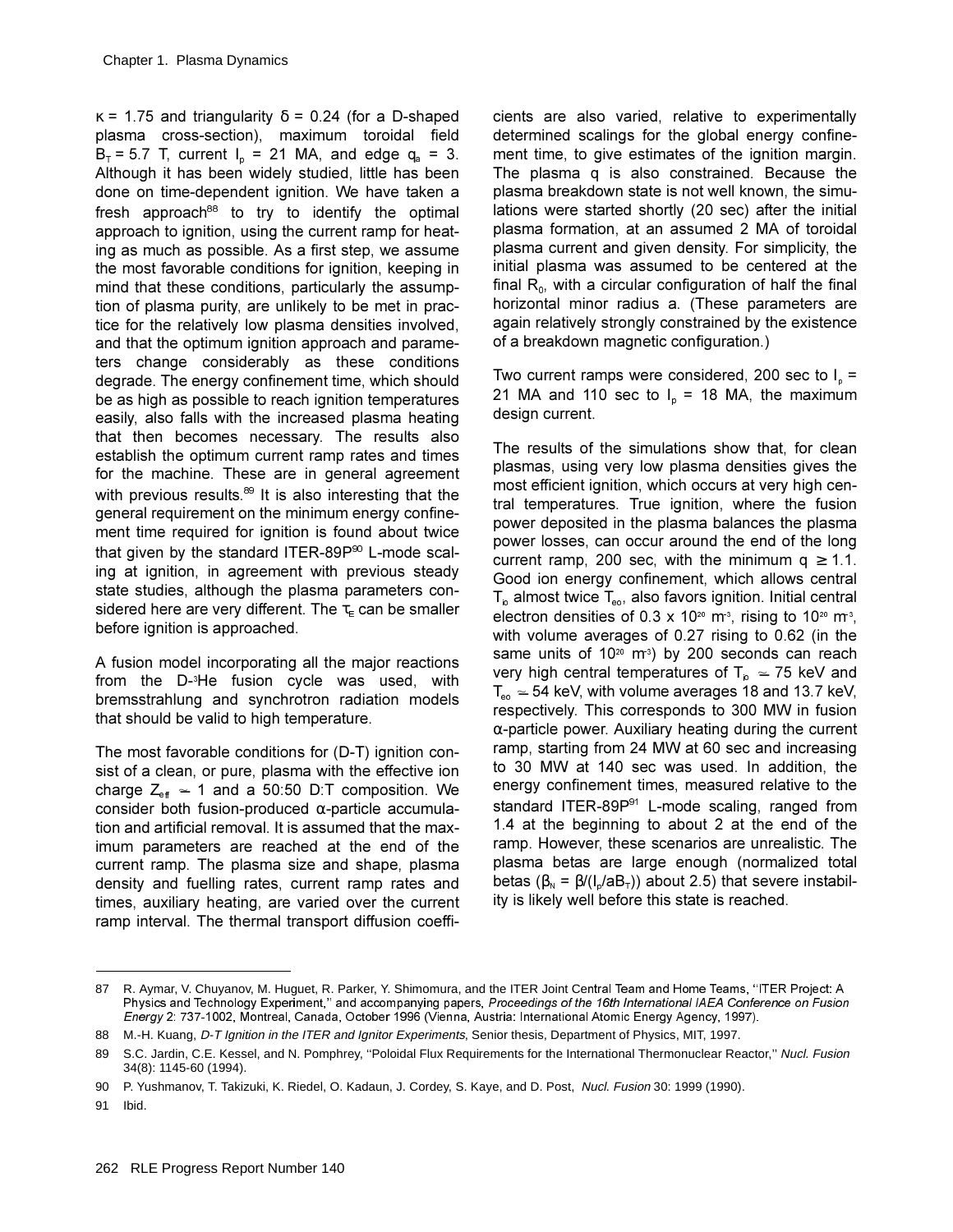A better scenario uses a shorter current ramp 120 sec, to a slightly lower current of 18 MA. In this case, ignition can also be reached, just before the end of the ramp, at lower density (0.7-0.8 central electron, very flat profiles), lower temperatures, and much lower betas. In addition,  $q_{min}$  is higher, 1.2 or more and the required  $\tau_{E}$  is less, a maximum of 1.8 time Lmode, starting from below 1. The nominally less favorable case, where equal transport between electrons and ions was assumed, had much lower central temperatures at ignition (T<sub>io</sub>  $\simeq$  45 keV, T<sub>eo</sub>  $\simeq$  40 keV with volume averages of about 8 keV, compared to 70 and 39, with volume averages of 10.3 and 7.4, respectively). The  $q_{min}$  was also significantly higher, at 1.4. The fusion charged particle powers were approximately 180 MW in both cases, and the normalized total betas ( $\beta_N = \beta/(I_o/aB_T)$ ) were about 1.5 and the poloidal betas about 0.65-0.75. These cases fall below the ITER design point of 300 MW of  $\alpha$ -particle power.

The difficulty of trying to ignite with higher densities during the current ramp was also shown. Initial densities of 1.0  $(0.87 \text{ vol.}$  ave.) increasing to 1.5  $(1.0 \text{ vol.})$ ave.) at 120 sec showed that the major problem is with  $q_{min}$ , which drops rapidly during the current ramp because the plasma temperature remains low over most of the plasma. In one example, again using 24 MW of auxiliary heating, starting from 60 sec, ignition was reached at  $T_{io} = 23$  and  $T_{eo} = 30$  keV at 120 sec, with very low volume averages of 4.6 and 5.0 keV, but  $q_{min}$  was already 1.1 (although the central  $q_0 = 2.8$ ).

In summary, this work shows that completely ignited states in a low  $B<sub>T</sub>$  machine are difficult to attain with a reasonable combination of plasma parameters and plasma stability requirements. Driven burning states, with  $P_{Fus}$  less than the plasma power losses, the balance supplied by injected power, have similar problems, particularly with stability. It is shown that for heating and for stability, the necessity of heating during the current ramp phase constrains the possible approach to ignition as well as the final ignition parameters. The constraints favor low-density ignition for ITER. Under plasma conditions that are degraded below those considered here, even more severe constraints will be encountered.

### 1.2.9 Publications

### **Journal Articles**

- Airoldi, A., G. Cenacchi, and B. Coppi. "Fusion Performance of High Magnetic Field Experiments." Bull. Am. Phys. Soc. 41(10): 1834 (1997).
- Belova, E.V., W. Park, G.Y. Fu, H.R. Strauss, and L.E. Sugiyama. "3D Hybrid Simulations with Gyrokinetic Particle lons and Fluid Electrons." Bull Am. Phys. Soc. 42(10): 1854 (1997).
- Bombarda, F., P. Buratti, B. Coppi. "Relevance of Present Reverse Shear Experiments to Ignitor." Bull. Am. Phys. Soc. 41(10): 1835 (1997).
- Coppi, B., G. Penn, C. Riconda. "Excitation of Contained Modes by High Energy Nuclei and Correlated Cyclotron Emission." Ann. Phys. 261(2): 117-62 (1997).
- Daughton, W., P. Catto, B. Coppi, and S.I. Krasheninnikov. "Interchange Instabilities in a Partially Ionized Plasma." Phys. Plasmas. Forthcoming.
- Galas-So, G., L. Lanzavecchia, G. Dalmut, G. Dra-Go, A. Laurenti, R. Marabotto, G. Ghia, G. Munaro, M. Pirozzi, L. Destefanis, R. Andreani, C. Crescenzi, A. Cucchiaro, M. Gasparotto, A. Pizzuto, B. Coppi. "Ignitor Prototype Construction Program." Bull. Am. Phys. Soc. 41(10): 1834  $(1997).$
- Park, W., E.V. Belova, G.Y. Fu, H.R. Strauss, L.E. Sugiyama. "M3D (Multi-level 3D) Project for Simulation of Plasmas." Bull Am. Phys. Soc. 42(10): 1854 (1997).
- Pizzuto, A., G. Mazzone, B. Coppi. "Halo Current Effects on Ignitor Plasma Chamber." Bull. Am. Phys. Soc. 41(10): 1834 (1997).
- Rice, J.E., M.J. Greenwald, I.H. Hutchinson, E.S. Marmar, Y. Takase, S.M. Wolfe, F. Bombarda. "Observations of Central Toroidal Rotation in ICRF Heated Alcator C-Mod Plasmas." MIT Report PSFC/JA-97-4. Submitted to Nucl. Fusion.
- Sugiyama, L.E. and W. Park. "Plasma Rotation in Two-Fluid Tokamaks." Bull Am. Phys. Soc. 42(10): 1854 (1997).